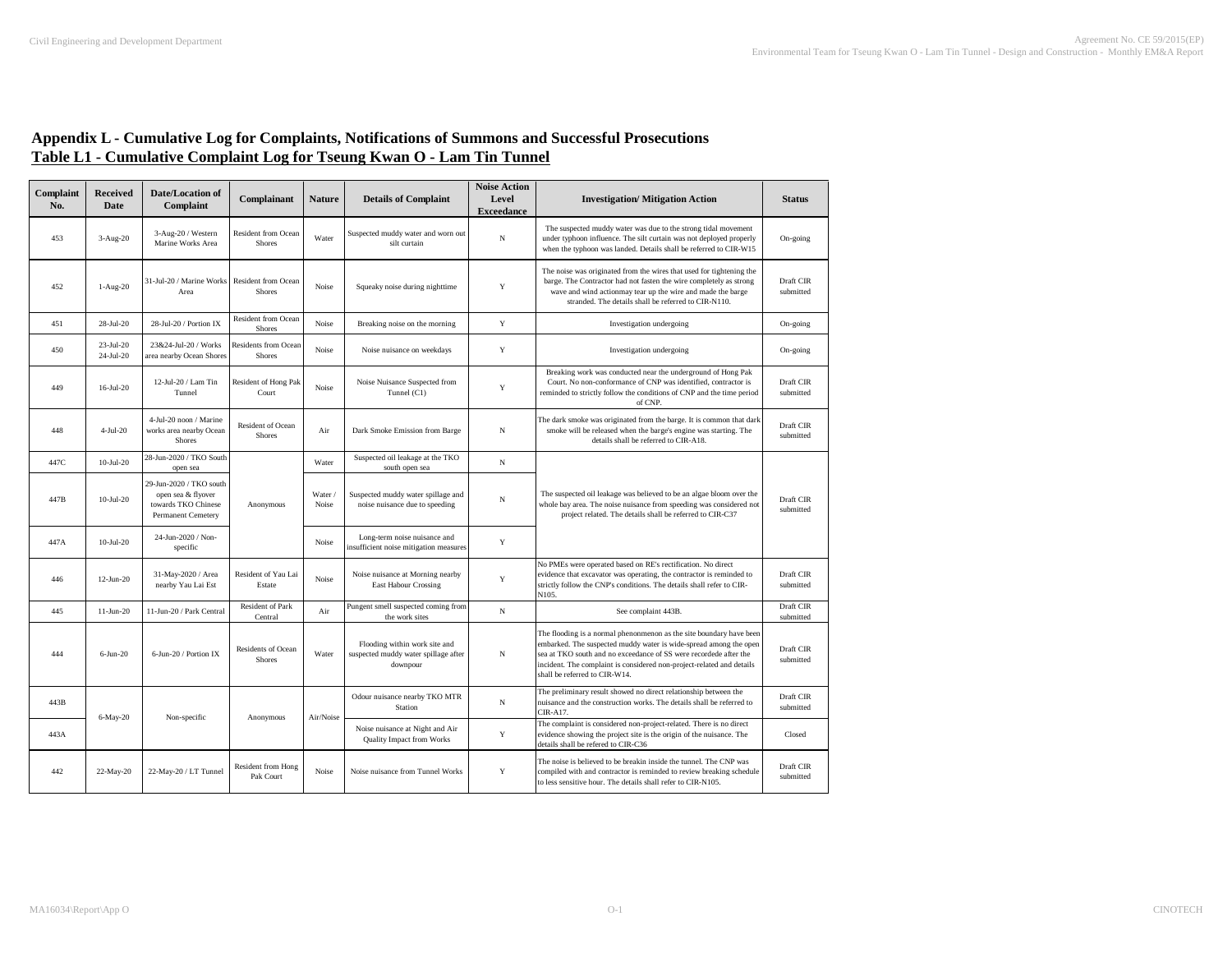| Complaint<br>No. | <b>Received</b><br>Date | <b>Date/Location of</b><br>Complaint                            | Complainant                                  | <b>Nature</b>    | <b>Details of Complaint</b>                                                                 | <b>Noise Action</b><br>Level<br><b>Exceedance</b> | <b>Investigation/Mitigation Action</b>                                                                                                                                                                                                                                                                                                                                          | <b>Status</b>          |
|------------------|-------------------------|-----------------------------------------------------------------|----------------------------------------------|------------------|---------------------------------------------------------------------------------------------|---------------------------------------------------|---------------------------------------------------------------------------------------------------------------------------------------------------------------------------------------------------------------------------------------------------------------------------------------------------------------------------------------------------------------------------------|------------------------|
| 441              | 8&9-Apr-20              | 9-Apr-20 / TKO<br>surcharge area                                | Residents of Ocean<br>Shores                 | Air/Noise        | Noise Nuisance on early morning and<br>Air Quality Works from Excavation<br>Works           | Y                                                 | The work schedule of C2 had been reviewed. The "beeping" noise is<br>originated from C2 due to safety issue (for mobilization of materials<br>with crane). The noise nuisance is believed to be coming from the<br>vibration hammer. The Contractor had water the exposed area regular<br>to reduce dust impact to the surrounding. The details shall be referred<br>to CIR-C35 | Closed                 |
| 440              | 13&17-May-20            | 13-May-2020/Surcharge<br>Area of TKO                            | Residents of Ocean<br>Shores                 | Noise            | Noise generation in early mornings of<br>early May                                          | $\mathbf Y$                                       | The work schedule of $C2$ . $C3$ & $C6$ had been reviewed. The noise<br>source is believed to be generated from C2 due to sheet-piling. The<br>details shall be referred to CIR-N104.                                                                                                                                                                                           | Draft CIR<br>submitted |
| 439              | 7-Apr-20 & 24<br>Apr-20 | April 2020 / Works area<br>near Park Central (non-<br>specific) | Residents of Park<br>Central                 | Odour            | Continuous diesel fuel odour nuisance<br>near Park Central                                  | $_{\rm N}$                                        | No direct evidence proved that the odour source was originated from<br>the work sites of TKOLTT. The details shall be referred to CIR-A16.                                                                                                                                                                                                                                      | Draft CIR<br>submitted |
| 438              | 18-Apr-20               | 18-Apr-20 / Marine<br>Works Area at TKO                         | Residents of Ocean<br>Shores                 | Noise/<br>Light  | Blasting, High Frequency Noise and<br>Light in Tseung Kwan O                                | Y                                                 | The complaint was valid in regard of noise. Blasting had been carried<br>out during the midnight and the Contractor is reminded to strictl<br>follow requirements of CNP.<br>The light source was originated from the construction vessels due to<br>safety reason and guard watching. Details shall be referred to CIR-<br>C34.                                                | Closed                 |
| 437              | 27-Mar-20               | 27-Mar-2020 / Surcharge<br>Area (C2)                            | Resident of Ocean<br>Shores                  | Noise            | Low Frequency Noise during<br>Midnight                                                      | $\mathbf Y$                                       | The noise source was the malfunctioned dewatering pumps. The<br>details shall be referred to CIR-N103                                                                                                                                                                                                                                                                           | Closed                 |
| 436              | 26-Mar-20               | 26-Mar-20/Portion IVC                                           | District Council<br>Member (Mr. Wong)        | Noise            | Noise nuisance, vibration and<br>spectedly insufficient mitigation<br>measures in Lam Tin   | Y                                                 | See complaint #431-433.                                                                                                                                                                                                                                                                                                                                                         | Closed                 |
| 435              | 23-Mar-20               | 23-Mar-20/Lam Tin<br>Tunnel                                     | Resident of Cha Kwo<br>Ling Village          | Noise            | Groundborne Noise from Blasting in<br>the Evening                                           | Y                                                 | Blasting was conducted at the time of complaint. The vibration<br>monitoring conducted near Tin Hau Temple was considered the<br>vibration level was acceptable. The details shall be referred to CIR-<br>N102.                                                                                                                                                                 | Closed                 |
| 434              | 23-Mar-20               | 20-Mar-20/Lam Tin                                               | <b>District Council</b><br>Member (Mr. Wong) | Noise            | Noise nuisance from Construction<br>Works during Holiday                                    | Y                                                 | See compliant #427.                                                                                                                                                                                                                                                                                                                                                             | Closed                 |
| 433              | 20-Mar-20               | 20-Mar-20/Lam Tin                                               | Resident of Hong Pak<br>Court                | Noise            | Noise nuisance, vibration and<br>suspectedly insufficient mitigation<br>measures in Lam Tin | $\mathbf Y$                                       | The time period and PMEs of major works conducted during daytime<br>of the complaints, no non-compliance in CNMP and during site audits                                                                                                                                                                                                                                         |                        |
| 432              | 18-Mar-20               | 18-Mar-20 / Portion IVC                                         | Resident of Yau Lai<br>Estate                | Noise            | Noise nuisance, vibration and<br>suspectedly insufficient mitigation<br>measures in Lam Tin | Y                                                 | has been<br>recorded. The Contractor is recommended to provide alternative noise<br>mitigation measures such as acoustic box for noisy PMEs and<br>regularly repair materials of the noise mitigation measures.                                                                                                                                                                 | Closed                 |
| 431              | 14-Mar-20               | 14-Mar-20 / Portion IVC                                         | Residents of Yau Lai<br>Estate               | Noise            | Noise nuisance, vibration and<br>suspectedly insufficient mitigation<br>measures in Lam Tin | Y                                                 | Details shall be referred to CIR-N101.                                                                                                                                                                                                                                                                                                                                          |                        |
| 430              | 17-Mar-20               | 17-Mar-20 / Surcharge<br>Area / C2                              | Anonymous                                    | Water            | Muddy Water at the Surcharge Area                                                           | $_{\rm N}$                                        | The "muddy water" was created by the tug boat's screw propeller. The<br>Contractor claimed the propeller stirred up seedbed sediment and<br>generated "muddy water". The details shall be referred to CIR-W13.                                                                                                                                                                  | Closed                 |
| 429              | $10-Mar-20$             | 10-Mar-20 / Site Nearby<br>Park Central                         | Resident of Park<br>Central                  | Noise            | Noise nuisance in early morning (Mar<br>2020)                                               | Y                                                 | No construction works had been conducted at the time of complaint<br>for C3 and the major works area in C2 was at least 300m away from<br>the complainant. It is believed that the major noise source was coming<br>from ASD's work site. The details shall be referred to CIR-N100                                                                                             | Closed                 |
| 428              | 4-Mar-20                | Not Specified / Tseung<br>Kwan O                                | Mr. Lui, Sai Kung<br>District Council        | Odour /<br>Noise | Odour and low frequency noise<br>nuisance from construction site                            | Y                                                 | Only minor works had been conducted at the time of complaint. No<br>direct evidence showed that the odour source was originated from C3.<br>The suspected nuisance source is believed to be ASD's works area.<br>The details shall be referred to CIR-C33                                                                                                                       | Closed                 |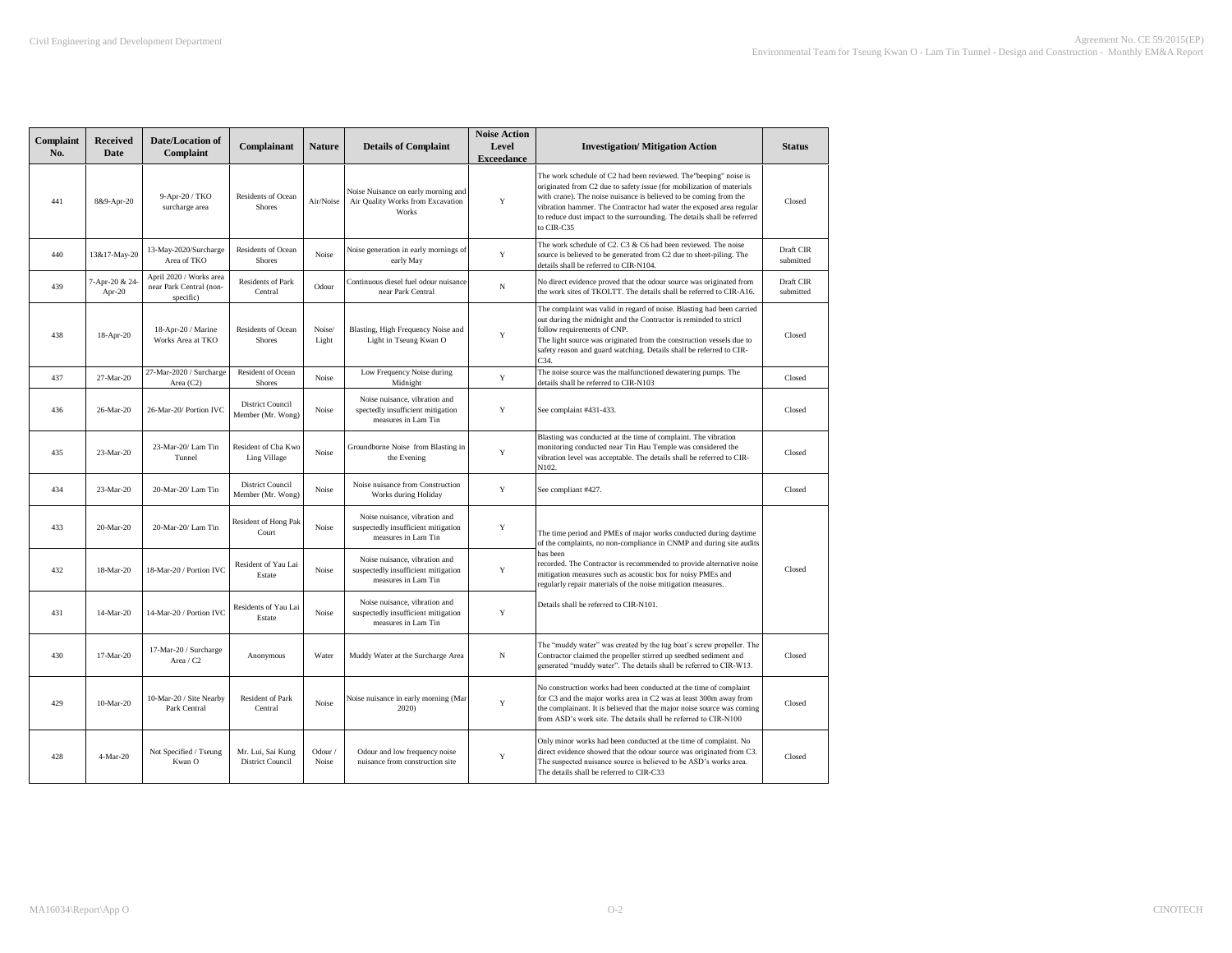| Complaint<br>No. | <b>Received</b><br>Date | <b>Date/Location of</b><br>Complaint                   | Complainant                                    | <b>Nature</b> | <b>Details of Complaint</b>                                                                      | <b>Noise Action</b><br>Level<br><b>Exceedance</b> | <b>Investigation/ Mitigation Action</b>                                                                                                                                                                                                                                        | <b>Status</b> |
|------------------|-------------------------|--------------------------------------------------------|------------------------------------------------|---------------|--------------------------------------------------------------------------------------------------|---------------------------------------------------|--------------------------------------------------------------------------------------------------------------------------------------------------------------------------------------------------------------------------------------------------------------------------------|---------------|
| 427              | $1-Mar-20$              | 1-Mar-20 / Portion IVC                                 | Resident of Yung Kai<br>House                  | Noise         | Noise nuisance from Construction<br>Works during Holiday                                         | Y                                                 | No construction works were conducted at the concerned locations and<br>no direct evidence showing the complaint is project-related. The<br>details shall be referred to CIR-N99                                                                                                | Closed        |
| 426              | 19-Feb-20               | 11-Feb-20 / Works area<br>outside TKL Sports<br>Centre | Anonymous                                      |               | Noise nuisance from breaking works                                                               | Y                                                 | Refer to complaint #423 and #424.                                                                                                                                                                                                                                              | Closed        |
| 425              | 18-Feb-20               | 29-Jan-2020 / Marine<br>works Area                     | Mr. Chan from Ocean<br>Shore                   |               | Noise nuisance from barge in<br>morning                                                          | Y                                                 | No works had been conducted in the time period of complaint. The<br>noise is believed to be non-project-related. The details shall be referred<br>to CIR-N95.                                                                                                                  | Closed        |
| 424              | 11-Feb-20               | 8 and 11-Feb-2020 / Site<br>near TKL Station           |                                                |               |                                                                                                  | $\mathbf Y$                                       | The complaint was valid and the contractor had been operating only 1                                                                                                                                                                                                           |               |
| 423              | $3-Feb-20$              | 03-Feb-2020 / Site Near<br><b>TKL Station</b>          | <b>Resident of Park</b><br>Central             | Noise         | Noise nuisance from breaking works                                                               | Y                                                 | breaker at a time. The contractor is suggested to further increase the<br>mitigation measures to reduce impact to the surrounding<br>neighborhood. The details shall be referred to CIR-N97                                                                                    | Closed        |
| 422              | 3-Feb-20                | 2-Feb-20 / Lam Tin<br>Interchange                      | Resident of Cheuk Lai<br>House, Yau Lai Estate |               | Noise nuisance suspected to be related<br>to works involving metal hammering<br>on Site near EHC | Y                                                 | No construction activities were conducted at the concerned locations<br>during the period of complaint. The Contractor is reminded to keep<br>conducting good site practice and strictly follows the requirements of<br>approved CNP. The details shall be referred to CIR-N98 | Closed        |
| 421              | $21-Jan-20$             | 21-Jan-20 / Portion IX                                 | Ocean Shores<br><b>Residents</b>               |               | Noise nuisance due to Blasting at<br>midnight                                                    | Y                                                 | Blasting was conducted around 1:30am due to the vicinity of the<br>Railway protection zone of MTR. The Contractor is reminded to keep<br>the blast door closed during blasting to minimize                                                                                     | Closed        |
|                  |                         |                                                        |                                                |               |                                                                                                  |                                                   | noise impacts and re-schedule blasting to less sensitive hours as far as<br>practicable. The details shall be referred to CIR-N96.                                                                                                                                             |               |
| 420              | $7-Jan-20$              | 7-Jan-20 / Portion IX                                  | Ocean Shores<br>Residents                      | Noise         | Irritating loud noise nuisance from<br>Portion IX (C2)                                           | Y                                                 | See complaint #417                                                                                                                                                                                                                                                             | Closed        |
| 419              | $7-Jan-20$              | Sundays before 7-Jan-20<br><b>Tunnel Works</b>         | Resident of Hong Pak<br>Court                  |               | Noise nuisance from Tunnel Works                                                                 | Y                                                 | See Complaint #416.                                                                                                                                                                                                                                                            | Closed        |
| 418              | $7-Jan-20$              | 5-6-Jan-20 / C1 Marine<br>Works Area                   | Ocean Shores<br>Residents                      |               | High-frequency noise during night-<br>time                                                       | Y                                                 | The high frequency noise was believe to be noise emitted from the<br>marine works area of C1. The details shall be referred to CIR-N94.                                                                                                                                        | Closed        |
| 417              | $3-Jan-20$              | 2-Jan-20 / Portion IX                                  | Former District<br>Member (Mr. Chan)           |               | Annoying noise emission and<br>inefficient noise mitigation measures                             | Y                                                 | The noise source is believed to come from a breaker and mitigation<br>was insufficient. The Contractor was requested to strictly follow the<br>Noise Mitigation Plan. The details shall be referred to CIR-N93.                                                                | Closed        |
| 416              | 29-Dec-19               | 29-Dec-19 / Non-specific                               | Resident of Hong Pak<br>Court                  | Noise         | Groundborne Noise from Works area                                                                | Y                                                 | Project-related with valid CNP. Contractor is reminded to reduce noise<br>emission and prevent breaking and noisy activities during restricted<br>hours. The details shall be referred to CIR-N92.                                                                             | Closed        |
| 415              | 27-Dec-19               | 25-Dec-19 / Lam Tin<br>Interchange (Portion IVC)       | Resident of Yau<br>Estate                      | Noise         | Noise nuisance from Portion IVC                                                                  | Y                                                 | Non project-related due to maintenance works of East Cross-harbor<br>Tunnel. The details shall be referred to CIR-N91.                                                                                                                                                         | Closed        |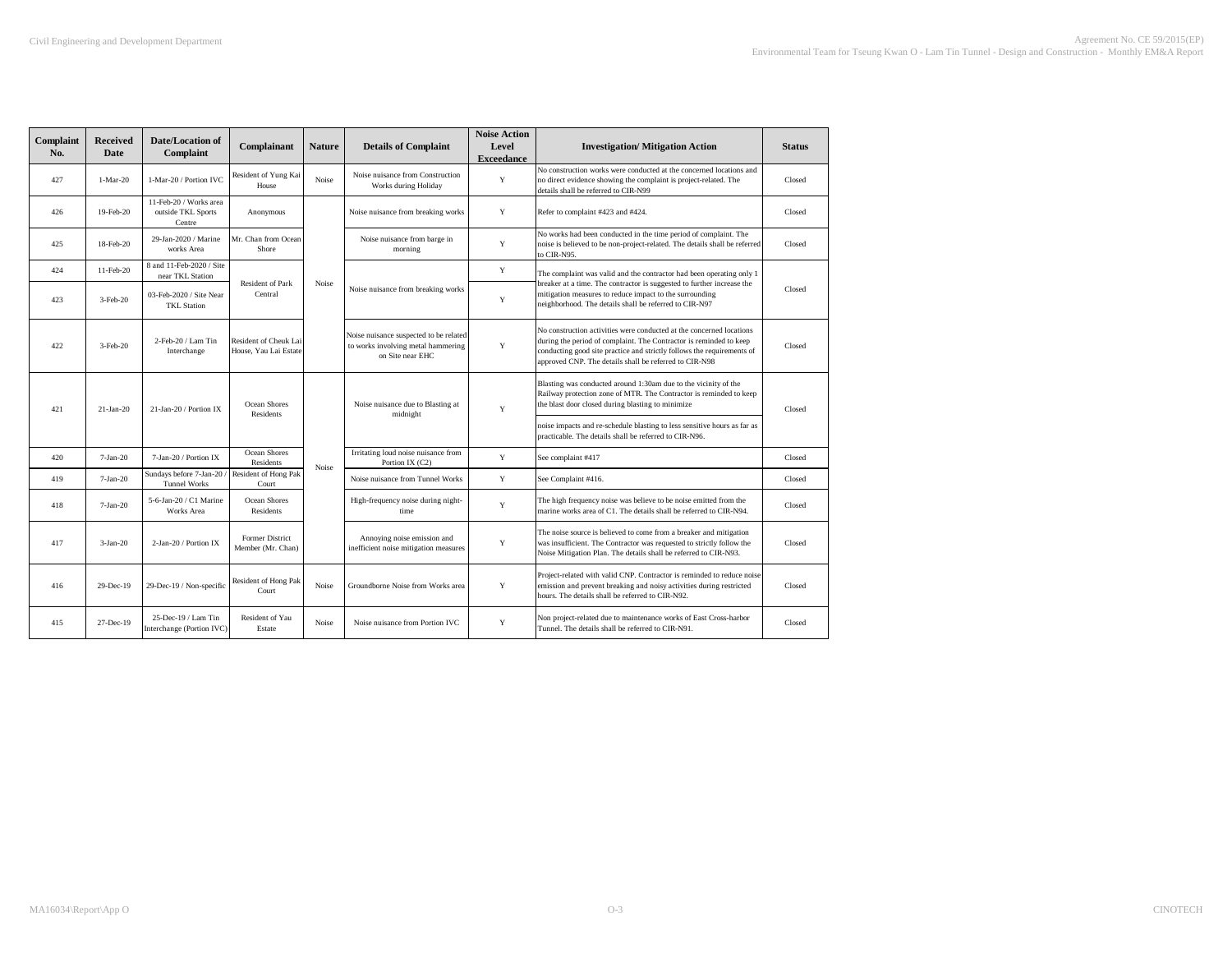| Complaint<br>No. | <b>Received</b><br><b>Date</b> | <b>Date/Location of</b><br>Complaint                                                | Complainant                                                                 | <b>Nature</b>               | <b>Details of Complaint</b>                                                      | <b>Noise Action</b><br>Level<br><b>Exceedance</b> | <b>Investigation/ Mitigation Action</b>                                                                                                                                                                                                                                                                                                                                                    | <b>Status</b> |
|------------------|--------------------------------|-------------------------------------------------------------------------------------|-----------------------------------------------------------------------------|-----------------------------|----------------------------------------------------------------------------------|---------------------------------------------------|--------------------------------------------------------------------------------------------------------------------------------------------------------------------------------------------------------------------------------------------------------------------------------------------------------------------------------------------------------------------------------------------|---------------|
| 414              | 24-Dec-19                      | 22-Dec-19 / Lam Tin<br>Interchange (Portion IVC)                                    | Resident of Yau<br>Estate                                                   | Noise                       | Piling noise nuisance near Lam Tin<br>Interchange                                | $\mathbf Y$                                       | Project-related with valid CNP. Contractor is reminded to reduce noise<br>emission and prevent breaking and noisy activities during restricted<br>hours. The details shall be referred to CIR-N91.                                                                                                                                                                                         | Closed        |
| 413              | 24-Dec-19                      | 24-Dec-19 / Portion IX of<br>Contract 2                                             | Resident of Capri &<br>Ocean Shores                                         | Noise                       | Loud and continuous noise emission<br>from Portion IX                            | Y                                                 | No breaking activity was conducted by the C3. It was believed that C2<br>was the major noise source and the mitigation measures were<br>insufficient. The details shall be referred to CIR-C32.                                                                                                                                                                                            | Closed        |
| 412              | 19-Dec-19                      | 14-Dec-19 / marine works<br>area                                                    | Resident of Ocean<br>Shores                                                 | Noise                       | Noise nuisance from the marine<br>works area                                     | Y                                                 | The major construction work was driven by pin piles. The noise<br>emitted due to the construction activities is considered to be reduced to<br>an acceptable level as no NSR falls under the ambit of 300m study<br>area of the work site. Details should be referred to CIR-N90.                                                                                                          | Closed        |
| 411              | 2-Dec-19                       | 30-Nov-19 / Construction<br><b>Sites Outside TKL Sports</b>                         | Resident of Park                                                            | Air / Noise                 | Non-effective noise mitigation<br>measures and related dust and noise            | $\mathbf Y$                                       | The construction noise created by breaking works are considered non-<br>project related due to the large separation distance between noise<br>source and the Complainant's Location.                                                                                                                                                                                                       | Closed        |
|                  |                                | Center                                                                              | Central                                                                     |                             | nuisance                                                                         |                                                   | Major dust emission from the works area next to C3 was recorded.<br>The Contractor is reminded to provide regular watering to dusty<br>works. Details should be referred to CIR-C31.                                                                                                                                                                                                       |               |
| 410              | 28-Nov-19                      | 25-Nov-19 / Portion 4C                                                              | Anonymous                                                                   | Noise                       | Noise nuisance from Lam Tin Works<br>Area and operation hours                    | Y                                                 | Refer to Complaint #408                                                                                                                                                                                                                                                                                                                                                                    | Closed        |
| 409              | 27-Nov-19                      | 20&27-Nov-19 /<br><b>Construction Sites near</b><br>Po Yap Road & Chui<br>Ling Road | Resident of Park<br>Central                                                 | Air / Noise                 | Dust emission due to excavation<br>works and noise nuisance from Piling<br>works | Y                                                 | Although noise barrier had been erected and around the breakers, the<br>direct line of sight to the NSRs at Park Central could not be totally<br>blocked. The Contractor is recommended to provide cantilevered noise<br>barrier with noise absorbing materials to minimise noise impact as far<br>as practicable. Details should be referred to CIR-C31.                                  | Closed        |
| 408              | 25-Nov-19                      | Non-specific (Nov-19)<br>Portion 4C                                                 | Resident of Yau Lai<br>Estate                                               | Noise                       | Serious Noise Nuisance from Lam<br>Tin Works Area                                | Y                                                 | Despite the Contractor had applied different noise mitigation<br>measures (e.g. semi enclosure and noise barrier). Environmental<br>deficiency was observed during site audit session. The Contractor is<br>recommended to apply alternative noise mitigation measures to<br>improve the situation. The details shall be refer to CIR-N89.                                                 | Closed        |
| 407              | 12-Nov-19                      | Non-specific (Nov-19)<br>LT Construction Site                                       | Non-<br>specified(Complainan<br>t has previously made<br>complaints on LTI) | Operation<br>Hours          | Inquiries on operating hours & Noise<br>Nuisance                                 | N                                                 | The time of complaint falls under day-time. According to the<br>Contractor and RE, the general starting time of construction works are<br>08:15 on normal week days. The Contractor had avoid conduct noisy<br>works on morning to minimize noise impacts for the nearby residents.<br>The details shall be refer to CIR-O3                                                                | Closed        |
| 406              | 5-Nov-19                       | 5-Nov-19 / Tunnel near<br><b>TKO</b>                                                | <b>District Council</b><br>Member (Mr. Chan)                                | Noise                       | Noise nuisance from Blasting<br>activities during night-time                     | Y                                                 | No blasting was carried out on that night. The construction activities<br>were conducted inside the tunnel with the blast door closed. The CNP<br>that the Contractor held remained valid during the time of complaint.<br>The details shall be refer to CIR-N88                                                                                                                           | Closed        |
| 405              | 29-Oct-19                      | 17-Oct-2019 / Marine<br>Works area near Ocean<br>Shore                              | <b>District Council</b><br>Member (Mr. Chan)                                | Noise                       | Daytime times noise nuisance                                                     | Y                                                 | The complaint details does not tally up with the information provided<br>with the Contractor and RE. Referring to the Contractor, there was<br>construction works was starting at 09:00. Noise mitigation measures,<br>such as acoustic mats, were applied to minimize noise impact. The<br>details shall be refer to CIR-N87                                                              | Closed        |
| 404              | $15-Oct-19$                    | 12-Oct-19 / Marine<br>Works area near Ocean<br>Shore                                | Residents of Ocean<br>Shores                                                | Noise /<br>Working<br>Hours | Noise nuisance due to operation of<br>barge on Saturday early morning            | Y                                                 | The time of complaint falls within daytime and the major works<br>conducted are dredging and reclamation. The contractor did not<br>require any extra mitigation measures. The contractor had applied<br>sound-proofing mat on the engine floor of the barges and is<br>recommended to strictly follow the requirements of noise mitigation<br>plan. The details shall be refer to CIR-N86 | Closed        |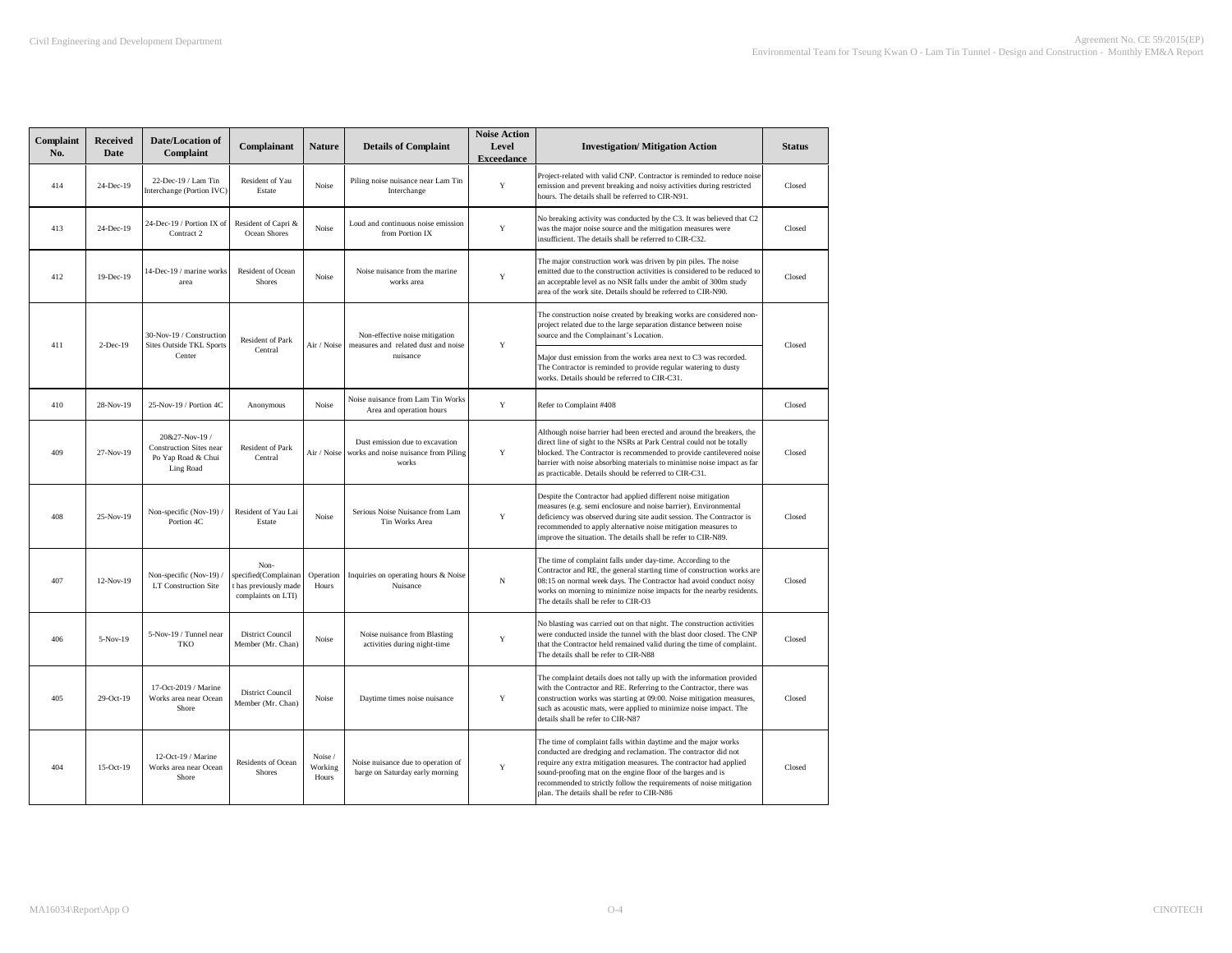| Complaint<br>No. | <b>Received</b><br>Date | Date/Location of<br>Complaint                                                             | Complainant                                  | <b>Nature</b>                 | <b>Details of Complaint</b>                                                                 | <b>Noise Action</b><br>Level<br><b>Exceedance</b> | <b>Investigation/ Mitigation Action</b>                                                                                                                                                                                                                                                                                                                                                                                                                                                                                                                                                                                                             | <b>Status</b> |
|------------------|-------------------------|-------------------------------------------------------------------------------------------|----------------------------------------------|-------------------------------|---------------------------------------------------------------------------------------------|---------------------------------------------------|-----------------------------------------------------------------------------------------------------------------------------------------------------------------------------------------------------------------------------------------------------------------------------------------------------------------------------------------------------------------------------------------------------------------------------------------------------------------------------------------------------------------------------------------------------------------------------------------------------------------------------------------------------|---------------|
| 403              | 15-Oct-19               | Oct-19 (Not Specified)<br>C2 Construction Site                                            | Residents of Ocean<br>Shores                 | Noise /<br>Working<br>Hours   | Operation of marine construction<br>works during late hours                                 | Y                                                 | The major construction works is trimming works for the rock mount<br>during the time period of complaint. Mitigation measures provided by<br>the Contractor included provision of noise insulating mats to the<br>engine floor of the barges and shorten the work hours by ending<br>construction works on or before 21:00 since early Oct 2019. Details<br>shall be referred to CIR-N85.                                                                                                                                                                                                                                                           | Closed        |
| 402              | $10$ -Oct- $19$         | 09-Oct-2019/ Site near<br>TKO CPC                                                         | Residents of Ocean<br><b>Shores</b>          | Noise                         | Noise nuisance of construction works<br>at marine work area during early<br>morning         | Y                                                 | No construction activity at both the Cavern near the BCMCP Bridge<br>and Platform 1B, including the barge, in particular during the<br>complaint period between 2am and 3am on 9 Oct 2019. Since no<br>works had conducted during the time of complaint, no mitigation<br>measures are required. The details shall be referred to CIR-N84.                                                                                                                                                                                                                                                                                                          | Closed        |
| 401              | $5-Oct-19$              | 05-Oct-2019 / C2 Portion<br>IX                                                            | <b>District Council</b><br>Member (Mr. Chan) | Noise                         | High noise level from works area<br>during daytime                                          | Y                                                 | The time period of complaint falls under day-time and therefore the<br>Contractor is required to carry out mitigation measures according to<br>the latest CNMP only. The construction activities had been reviewed<br>and no non-compliance was identified. No Limit Level of Exceedance<br>at daytime was recorded during October 2019. For mitigation<br>measures, the Contractor had set up sound-proofing mats and<br>SlientUp to reduce noise impact. The details shall be refer to CIR-<br>N83.                                                                                                                                               | Closed        |
| 400              | 16-Sep-19               | 10-Sep-19 / TKO Marine<br>Works Area                                                      | <b>District Council</b><br>Member (Mr. Chan) | Water                         | Muddy water discharge and<br>deficiency in water quality mitigation<br>measures             | N                                                 | with accordance to the Contractor and KE, the siit curtains were<br>deployed regarding to SCDP ver. 8 since 10-Sep-19, site inspection on<br>12-Sep-19 also showed the silt curtains were deployed properly.<br>Despite there are chances of accidental muddy water discharge due to<br>the removal of cofferdam on 13-Sep-19, local silt curtain had been<br>place in order to minimize the unavoidable impact by related loading<br>and unloading of fill materials. No muddy water had been observed<br>outside the silt curtain area. Nevertheless, the Contractor is<br>recommend to expand the coverage of the local silt curtain in order to | Closed        |
| 399              | 16-Sep-19               | 16-Sep-19 (Not Specified)<br>/ LT Interchange Potion<br>$\mathbf{III}$                    | Resident of Bik Lai<br>House, Yau Lai Estate | Noise                         | Noise emission from the tunnel<br>entrance (Potion III)                                     | Y                                                 | No construction works was carried out during the time of complaint.<br>Details should be referred to CIR-N82.                                                                                                                                                                                                                                                                                                                                                                                                                                                                                                                                       | Closed        |
| 398              | 16-Sep-19               | 13-Sep-19 / Works Area<br>of LT-TKO Tunnel<br>outside Tiu King Leng<br><b>MTR Station</b> | Anonymous                                    | Air / Water                   | Dark smoke emission and muddy<br>water discharge from the marine<br>work vessels near shore | N                                                 | No dark smoke emission was observed during the site inspection<br>conducted in the week of the complaint. The Contractor has applied<br>an air filtering tank to clean the exhaust from the barge before<br>emission. Details should be referred to CIR-C30.                                                                                                                                                                                                                                                                                                                                                                                        | Closed        |
| 397              | 6-Sep-19                | 30 Aug-19 / Works area<br>near Ocean Shores                                               | Resident of Ocean<br>Shores                  | Noise /<br>Working<br>hours   | Noise emitted from Barge during<br>Evening times                                            | Y                                                 | The unloading works had been reviewed and no limit level of<br>exceedance were recorded during August to early September. Since<br>the period of complaint falls under evening times, no mitigation<br>measures were required by the CNP. Details should be referred to CIR-<br>N81.                                                                                                                                                                                                                                                                                                                                                                | Closed        |
| 396              | 6-Sep-19                | 30 Aug-19 / Works area<br>near Ocean Shores                                               | Resident                                     | Noise                         | Noise nuisance from LT-TKO Tunnel                                                           | Y                                                 | The major works conducted were shortcreting, mucking out,                                                                                                                                                                                                                                                                                                                                                                                                                                                                                                                                                                                           | Closed        |
| 395              | 6-Sep-19                | 31 Aug-19 / Works area<br>near Ocean Shores                                               | District Council<br>Member (Mr. Chan)        | Noise                         | Noise Nuisance during evening and<br>night times                                            | Y                                                 | maintaining, drilling and unloading. No limit level of exceedance in<br>the restricted hours (19:00-23:00) between late August and early<br>September were recorded. The Contractor is recommended to keep<br>following noise mitigation plan to minimize noise nuisance. Details                                                                                                                                                                                                                                                                                                                                                                   | Closed        |
| 394              | 6-Sep-19                | Not specified (Sep-19) /<br>Works area near Ocean<br>Shores                               | Anonymous                                    | Noise /<br>Operating<br>Hours | Noise nuisance during Evening &<br>occasionally in Night time                               | Y                                                 | should be referred to CIR-N80.                                                                                                                                                                                                                                                                                                                                                                                                                                                                                                                                                                                                                      | Closed        |
| 393              | 30-Aug-19               | 30 Aug-19 / Marine<br>works Area                                                          | <b>District Council</b><br>Member (Mr. Chan) | Water                         | Alleged muddy water discharge                                                               | N                                                 | High rainfall was recorded during period of complaint, therefore<br>muddy water discharge at outfall from upstream and some surface<br>runoff within the site is expected. However, no major silt curtain<br>deficiency was observed during on-site observation and no leakage of<br>muddy water from the marine works area was observed. Details should<br>be referred to CIR-W12.                                                                                                                                                                                                                                                                 | Closed        |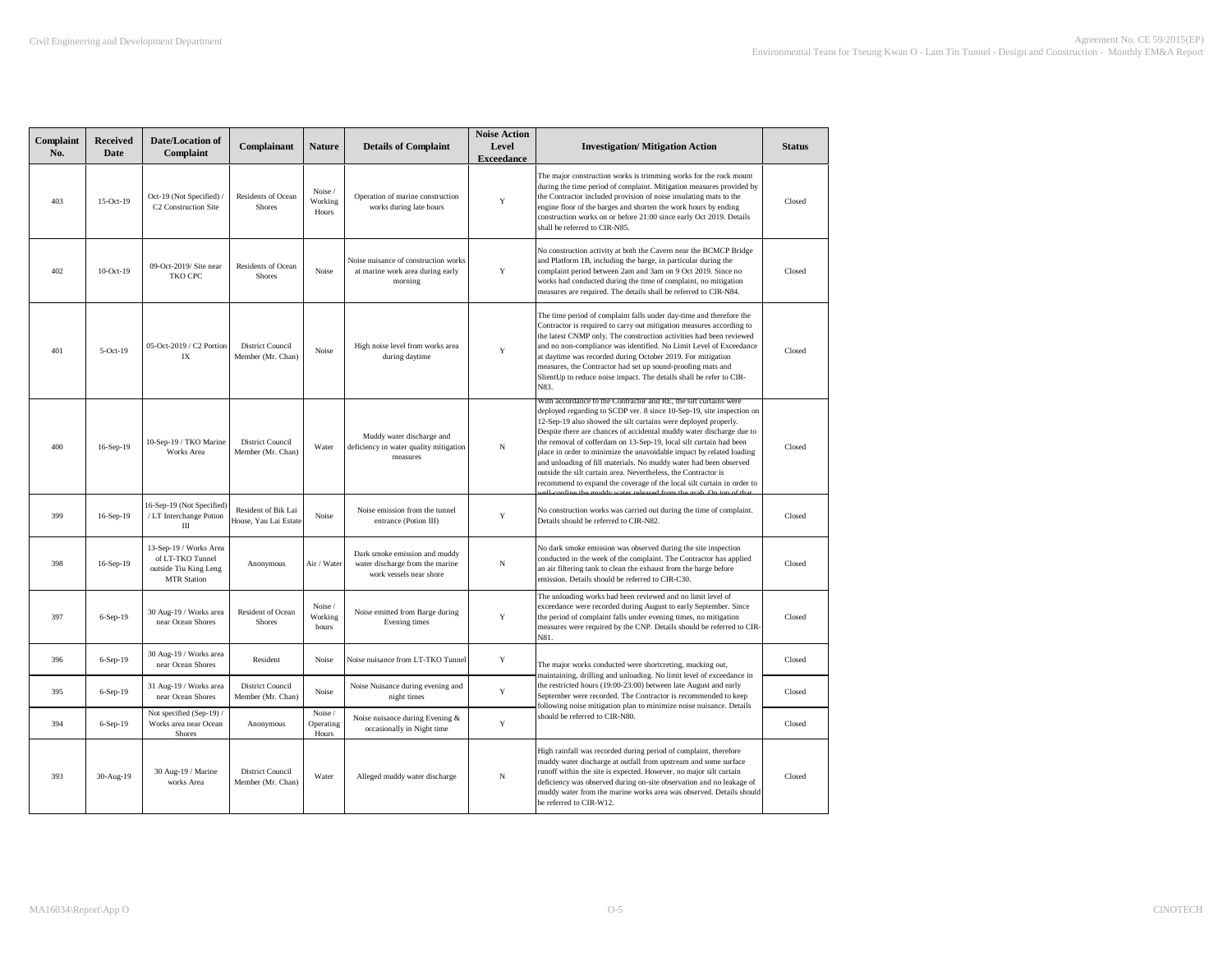| Complaint<br>No. | <b>Received</b><br>Date | <b>Date/Location of</b><br>Complaint                              | Complainant                                  | <b>Nature</b> | <b>Details of Complaint</b>                                                                                                                           | <b>Noise Action</b><br>Level<br><b>Exceedance</b> | <b>Investigation/ Mitigation Action</b>                                                                                                                                                                                                                                                                                                                                                                                                                                                                                                                                                                                                                                                                     | <b>Status</b> |
|------------------|-------------------------|-------------------------------------------------------------------|----------------------------------------------|---------------|-------------------------------------------------------------------------------------------------------------------------------------------------------|---------------------------------------------------|-------------------------------------------------------------------------------------------------------------------------------------------------------------------------------------------------------------------------------------------------------------------------------------------------------------------------------------------------------------------------------------------------------------------------------------------------------------------------------------------------------------------------------------------------------------------------------------------------------------------------------------------------------------------------------------------------------------|---------------|
| 392              | 29-Aug-19               | 20-27 Aug-19/ Portion 4C                                          | Resident of Bik Lai<br>House, Yau Lai Estate | Noise         | Noise nuisance from the operation of<br>heavy machineries and missing of<br>noise mitigation measures at Portion<br>4C                                | $\mathbf Y$                                       | A noise insulating cover was erected before the period of complaint,<br>however, due to restricted site condition in the relocated breaking<br>works area, the erection of the cover could not be carried out.<br>Nevertheless, movable noise barriers and local semi-enclosure was<br>adopted for breaking works. Details should be referred to CIR-N79.                                                                                                                                                                                                                                                                                                                                                   | Closed        |
| 391              | 26-Aug-19               | 10-Jul-19 / Construction<br>site near Ocean shore                 | District Council<br>Member (Mr. Chan)        | Noise         | Operation of construction works<br>during late hours                                                                                                  | Y                                                 | derrick barge was operated during the period of complaint with valid<br>CNP. Regular maintenance and checking should be conducted for all<br>operating barges. Details should be referred to CIR-N78.                                                                                                                                                                                                                                                                                                                                                                                                                                                                                                       | Closed        |
| 390              | 26-Aug-19               | 31-Jul-19 / Construction<br>site near Ocean shore                 | <b>District Council</b><br>Member (Mr. Chan) | Noise         | Intermittent noise emitted from<br>collision during night-time                                                                                        | Y                                                 | The noise source is suspected to be the collision between cofferdam<br>and its broken part as the cofferdam was found damaged next<br>morning. No construction was conducted at night time of 31 July. The<br>contractor is recommended to maintain and check cofferdam<br>regularly. Details should be referred to CIR-N77.                                                                                                                                                                                                                                                                                                                                                                                | Closed        |
| 389              | 29-Jul-19               | 17 to 24-Jul-19 / Marine<br>Construction Site near O<br>King Road | Resident of Ocean<br>Shore                   | Noise         | Noise nuisance from the barge<br>operating in reclamation works area<br>near O King Road during evening<br>times.                                     | Y                                                 | derrick barge was operated during the period of complaint with valid<br>CNP. Regular maintenance should be provided for all operating<br>barges. Details shall refer to CIR-N76.                                                                                                                                                                                                                                                                                                                                                                                                                                                                                                                            | Closed        |
| 388              | $12-Jul-19$             | 8-Jul-19 / Construction<br>Site near Ocean Shores                 | <b>District Council</b><br>Member (Mr. Chan) | Noise         | Noise nuisance and inadequate noise<br>barrier at the construction site near<br>Ocean shore                                                           | Y                                                 | Although Contractor has adopted a noise mitigation measure of drill<br>rigs at Portion IV near Ocean Shore such as noise barrier with sound<br>insulating fabric, the existing noise barrier in Portion IX and some in<br>Portion IV are not adequate in screening the direct line of sight to<br>Ocean Shore. Details should be referred to CIR-N75.                                                                                                                                                                                                                                                                                                                                                       | Closed        |
| 387              | $12-Jul-19$             | 8 to 12-Jul-19 / Portion<br>4C of C1 Construction<br>Site         | Resident of Bik Lai<br>House                 | Noise         | Breaking noise emitted from the<br>operation of 2 PMEs at Portion 4C<br>during weekday daytime.                                                       | Y                                                 | Two breakers were operated intermittently at the Portion 4C of C1<br>construction site during the period of complaint between 07:00 to<br>19:00. As observed during the site inspection/noise monitoring,<br>movable noise barrier could not completely screen off the direct line-of<br>sight from PMEs to Yau Lai Estate. Contractor has adopted mitigation<br>measure to minimize the noise impact from breakers including using a<br>noise barrier with noise insulating fabric, adopted a less noisy<br>hydraulic spiting method for breaking works and has been developing<br>a semi-enclosure noise barrier to replace the existing movable noise<br>barrier. Details should be referred to CIR-N74. | Closed        |
| 386              | $10-Jul-19$             | 9 to 10-Jul-19 / Not<br>Specific                                  | District Council<br>Member (Mr. Chan)        | Noise         | Noise nuisance and disturbance from<br>the TKOLT tunnel construction site<br>involves intermittent noise emitted<br>from collision during night-time. | Y                                                 | No construction works was carried out during the time of complaint.<br>Details should be referred to CIR-N73.                                                                                                                                                                                                                                                                                                                                                                                                                                                                                                                                                                                               | Closed        |
| 385              | $4-Jul-19$              | Late Jun-19 to 4-Jul-19<br>Reclamation Area                       | Resident of Ocean<br>Shore                   | Noise         | The reclamation works continued into<br>the evening during weekdays and<br>works were also operated on Sunday.                                        | Y                                                 | See Complaint no 384.                                                                                                                                                                                                                                                                                                                                                                                                                                                                                                                                                                                                                                                                                       | Closed        |
| 384              | $3-Jul-19$              | 3-Jul-19 / Near Ocean<br>Shore                                    | <b>District Council</b>                      | Noise         | The construction site was constantly<br>emitting metallic percussion noise in<br>the early morning.                                                   | Y                                                 | The concerned metallic percussion noise source was suspected from<br>the collision between the detached sheet pile and the adjacent sheet<br>pile of the broken cofferdam. The detached sheet pile was fixed by re-<br>sealing it to the adjacent sheet pile. Details should be referred to CIR-<br>N72.                                                                                                                                                                                                                                                                                                                                                                                                    | Closed        |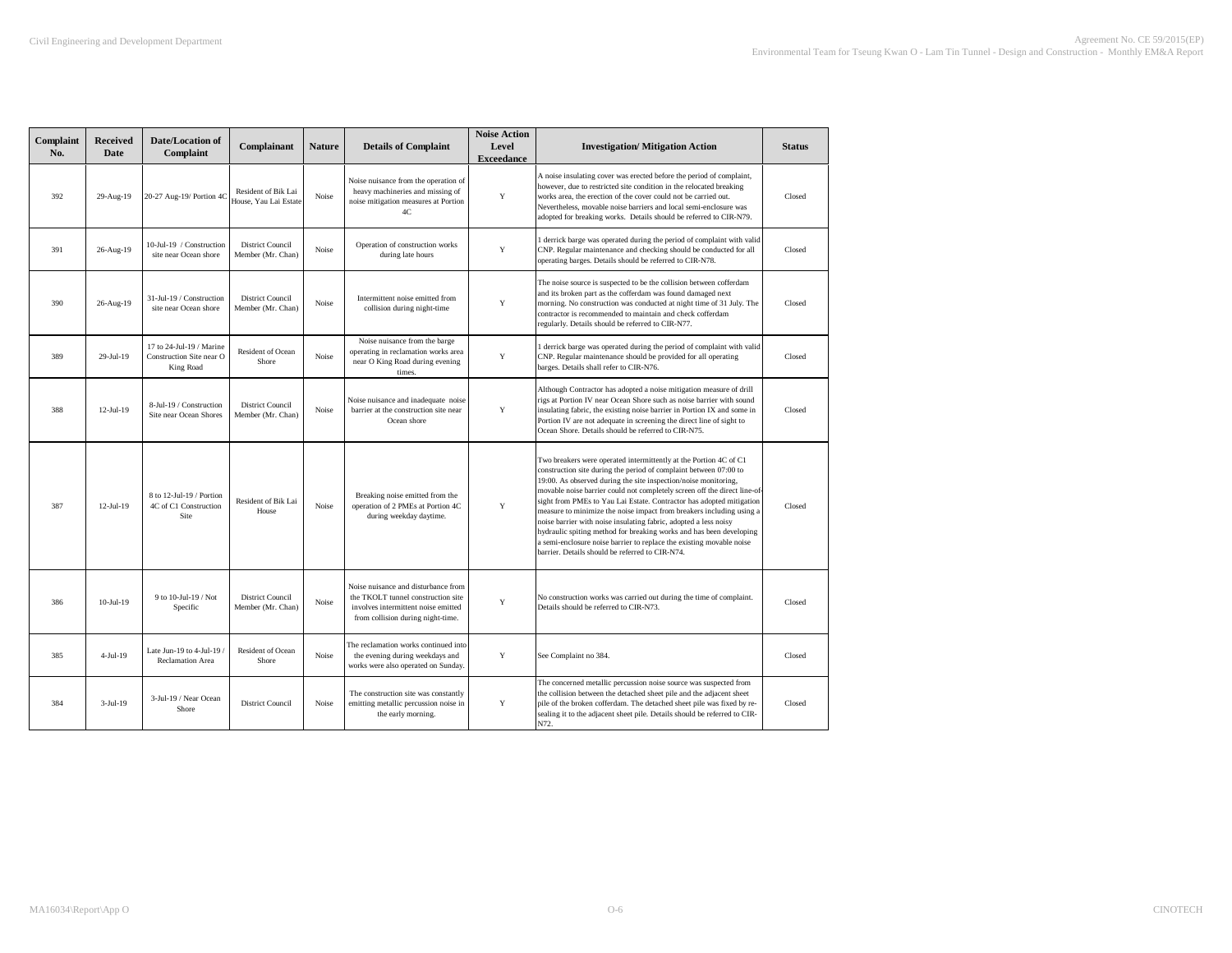| Complaint<br>No.                 | <b>Received</b><br>Date | Date/Location of<br>Complaint      | Complainant                                      | <b>Nature</b> | <b>Details of Complaint</b>                                                                                                                                               | <b>Noise Action</b><br>Level<br><b>Exceedance</b> | <b>Investigation/ Mitigation Action</b>                                                                                                                                                                                                                                                                                                                                                                                                                                                                                     | <b>Status</b> |
|----------------------------------|-------------------------|------------------------------------|--------------------------------------------------|---------------|---------------------------------------------------------------------------------------------------------------------------------------------------------------------------|---------------------------------------------------|-----------------------------------------------------------------------------------------------------------------------------------------------------------------------------------------------------------------------------------------------------------------------------------------------------------------------------------------------------------------------------------------------------------------------------------------------------------------------------------------------------------------------------|---------------|
| 383                              | $29-Jun-19$             | Jun-19 / Lam Tin<br>Interchange    | Resident of Yau Lai<br>Estate, Yung Lai<br>House | Noise         | Noise nuisance from construction<br>works during weekday daytime and<br>evening times. Noise barriers was<br>found missing in certain parts of the<br>construction areas. | Y                                                 | Some noise mitigation measures were observed during the site<br>inspection including idle equipment were turned off and noise barrier<br>has been erected close to noisy PMEs in the right direction facing Yau<br>Lai Estate. However, the above mitigation measures were not applied<br>to whole construction site such as noise barriers were not placed close<br>enough to the noisy PMEs due to the uneven surface and other<br>inconvenience. Details should be referred to CIR-N71.                                  | Closed        |
| 382<br>(N08/RE/0001)<br>$019-19$ | $17-Jun-19$             | 6-Jun-19 / Cofferdam area          | <b>District Council</b>                          | Air           | Dark smoke nuisance from the tug<br>boat inside the cofferdam area.                                                                                                       | $_{\rm N}$                                        | During site audit, no violation of the Air Pollution Control (Smoke)<br>Regulation from the construction site was observed by the ET. Air<br>filter has been replaced on derrick barge to reduce the dark smoke<br>emission upon the receipt of the complaint. The Contractor is<br>recommended to replace the air filters regularly. Details should be<br>referred to CIR-A15.                                                                                                                                             | Closed        |
| 381<br>(N08/RE/00015<br>$098-19$ | $11-Jun-19$             | $1$ -Jun-19 / Near<br>confferdam   | <b>District Council</b>                          | Water         | Muddy water discharge from<br>construction site near the cofferdam<br>area on 4 June 19                                                                                   | N                                                 | High volume of upstream muddy water was collected due high rainfall<br>according to reports and observation. As a result, the muddy water<br>from upstream was discharged into the Junk Bay via various outfalls<br>in Junk Bay, as observed during the rainstorm events. No sand plume<br>within the cofferdam area and no muddy water discharge at the<br>designated discharge point within the Site was identified during the<br>site inspection and water quality monitoring. Details should be<br>referred to CIR-W11. | Closed        |
| 380                              | $11-Jun-19$             | 6-Jun-19 / Near Tong Yin<br>Street | Resident of Ocean<br>Shore                       | Air           | Odour nuisance from construction site<br>near Tong Yin Street                                                                                                             | N                                                 | No oil leakage from mobile crane was observed during the site<br>inspection in June 2019.<br>According to the testing reports, all ULSD fuel applied in the PMEs<br>during the construction period contains sulphur content lower than<br>0.005% by weight, which complied with the Air Pollution Control<br>(Fuel Restriction) Regulations. Details should be referred to CIR-A14.                                                                                                                                         | Closed        |
| 379                              | $11-Jun-19$             | 4-Jun-19 / Near cofferdam<br>area  | General Public                                   | Water         | Discharge of mud water into Junk<br>Bay from TKOLT construction site                                                                                                      | N                                                 | See Complaint no 381.                                                                                                                                                                                                                                                                                                                                                                                                                                                                                                       | Closed        |
| 378                              | $11-Jun-19$             | 13-Apr-19 / Near<br>cofferdam area | General Public                                   | Air           | Dark smoke nuisance from<br>construction site involves derrick<br>barge operation near cofferdam area<br>(daytime)                                                        | N                                                 | No violation of the Air Pollution Control (Smoke) Regulation was<br>recorded from the construction site was observed. The contractor was<br>recommended to install carbon filter at smoke exhaust of the barge as<br>a more effective mitigation measures. Details should be referred to<br>CIR-C27.                                                                                                                                                                                                                        | Closed        |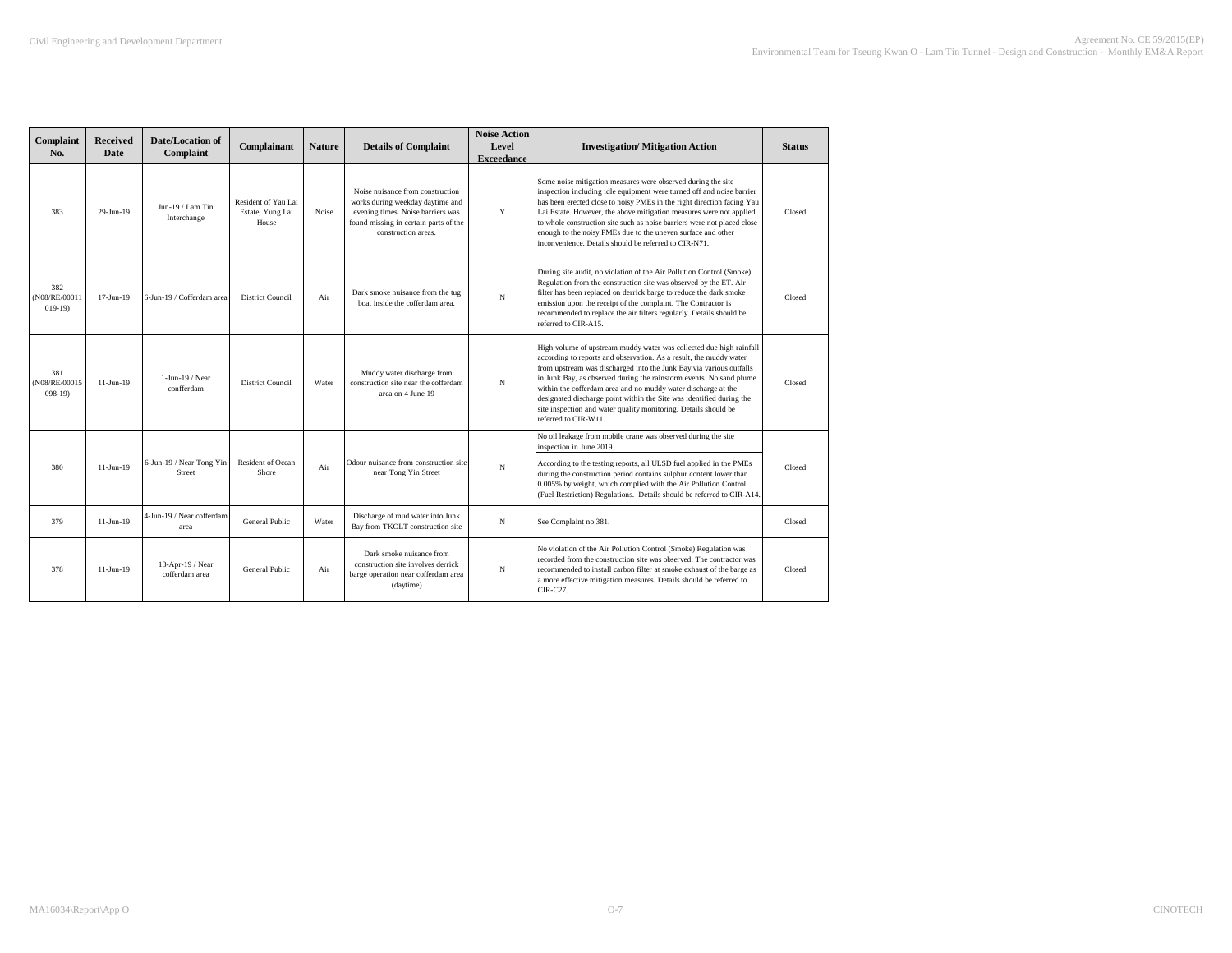| Complaint<br>No.                   | <b>Received</b><br>Date | Date/Location of<br>Complaint         | Complainant                                         | <b>Nature</b> | <b>Details of Complaint</b>                                                                                                                      | <b>Noise Action</b><br>Level<br><b>Exceedance</b> | <b>Investigation/ Mitigation Action</b>                                                                                                                                                                                                                                                                                                                                                                                          | <b>Status</b> |
|------------------------------------|-------------------------|---------------------------------------|-----------------------------------------------------|---------------|--------------------------------------------------------------------------------------------------------------------------------------------------|---------------------------------------------------|----------------------------------------------------------------------------------------------------------------------------------------------------------------------------------------------------------------------------------------------------------------------------------------------------------------------------------------------------------------------------------------------------------------------------------|---------------|
| 377                                | $11-Jun-19$             | $2$ -Jun-19 / Lam Tin<br>Interchange  | General Public                                      | Noise         | Complaint about the noise nuisance<br>from Lam Tin Interchange<br>construction site in daytime holiday.                                          | Y                                                 | Only drilling works inside the tunnel was conducted during daytime<br>under valid CNP. Groundborne noise is considered as the major factor<br>contributing to the noise nuisance, the Contractor are recommended to<br>re-schedule the drilling works inside the tunnel to less sensitive hours.<br>Details should be referred to CIR-N70.                                                                                       | Closed        |
| 376                                | $11-Jun-19$             | 9-Jun-19 / Near Yau Lai<br>Estate     | Resident of Yau Lai<br>Estate                       | Noise         | Complaint about the noise nuisance<br>near Yau Lai Estate involves vehicle<br>movement (roller) during morning to<br>15:00 in holiday.           | Y                                                 | No works involving roller was involved. Only drilling works inside<br>the tunnel and ddismantling of crusher shelter was conducted during<br>Sunday daytime under valid CNP. Groundborne noise is considered as<br>the major factor contributing to the noise nuisance, the Contractor are<br>recommended to re-schedule the drilling works inside the tunnel to<br>less sensitive hours. Details should be referred to CIR-N70. | Closed        |
| 375                                | $11-Jun-19$             | 9-Jun-19 / Lam Tin<br>Interchange     | Resident of Yau Lai<br>Estate                       | Noise         | Complaint about the noise nuisance<br>from Lam Tin Interchange<br>construction site in daytime holiday.                                          | Y                                                 | See Complaint no. 376.                                                                                                                                                                                                                                                                                                                                                                                                           | Closed        |
| 374                                | $4-Jun-19$              | 3-Jun-19 / Near Ping Tin<br>Estate    | Resident of Ping Sin<br>House in Ping Tin<br>Estate | Noise         | Vibration from the construction of<br>Lam Tin Interchange in evening time<br>at around 20:00                                                     | Y                                                 | Groundborne noise is considered as the major factor contributing to<br>the noise nuisance. The reverse circulation drilling works may have<br>emitted groundborne noise, however, only 1 unit was used in Portion<br>II. Therefore, blasting is considered as the major cause for the<br>vibration. Details should be referred to CIR-N69.                                                                                       | Closed        |
| 373                                | $4-Jun-19$              | 2-Jun-19 / Near ocean<br>Shore        | Resident of Ocean<br>Shore                          | Noise         | Complaint about the noise nuisance<br>from the construction site near Ocean<br>Shore and the construction site<br>operation in day time holiday. | Y                                                 | No construction activity was conducted at the time of complaint as<br>confirmed by Engineer. Therefore, the noise nuisance was not due to<br>the construction site. Details should be referred to CIR-N68.                                                                                                                                                                                                                       | Closed        |
| 372                                | $4-Jun-19$              | 1-Jun-19 / Near ocean<br>Shore        | Resident of Ocean<br>Shore                          | Others        | Complaint about the construction site<br>operation in the early morning on<br>Saturday.                                                          | N                                                 | See Complaint no. 373.                                                                                                                                                                                                                                                                                                                                                                                                           | Closed        |
| 371                                | 30-May-19               | 30-May-19 / Near Ocean<br>Shore       | Resident of Ocean<br>Shore                          | Noise         | Noise nuisance from construction site<br>near Ocean Shore during night time.                                                                     | Y                                                 | See Complaint no. 373.                                                                                                                                                                                                                                                                                                                                                                                                           | Closed        |
| 370<br>(N08/RE/00015<br>$(098-19)$ | 29-May-19               | 19 & 26-May-19 / Near<br>Ocean Shore  | Resident of Ocean<br>Shore                          | Noise         | Noise nuisance about dredging mud<br>and loudspeaker in the construction<br>site near Ocean Shore during daytime<br>holiday.                     | Y                                                 | Noise barriers/ Noise absorptive materials have been used to mitigate<br>the noise generated from the construction works. Only walkie-talkies<br>were used for communication in the construction site. Details should<br>be referred to CIR-N67.                                                                                                                                                                                 | Closed        |
| 369                                | 13-May-19               | Not specific / Lam Tin<br>interchange | Resident of Yau Lai<br>Estate                       | Noise         | Noise nuisance from the blasting<br>work inside tunnel which involves<br>explosion noise impact during<br>midnight                               | Y                                                 | Contractor has adopted a mitigation measure for reduce the blasting<br>noise impact from the tunnel such as blasting doors and did not<br>conduct blasting works during mid-night blasting since mid-May<br>2019. Details should be referred to CIR-N66.                                                                                                                                                                         | Closed        |
| 368                                | 19-May-19               | 19-May-19 / Near<br>cofferdam area    | General Public                                      | Noise         | Noise nuisance from barge with in<br>cofferdam area in daytime holiday                                                                           | Y                                                 | See Investigation / Mitigation Action for complaint no. 361.                                                                                                                                                                                                                                                                                                                                                                     | Closed        |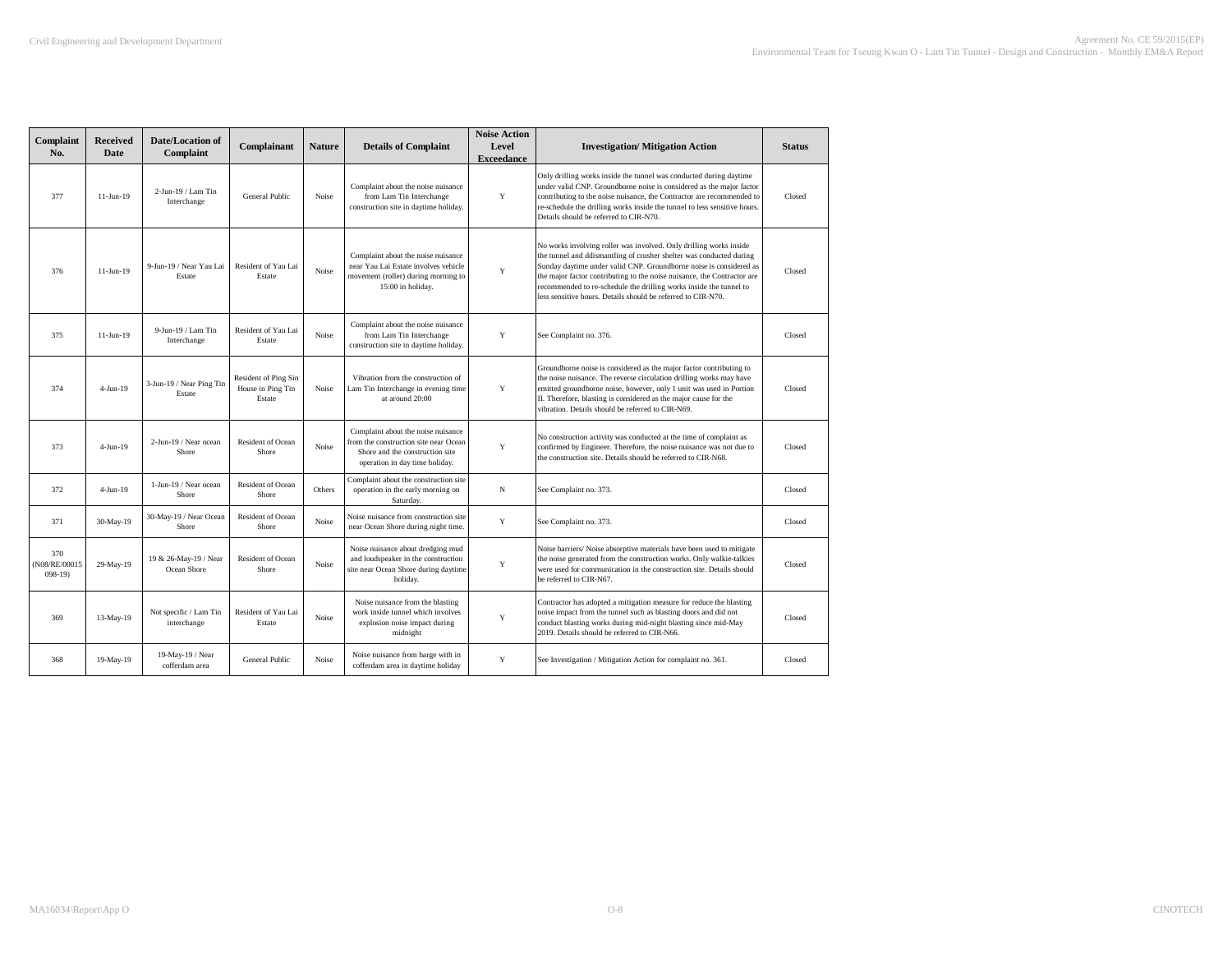| Complaint<br>No.                 | <b>Received</b><br>Date | Date/Location of<br>Complaint                   | Complainant                                       | <b>Nature</b>  | <b>Details of Complaint</b>                                                               | <b>Noise Action</b><br>Level<br><b>Exceedance</b> | <b>Investigation/ Mitigation Action</b>                                                                                                                                                                                                                                                                                                                                                                                                                                                                                                                                                                                                                                                                                                                                                                                                                         | <b>Status</b> |
|----------------------------------|-------------------------|-------------------------------------------------|---------------------------------------------------|----------------|-------------------------------------------------------------------------------------------|---------------------------------------------------|-----------------------------------------------------------------------------------------------------------------------------------------------------------------------------------------------------------------------------------------------------------------------------------------------------------------------------------------------------------------------------------------------------------------------------------------------------------------------------------------------------------------------------------------------------------------------------------------------------------------------------------------------------------------------------------------------------------------------------------------------------------------------------------------------------------------------------------------------------------------|---------------|
| 367                              | 5-May-19                | 5-May-19 / Lam Tin<br>Tunnel - TKO entrance     | Resident near Lam<br>Tin Tunnel - TKO<br>entrance | Noise &<br>Air | Noise and air nuisance from<br>construction near Lam Tin Tunnel -<br>TKO entrance         | Y                                                 | The major works during the period of complaint is scaling by breaker<br>on day time holiday (Sunday). The works is compiled with CNP and<br>no air quality action and noise limit level exceedance during the<br>monitoring. Regarding the existing air quality mitigation measures,<br>the water spray for the breaker was insufficient and the dust emission<br>during unloading of dusty materials was observed. As the review of<br>exiting noise mitigation measure, a broken noise SilentMat was found<br>on the hammer of breaker. According to the above observation,<br>Contractor has adopted serval improvement such as conduct a<br>sufficient water spray during breaking and unloading materials,<br>replaced the noise SilentMat of the breaker and placed the noise<br>barrier between PME and NSRs. Details should be referred to CIR-<br>C29. | Closed        |
| 366                              | 4-May-19                | 4-May-19 / Lam Tin<br>Interchange               | Resident of Ping Tin<br>Estate                    | <b>Noise</b>   | Noise nuisance from construction of<br>Lam Tin Interchange in daytime.                    | Y                                                 | Regarding the observation during site inspection, the hammer of the<br>breaker was surrounded by a broken noise absorption material and a<br>noise barrier of a driller was placed in the incorrect direction of NSRs.<br>Contractor has improved the above mitigation measures including<br>replaced the noise absorption materials and relocated the noise barrier<br>to facing the NSRs. Details should be referred to CIR-N65.                                                                                                                                                                                                                                                                                                                                                                                                                              | Closed        |
| 365                              | $1-May-19$              | 1-May-19 / Lam Tin<br>Interchange               | Resident of Ping Tin<br>Estate                    | Noise          | Noise nuisance from construction of<br>Lam Tin Interchange in daytime.                    | Y                                                 | See investigation / mitigation actions for Complaint No.366                                                                                                                                                                                                                                                                                                                                                                                                                                                                                                                                                                                                                                                                                                                                                                                                     | Closed        |
| 364                              | $1-May-19$              | 1-May-19 / Lam Tin<br>Interchange               | Resident of Ping Tin<br>Estate                    | Noise          | Noise nuisance from construction of<br>Lam Tin Interchange in daytime                     | Y                                                 | See investigation / mitigation actions for Complaint No.366                                                                                                                                                                                                                                                                                                                                                                                                                                                                                                                                                                                                                                                                                                                                                                                                     | Closed        |
| 363                              | 30-Apr-19               | $6th - 22th$ April -19 /<br>Lam Tin Interchange | <b>Resident of Ping Tin</b><br>Estate             | Noise          | Noise nuisance from construction of<br>Lam Tin Interchange in daytime and<br>evening time | Y                                                 | See investigation / mitigation actions for Complaint No.366                                                                                                                                                                                                                                                                                                                                                                                                                                                                                                                                                                                                                                                                                                                                                                                                     | Closed        |
| 362<br>(N08/RE/00013<br>$396-19$ | 8-May-19                | 7-May-2019 / Junk Bay                           | <b>District Council</b>                           | <b>Noise</b>   | Noise nuisance from marine works in<br>the Junk Bay in the night-time<br>(06:45)          | Y                                                 | No marine works in the Junk Bay was conducted as confirmed by RE.<br>No CCTV footage was recorded during the time of complaint. It was<br>suggested that Contractor should conduct 24 hours CCTV monitoring.<br>Details should be referred to CIR-N64.                                                                                                                                                                                                                                                                                                                                                                                                                                                                                                                                                                                                          | Closed        |
| 361                              | $7-May-19$              | 28 Apr 2019 / Cofferdam<br>Area                 | General Public                                    | Noise          | Noise nuisance from construction site<br>at cofferdam area in holiday                     | Y                                                 | The reclamation works involves barges during the time of complaints<br>has been compiled with the CNP. As review of existing mitigation<br>measure, the sound proofing canvases for the barges were hanged up.<br>Details should be referred to CIR-N63.                                                                                                                                                                                                                                                                                                                                                                                                                                                                                                                                                                                                        | Closed        |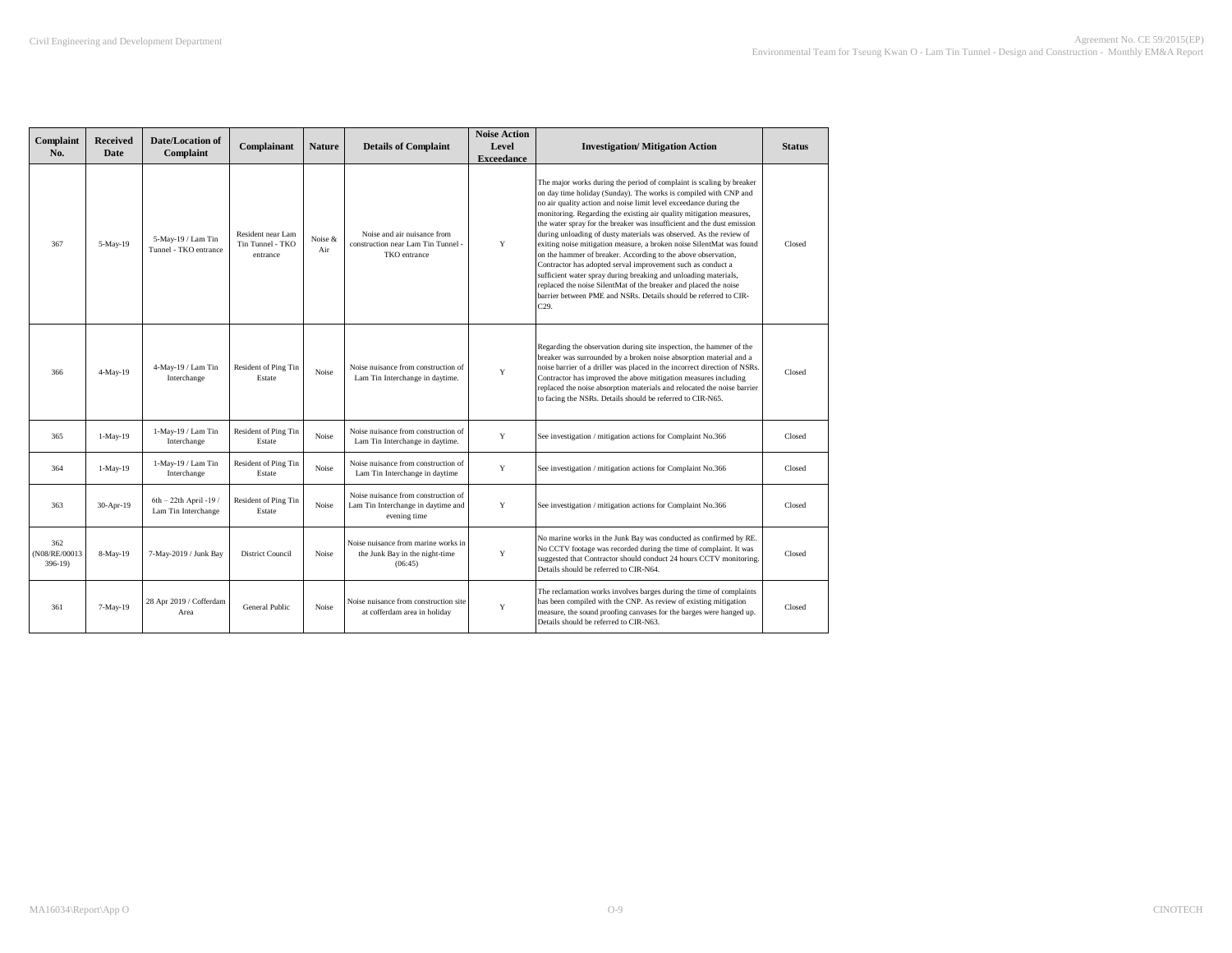| Complaint<br>No. | <b>Received</b><br>Date | Date/Location of<br>Complaint                                                                                                                                               | Complainant                           | <b>Nature</b>    | <b>Details of Complaint</b>                                                                                                                          | <b>Noise Action</b><br>Level<br><b>Exceedance</b> | <b>Investigation/ Mitigation Action</b>                                                                                                                                                                                                                       | <b>Status</b> |
|------------------|-------------------------|-----------------------------------------------------------------------------------------------------------------------------------------------------------------------------|---------------------------------------|------------------|------------------------------------------------------------------------------------------------------------------------------------------------------|---------------------------------------------------|---------------------------------------------------------------------------------------------------------------------------------------------------------------------------------------------------------------------------------------------------------------|---------------|
| 360              | 2-May-19                | 27-04-2019/ Construction<br>in Tong Tin Street                                                                                                                              | General Public                        | Noise            | The complaint about the noise<br>nuisance from cofferdam area during<br>daytime and evening-time.                                                    | Y                                                 |                                                                                                                                                                                                                                                               | Closed        |
| 359              | 30-Apr-19               | 30-04-2019/ Near Ocean<br>Shore                                                                                                                                             | <b>Resident of Ocean</b><br>Shore     | Noise            | The complaint about the noise<br>nuisance involve percussion noise<br>near Ocean Shore during daytime.                                               | Y                                                 |                                                                                                                                                                                                                                                               | Closed        |
| 358              | 30-Apr-19               | 27-04-2019/Near<br>cofferdam area                                                                                                                                           | General Public                        | Noise            | The complaint about the noise<br>nuisance during evening time.                                                                                       | $\mathbf Y$                                       | The light source was found from the lighting of derrick barge within<br>the cofferdam area and the noise source was found from the barge<br>during filling works. Contractor has adopted The sound proofing                                                   | Closed        |
| 357              | 23-Apr-19               | 20-04-2019/Near<br>cofferdam area                                                                                                                                           | General Public                        | Noise            | The complaint about the noise<br>nuisance near cofferdam area during<br>daytime.                                                                     | $\mathbf Y$                                       | canvases for the derrick barge was hanged up but no light mitigation<br>measure. Details should be referred to CIR-C28.                                                                                                                                       | Closed        |
| 356              | 23-Apr-19               | 19-04-2019/Near<br>cofferdam area                                                                                                                                           | General Public                        | Noise            | The complaint about the noise<br>nuisance near cofferdam area during<br>holiday.                                                                     | Y                                                 |                                                                                                                                                                                                                                                               | Closed        |
| 355              | 17-Apr-19               | 17-04-2019/Near<br>cofferdam area                                                                                                                                           | General Public                        | Noise &<br>light | The complaint about the noise<br>nuisance and light pollution near<br>cofferdam area during evening-time.                                            | Y                                                 |                                                                                                                                                                                                                                                               | Closed        |
| 354              | 30-Apr-19               | 20 Apr 2019 / Cofferdam<br>Area<br>19 Apr 2019 / Cofferdam<br>Area<br>15 Apr 2019 / Cofferdam<br>Area<br>07 Apr 2019 / Cofferdam<br>Area<br>31 Mar 2019 / Cofferdam<br>Area | Resident of Ocean<br>Shore (Mr. Chan) | Others           | The construction site near O King<br>Road is operated in holiday during<br>day-time and weekday during night-<br>time.                               | N                                                 | The marine reclamation works at the Portion IX in C2 construction<br>site was the major construction activity during the period of<br>complaints. The concerned reclamation works is compiled with the<br>relevant CNP. Details should be referred to CIR-O2. | Closed        |
| 353              | 13-Apr-19               | 13-04-2019/Cofferdam<br>Area                                                                                                                                                | Resident of Ocean<br>Shore (Mr. Chan) | Air              | According to the complainant, large<br>amount of smoke and exhaust was<br>seen emitting from barges working<br>within the cofferdam                  | N                                                 | See Investigation / Mitigation Action for complaint no. 329.                                                                                                                                                                                                  | Closed        |
| 352              | 13-Apr-19               | 13-04-2019/Cofferdam<br>Area                                                                                                                                                | Resident of Ocean<br>Shore            | Noise            | The complainant complained about<br>he noise nuisance from the cofferdam<br>area in Tiu Keng Leng during day-<br>time.                               | Y                                                 | The major works during the time of complaints was a crawler crane<br>unloading H piles to the Portion V of C2 construction site. Noise                                                                                                                        | Closed        |
| 351              | 13-Apr-19               | 13-04-2019/Cofferdam<br>Area                                                                                                                                                | Resident of Ocean<br>Shore            | Noise            | The complainant complained the<br>noise nuisance from the cofferdam<br>area in Tiu Keng Leng during day-<br>time.                                    | $\mathbf Y$                                       | barriers were erected between the crane and NSRs to reduce noise<br>impact. Details should be referred to CIR-N62.                                                                                                                                            |               |
| 350              | 8-Apr-19                | 07 Apr 2019 / Cofferdam<br>Area in TKO                                                                                                                                      |                                       | Air &<br>Others  | The complainant complained the dark<br>smoke generation and the<br>construction works from the<br>cofferdam area in Tiu Keng Leng<br>during holiday. | N                                                 |                                                                                                                                                                                                                                                               | Closed        |
| 349              | 7-Apr-19                | 07-04-2019/Cofferdam<br>Area                                                                                                                                                | Resident of Ocean<br>Shore            | Air              | Dark smoke generation from the<br>cofferdam area in Tiu Keng Leng<br>during day-time.                                                                | $_{\rm N}$                                        | See Investigation / Mitigation Action for complaint no. 329.                                                                                                                                                                                                  | Closed        |
| 348              | $2-Apr-19$              | 02 Apr 2019 / LTT-TKO                                                                                                                                                       | ä,                                    | Others           | The complainant complained the LTT<br>construction site was working during<br>holiday.                                                               | $_{\rm N}$                                        |                                                                                                                                                                                                                                                               | Closed        |
| 347              | $1-Apr-19$              | 01 Apr 2019 / Cofferdam<br>Area                                                                                                                                             | Resident of Ocean<br>Shore            | Noise            | Percussive noise from the cofferdam<br>area in Tiu Keng Leng during day-<br>time.                                                                    | Y                                                 |                                                                                                                                                                                                                                                               | Closed        |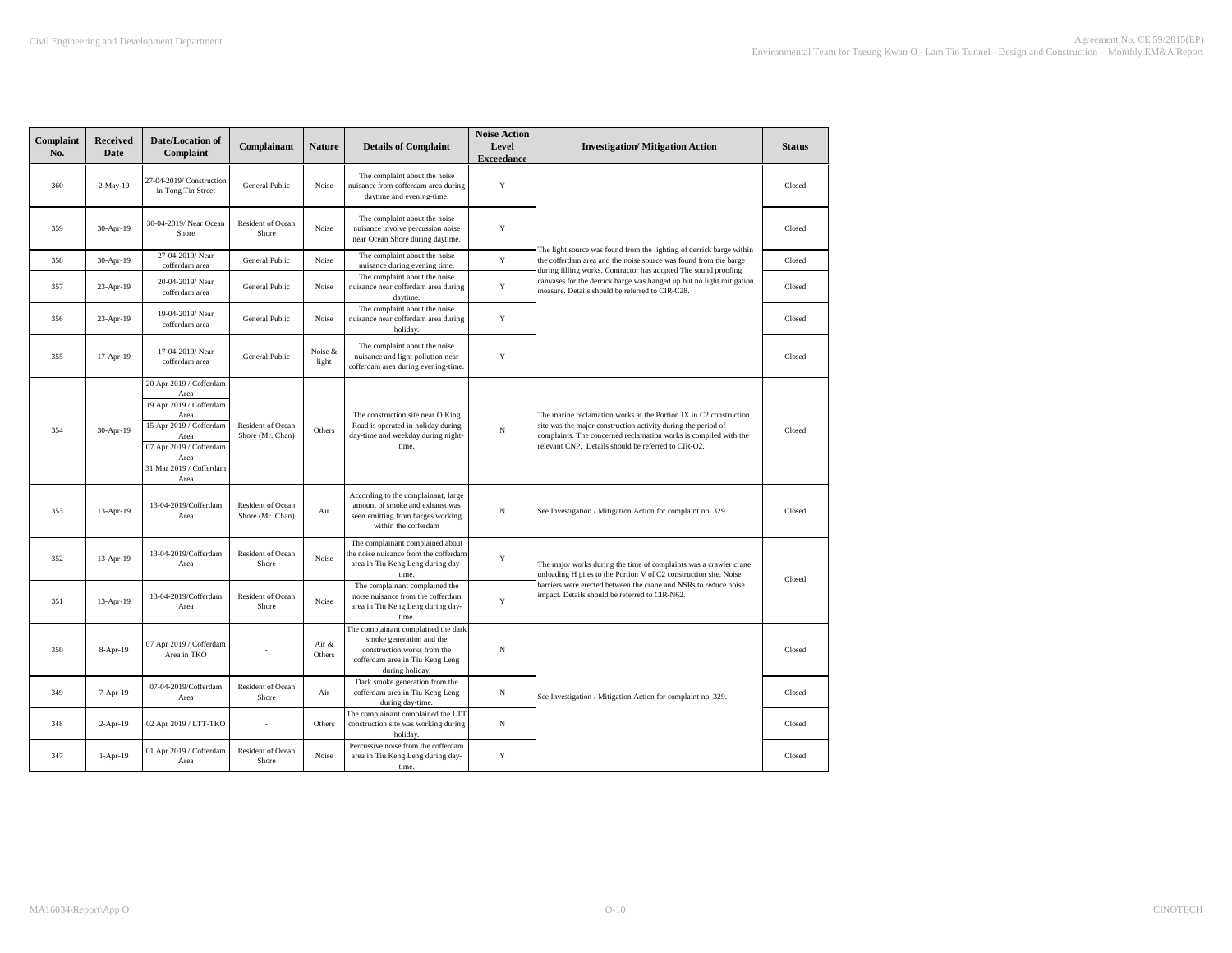| Complaint<br>No. | <b>Received</b><br><b>Date</b> | Date/Location of<br>Complaint                                                                                            | Complainant                                    | <b>Nature</b>   | <b>Details of Complaint</b>                                                                                                                                                                                                                                                                                                                                                                             | <b>Noise Action</b><br>Level<br><b>Exceedance</b> | <b>Investigation/ Mitigation Action</b>                                                                                                                                                                                                       | <b>Status</b> |
|------------------|--------------------------------|--------------------------------------------------------------------------------------------------------------------------|------------------------------------------------|-----------------|---------------------------------------------------------------------------------------------------------------------------------------------------------------------------------------------------------------------------------------------------------------------------------------------------------------------------------------------------------------------------------------------------------|---------------------------------------------------|-----------------------------------------------------------------------------------------------------------------------------------------------------------------------------------------------------------------------------------------------|---------------|
| 346              | 31-Mar-19                      | 31st March 2019 /<br>Construction of Road P2                                                                             | <b>District Council</b>                        | Others          | Complaint about the construction site<br>operation of Road P2 in day time<br>holiday                                                                                                                                                                                                                                                                                                                    | N                                                 | A tug boat and a derrick barge were operated for the marine<br>reclamation work within the cofferdam area during the time of<br>complaint. As the review of relevant CNP, no violation was observed.<br>Details should be referred to CIR-O1. | Closed        |
| 345              | 26-Mar-19                      | 26th March 2019 /<br>Construction of Road D4                                                                             | <b>Resident of Park</b><br>Central             | Noise           | Complaint about the noise nuisance<br>in day time.                                                                                                                                                                                                                                                                                                                                                      | Y                                                 | See Investigation / Mitigation Action for complaint no. 329.                                                                                                                                                                                  | Closed        |
| 344              | 28-Mar-19                      | 26th March 2019 /<br>Construction of Road P2                                                                             | <b>District Council</b>                        | Noise           | Complaint letter received regarding<br>noise nuisance and dark smoke<br>generation from the marine barges                                                                                                                                                                                                                                                                                               | Y                                                 | See Investigation / Mitigation Action for complaint no. 378.                                                                                                                                                                                  | Closed        |
| 343              | 25-Mar-19                      | 25th March 2019 /<br>Construction of Road D4                                                                             | Resident of Park<br>Central                    | Noise           | Complaint about the noise nuisance<br>sound like a breaking works in day<br>time.                                                                                                                                                                                                                                                                                                                       | Y                                                 | See Investigation / Mitigation Action for complaint no. 329.                                                                                                                                                                                  | Closed        |
| 342              | 25-Mar-19                      | 24th March 2019 / Lam<br>Tin Interchange                                                                                 | Resident of Hong Nga<br>Court                  | Noise           | Complaint about the noise nuisance<br>from the construction of Lam Tin<br>Interchange in day time hoilday<br>(Sunday). The noise monitoring was<br>conducted in Hong Nga Court by staff<br>after the complaint and the noise level<br>is result in acceptable level, but the<br>complainant replied that the noise<br>monitoring is meaningless and the<br>noise nuisance is not acceptable for<br>her. | Y                                                 | See Investigation / Mitigation Action for complaint no. 330.                                                                                                                                                                                  | Closed        |
| 341              | 24-Mar-19                      | 24th March 2019 / Lam<br>Tin Interchange                                                                                 | <b>Management Section</b><br>of Hong Nga Court | Noise           | Complaint about the noise nuisance<br>from Lam Tin Tunnel construction<br>works in day time.                                                                                                                                                                                                                                                                                                            | Y                                                 |                                                                                                                                                                                                                                               | Closed        |
| 340              | 24-Mar-19                      | 24th March 2019 / Lam<br>Tin Interchange                                                                                 | Resident of Hong Nga<br>Court                  | Noise           | Complaint about the noise nuisance<br>from the construction site day time<br>holiday (Sunday).                                                                                                                                                                                                                                                                                                          | $\mathbf Y$                                       |                                                                                                                                                                                                                                               | Closed        |
| 339              | 21-Mar-19                      | 21st March 2019 /<br>Construction of Lam Tin<br>Interchange                                                              | Resident of Hong Nga<br>Court                  | Noise           | Complaint about the construction<br>noise nuisance involving percussive<br>noise in early morning (07:00)                                                                                                                                                                                                                                                                                               | Y                                                 |                                                                                                                                                                                                                                               | Closed        |
| 338              | 21-Mar-19                      | 21st March 2019 /<br>Construction of Lam Tin<br>Interchange                                                              | Resident of Ocean<br>Shore                     | Noise           | Construction noise                                                                                                                                                                                                                                                                                                                                                                                      | Y                                                 | See Investigation / Mitigation Action for complaint no. 323.                                                                                                                                                                                  | Closed        |
| 337              | 20-Mar-19                      | 19th March 2019 /<br>Construction of Road D4<br>and Footbridge between<br>Tiu Keng Leng Sport<br>Centre and Park Central | Resident of Park<br>Central                    | Noise           | Complaint about the noise nuisance<br>from the construction vehicle near<br>Park Central in night time.                                                                                                                                                                                                                                                                                                 | $\mathbf Y$                                       | See Investigation / Mitigation Action for complaint no. 329.                                                                                                                                                                                  | Closed        |
| 336              | 20-Mar-19                      | 20th March 2019 /<br>Construction of Road P2                                                                             | Resident of Park<br>Central                    | Noise &<br>Pest | Complaint about the noise and pest<br>nuisance from the construction site<br>near Park Central in evening time.                                                                                                                                                                                                                                                                                         | Y                                                 |                                                                                                                                                                                                                                               | Closed        |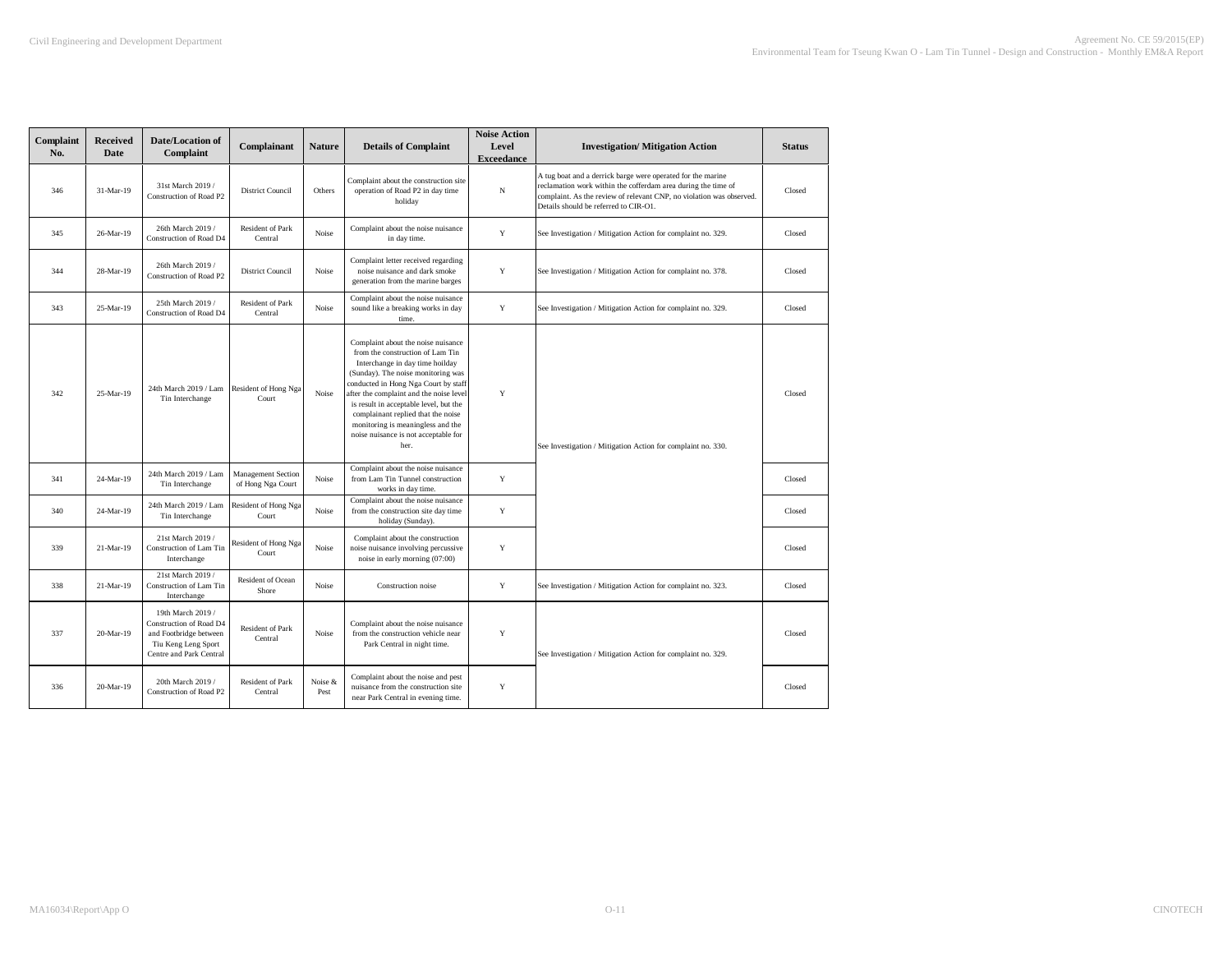| Complaint<br>No. | <b>Received</b><br><b>Date</b> | Date/Location of<br>Complaint                                                                                    | Complainant                        | <b>Nature</b>  | <b>Details of Complaint</b>                                                                                                           | <b>Noise Action</b><br>Level<br><b>Exceedance</b> | <b>Investigation/Mitigation Action</b>                                                                                                                                                                                                                                                                                                                                                                                                                                                                                                                                                                                                   | <b>Status</b> |
|------------------|--------------------------------|------------------------------------------------------------------------------------------------------------------|------------------------------------|----------------|---------------------------------------------------------------------------------------------------------------------------------------|---------------------------------------------------|------------------------------------------------------------------------------------------------------------------------------------------------------------------------------------------------------------------------------------------------------------------------------------------------------------------------------------------------------------------------------------------------------------------------------------------------------------------------------------------------------------------------------------------------------------------------------------------------------------------------------------------|---------------|
| 335              | 19-Mar-19                      | 19th March 2019 /<br>Construction of Road P2                                                                     | Resident of Ocean<br>Shore         | Noise          | Construction noise nuisance from<br>reclamation works near the TKO-<br>LTT reclamation site during the<br>evening time (19:00-23:00). | $\mathbf Y$                                       |                                                                                                                                                                                                                                                                                                                                                                                                                                                                                                                                                                                                                                          | Closed        |
| 334              | $19-Mar-19$                    | 19th March 2019 /<br>Construction of Road P2                                                                     | District Council                   | Noise          | Construction noise nuisance from the<br>TKO-LTT reclamation site during<br>evening time (after 19:00).                                | Y                                                 | See Investigation / Mitigation Action for complaint no. 323.                                                                                                                                                                                                                                                                                                                                                                                                                                                                                                                                                                             | Closed        |
| 333              | 19-Mar-19                      | 18th - 19th March 2019 /<br>Construction of Road P2                                                              | Resident of Ocean<br>Shore         | Noise          | Construction noise nuisance from<br>construction noise in evening time<br>(around 20:30).                                             | Y                                                 |                                                                                                                                                                                                                                                                                                                                                                                                                                                                                                                                                                                                                                          | Closed        |
| 332              | 18-Mar-19                      | 18th March 2019 /<br>Construction of Lam Tin<br>Interchange                                                      | Resident of Yau Lai<br>Estate      | Noise          | Complaint about the noise nuisance<br>during day time, evening time and<br>night time.                                                | Y                                                 | The construction activities in the complaint dates are complied with<br>CNP. No noise limited level exceedance was recorded. During the site                                                                                                                                                                                                                                                                                                                                                                                                                                                                                             | Closed        |
| 331              | 18-Mar-19                      | 18th March 2019 /<br>Construction of Lam Tin<br>Interchange                                                      | Resident of Hong Pak<br>Court      | Noise          | Complaint about the noise nuisance<br>in night time and the past few days.<br>(Before 07:00)                                          | $\mathbf Y$                                       | inspection, no noise barriers were erected between noisy PMEs and<br>NSRs at LTI. Regarding the observation in the inspection, Contractor<br>has adopted an improvement such as placed the noise barriers between                                                                                                                                                                                                                                                                                                                                                                                                                        | Closed        |
| 330              | 17-Mar-19                      | 17th March 2019 /<br>Construction of Lam Tin<br>Interchange                                                      | General Public                     | Noise          | Complaint about the noise nuisance<br>from in night time holiday.                                                                     | Y                                                 | the PMEs and NSPs to reduce noise nuisance. Details should be<br>referred to CIR-N61.                                                                                                                                                                                                                                                                                                                                                                                                                                                                                                                                                    | Closed        |
| 329              | 15-Mar-19                      | 15th March 2019 /<br>Construction of Road D4                                                                     | Resident of Park<br>Central        | Noise &<br>Air | Complaint about the noise from the<br>construction works and the odour<br>nuisance involves engine oil from<br>construction machine   | $\mathbf Y$                                       | The construction activities in the complaint dates are compiled with<br>the CNMP. No noise and air quality limit level exceedance were<br>recorded. Contractor had implemented the mitigation measures for the<br>noise and odour nuisances including acoustic mat was erected between<br>the PME and NSR, ultra-low sulphur diesel was applied as fuel oil in<br>PME and general refuses were disposed properly. Details should be<br>referred to CIR-C26.                                                                                                                                                                              | Closed        |
| 328              | 14-Mar-19                      | 9th March 2019 /<br>Construction Site of<br>Footbridge between Tiu<br>Keng Leng Sport Centre<br>and Park Central | <b>Resident of Park</b><br>Central | Noise          | Complaint about the noise nuisance<br>involve drilling work in the day time<br>$(08:00)$ .                                            | Y                                                 | A formation works was conducted in 7 am to 7pm on 9 Mar 2019. No<br>noise limit level exceedance was recorded in the nearest noise<br>monitoring result. However, there was no any adoption of mitigation<br>measure to minimize the noise nuisance from the site. As response the<br>received complaint, the contractor should place the noise barrier<br>between the PMEs and NSR. Details should be referred to CIR-N58.                                                                                                                                                                                                              | Closed        |
| 327              | 13-Mar-19                      | 13th March 2019 /<br>Construction of Lam Tin<br>Interchange                                                      | Resident of Bik Lai<br>House       | Noise          | Noise nuisance suspected from the<br>construction works involving<br>chiseling during evening time<br>$(22:07)$ .                     | Y                                                 | A handing processed rock at Lam Tin Interchange was conducted on<br>the complaint date in 7 pm to 11 pm involving dump truck and<br>excavator which construction activities was compiled with the CNP.<br>No noise limit level exceedance was record in the evening time<br>monitoring. However, the noise barrier was not placed in the direction<br>of the Yau Lai Estate during breaking works, the contractor had<br>implemented a mitigation measure such as placed the noise barrier to<br>reduce noise level from the breaker but the noise barrier was far from<br>the concerned breaker. Details should be referred to CIR-N59. | Closed        |
| 326              | 13-Mar-19                      | 13th March 2019 /<br>Construction of Road P2                                                                     | Resident of Ocean<br>Shore         | Noise          | Noise nuisance suspected from<br>marine works near Ocean Shores in<br>the day time (16:30)                                            | $\mathbf Y$                                       | See Investigation / Mitigation Action for complaint no. 322.                                                                                                                                                                                                                                                                                                                                                                                                                                                                                                                                                                             | Closed        |
| 325              | 9-Mar-19                       | 9th March 2019 /<br>Construction of Lam Tin<br>Interchange                                                       | Resident of Hong Nga<br>Court      | Noise          | Complaint about the noise nuisance<br>involve machine and percussive noise<br>in night time (02:00 -03:00).                           | $\mathbf Y$                                       | Only drilling works were conducted inside the tunnel in early morning<br>under valid CNP. Groundborne noise is considered as the factor that<br>contributes to the noise nuisance. The Contractor is recommended to<br>reschedule drilling works to less sensitive hours. Details should be<br>referred to CIR-N56.                                                                                                                                                                                                                                                                                                                      | Closed        |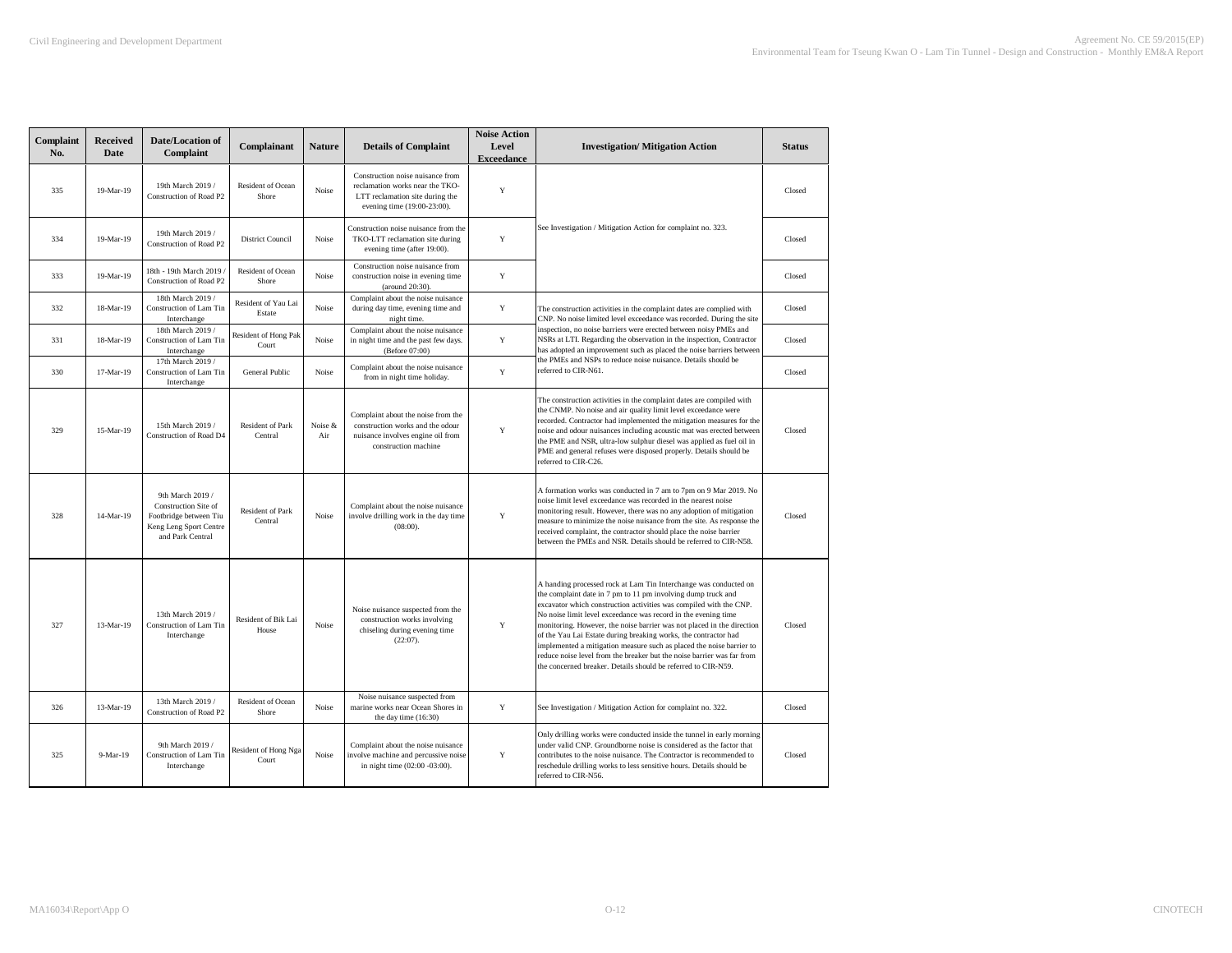| Complaint<br>No.                      | <b>Received</b><br>Date | Date/Location of<br>Complaint                                                                               | Complainant                             | <b>Nature</b> | <b>Details of Complaint</b>                                                                                                                                                      | <b>Noise Action</b><br>Level<br><b>Exceedance</b> | <b>Investigation/ Mitigation Action</b>                                                                                                                                                                                                                                                                                                                                                                                                                                                                                                                                                                                                                | <b>Status</b> |
|---------------------------------------|-------------------------|-------------------------------------------------------------------------------------------------------------|-----------------------------------------|---------------|----------------------------------------------------------------------------------------------------------------------------------------------------------------------------------|---------------------------------------------------|--------------------------------------------------------------------------------------------------------------------------------------------------------------------------------------------------------------------------------------------------------------------------------------------------------------------------------------------------------------------------------------------------------------------------------------------------------------------------------------------------------------------------------------------------------------------------------------------------------------------------------------------------------|---------------|
| 324                                   | 7-Mar-19                | 7th March 2019 /<br>Construction of Lam Tin<br>Interchange                                                  | <b>Resident of Hong Pak</b><br>Court    | Noise         | Complaint about the noise nuisance<br>involving chiseling noise from the<br>construction site near Hong Pak Court<br>during day time and evening time in<br>the past few months. | Y                                                 | Only drilling works were conducted inside the tunnel in early morning<br>and daytime under valid CNP. Groundborne noise is considered as the<br>factor that contributes to the noise nuisance. The Contractor is<br>recommended to reschedule drilling works to less sensitive hours.<br>Details should be referred to CIR-N56.                                                                                                                                                                                                                                                                                                                        | Closed        |
| 323 (EPD-<br>N08/RE/000065<br>$23-19$ | 4-Mar-19                | 4th March 2019/<br>Cofferdam Area                                                                           | Resident of Ocean<br>Shore              | Noise         | Construction noise (Evening time)                                                                                                                                                | Y                                                 | Only 1 derrick barge and a tug boat was used in the evening time<br>under valid CNP. No Limit Level Exceedances were recorded at<br>Station CM6(A) during evening time. Acoustic mat should be used to<br>screen the engine of the barge to reduce the noise nuisance from the<br>reclamation works. Lubricants should be applied to the barge to reduce<br>the noise emission during barge movement.                                                                                                                                                                                                                                                  | Closed        |
| 322                                   | 13-Mar-19               | 1st March 2019 /<br>Construction of Road P2                                                                 | Resident of Ocean<br>Shore              | Noise         | Noise nuisance suspected from a<br>yellow excavator near Ocean Shores<br>in day time (15:44).                                                                                    | Y                                                 | No noise limit level exceedance was recorded and the number of<br>operating PMEs complied with the CNMP. The sound proofing<br>canvases were not always adopted as a mitigation measure to screen<br>the noise emitted from the engine of the barge. Contractor should<br>adopt the aforementioned mitigation measures as far as practicable.<br>The contractor was also be recommended to enhance the mitigation<br>measure including frequently checking the noise barriers/sound<br>proofing canvases, frequent checking and repair the gaps or broken<br>acoustic sheets and continue to strictly follow the requirements in the<br>approved CNMP. | Closed        |
| 321                                   | 28-Feb-19               | 28th February 2019<br>Construction of Lam Tin<br>Interchange                                                | Management Section<br>of Yau Lai Estate | Noise         | Construction noise (Night time)                                                                                                                                                  | Y                                                 | Only drilling works were conducted inside the tunnel in early morning<br>under valid CNP. Groundborne noise is considered as the factor that<br>contributes to the noise nuisance. The Contractor is recommended to<br>reschedule drilling works to less sensitive hours. Details should be<br>referred to CIR-N55.                                                                                                                                                                                                                                                                                                                                    | Closed        |
| 320                                   | 22-Feb-19               | 22nd February 2019<br>Construction of Lam Tin<br>Interchange                                                | Resident of Hong Pak<br>Court           | Noise         | Complaint about the noise nuisance<br>involving percussive noise in early<br>morning (Day time). Complainant<br>said the construction should be<br>operated after 08:00.         | Y                                                 |                                                                                                                                                                                                                                                                                                                                                                                                                                                                                                                                                                                                                                                        | Closed        |
| 319                                   | 21-Feb-19               | 21st February 2019 /<br>Construction of Lam Tin<br>Interchange                                              | Resident of Hong Nga<br>Court           | Noise         | Complaint about the noise nuisance<br>involving percussive noise in night<br>time                                                                                                | $\mathbf Y$                                       | See Investigation / Mitigation Action for complaint no. 313.                                                                                                                                                                                                                                                                                                                                                                                                                                                                                                                                                                                           | Closed        |
| 318                                   | 21-Feb-19               | 21st February 2019 /<br>Construction of Lam Tin<br>Interchange                                              | Resident of Hong Nga<br>Court           | Noise         | Complaint about the noise nuisance<br>involving percussive noise from the<br>construction in night time                                                                          | Y                                                 |                                                                                                                                                                                                                                                                                                                                                                                                                                                                                                                                                                                                                                                        | Closed        |
| 317                                   | 25-Feb-19               | 23th February 2019 /<br>Construction of Road P2                                                             | Resident in O King<br>Road              | Air           | Complained about the odour nuisance<br>of petroleum smell                                                                                                                        | $_{\rm N}$                                        | See Investigation/ Mitigation Action on Complaint no.294. Details                                                                                                                                                                                                                                                                                                                                                                                                                                                                                                                                                                                      | Closed        |
| 316                                   | 18-Feb-19               | 18th February 2019 /<br>Construction of Road P2                                                             | Resident in O King<br>Road              | Air           | Complaint about the dark smoke and<br>odour nuisances                                                                                                                            | $_{\rm N}$                                        | should be referred to CIR-A12.                                                                                                                                                                                                                                                                                                                                                                                                                                                                                                                                                                                                                         | Closed        |
| 315                                   | 17-Feb-19               | 15th February 2019 /<br>Construction of Lam Tin<br>Interchange, Road P2 and<br>Tseung Kwan O<br>Interchange | General Public                          | Noise         | Complained about construction noise<br>(Daytime)                                                                                                                                 | Y                                                 | The metal wire used for anchoring the barge inside the cofferdam area<br>are the source for the noise nuisance. Ropes were used to replace<br>metal wire to reduce noise nuisance from metal collision while<br>mooring boats. Details should be referred to CIR-N54.                                                                                                                                                                                                                                                                                                                                                                                  | Closed        |
| 314                                   | 17-Feb-19               | 16th February 2019 /<br>Construction of Lam Tin<br>Interchange                                              | Resident of Yau Lai<br>Estate           | Air           | Dust nuisance suspected from the<br>construction works and absence of<br>water spraying near Lam Tin<br>Interchange in daytime.                                                  | N                                                 | No Air Quality action level or limit level exceedance during the<br>monitoring conducted by ETL. Contractor had implemented<br>mitigation measure to reduce and prevent dust emission including<br>conducted water sprays and covered the cement bags. Details should<br>be referred to CIR-A13.                                                                                                                                                                                                                                                                                                                                                       | Closed        |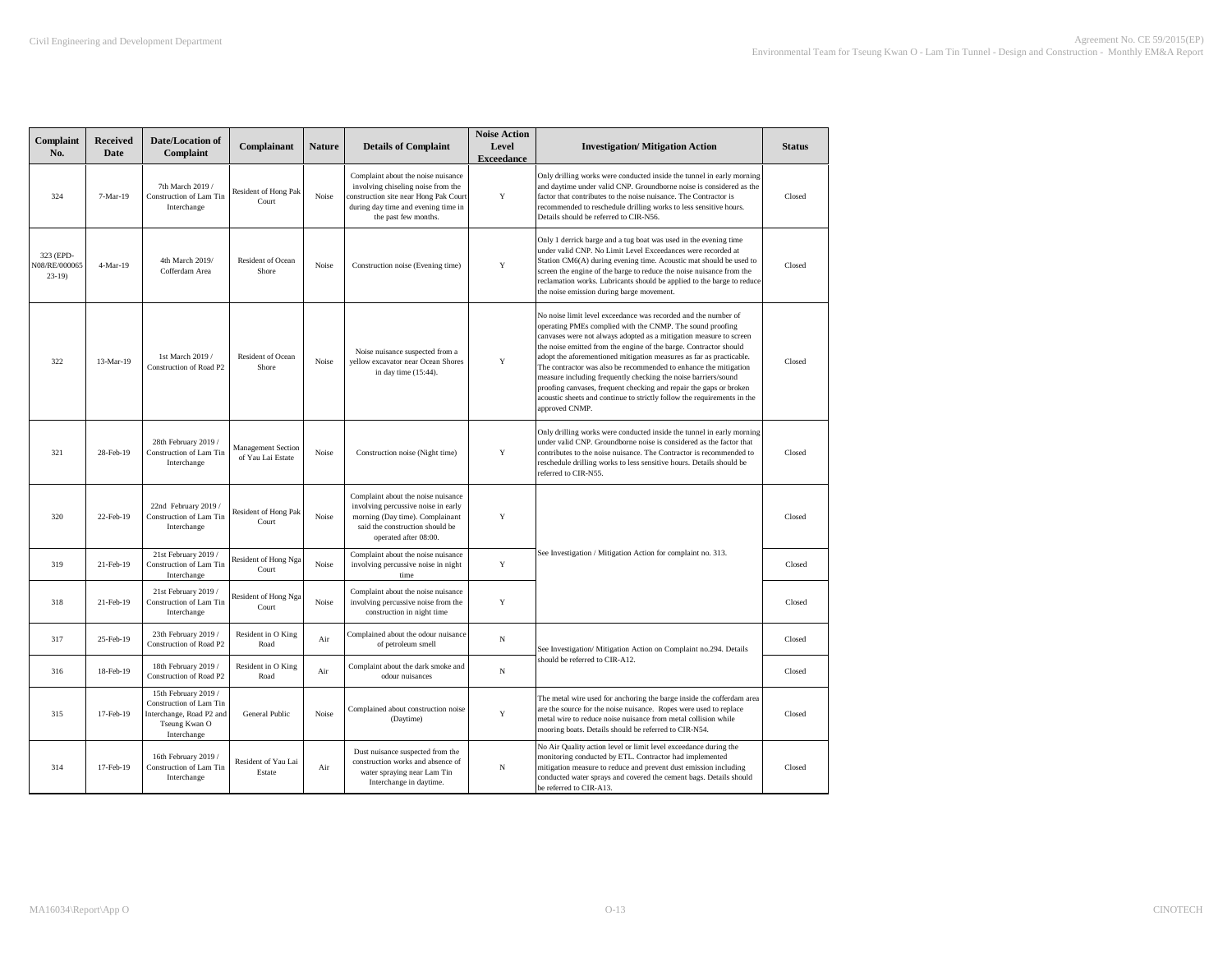| Complaint<br>No. | <b>Received</b><br><b>Date</b> | <b>Date/Location of</b><br>Complaint                                           | Complainant                               | <b>Nature</b> | <b>Details of Complaint</b>                                                                                          | <b>Noise Action</b><br>Level<br><b>Exceedance</b> | <b>Investigation/Mitigation Action</b>                                                                                                                                                                                                                                                                                                                                                                                                                                                                                                                                                        | <b>Status</b> |
|------------------|--------------------------------|--------------------------------------------------------------------------------|-------------------------------------------|---------------|----------------------------------------------------------------------------------------------------------------------|---------------------------------------------------|-----------------------------------------------------------------------------------------------------------------------------------------------------------------------------------------------------------------------------------------------------------------------------------------------------------------------------------------------------------------------------------------------------------------------------------------------------------------------------------------------------------------------------------------------------------------------------------------------|---------------|
| 313              | 17-Feb-19                      | 17th February 2019 /<br>Construction of Lam Tin<br>Interchange                 | Resident of Hong Nga<br>Court             | Noise         | Construction noise nuisance from the<br>drilling and breaking works at<br>Branch Tunnel in the morning (Day<br>time) | Y                                                 | Breaking and drilling works were conducted during the time of<br>complaint. The breakers were often seen wrapped with acoustic mat,<br>however, they are easily damaged during the breaking works. Noise<br>barrier are more effective in reducing the noise nuisance than the<br>acoustic mat, but the erection of noise barrier are not often adopted<br>properly to screen the noise from the NSR due to the additional works<br>involved and the landform on site. Groundborne noise could also be a<br>factor contributing to noise nuisance. Details should be referred to CIR-<br>N53. | Closed        |
| 312              | 16-Feb-19                      | 16th February 2019 /<br>Construction of Lam Tin<br>Interchange                 | <b>District Council</b>                   | Noise         | Complained about the explosion noise<br>(Daytime)                                                                    | Y                                                 | No exceedances were recorded and recommendation were made to<br>further enhance the mitigation measures, such as regularly and<br>reviewing the noise control activities that are being carried out on site<br>regularly to ensure compliance with statutory requirement, provide<br>training for the workers to prevent unnecessary noise disturbance and<br>frequently check and maintain the absorptive lining adhered on<br>blasting doors on a regular basis.                                                                                                                            | Closed        |
| 311              | 15-Feb-19                      | 15th February 2019 /<br>Construction of Lam Tin<br>Interchange                 | Public                                    | Noise         | Complained about the explosion noise<br>(Daytime)                                                                    | Y                                                 | See Investigation / Mitigation Action for complaint no. 312.                                                                                                                                                                                                                                                                                                                                                                                                                                                                                                                                  | Closed        |
| 310              | 14-Feb-19                      | 14th February 2019 /<br>Construction of Lam Tin<br>Interchange                 | Resident of Yau Lai<br>Estate             | <b>Noise</b>  | Construction noise nuisance about the<br>rock handling work at LTI (Daytime)                                         | Y                                                 | Dump truck and excavator was used to transfer crushed rocks from the<br>crusher with valid CNP. Additional noise barrier was added at the site<br>boundary near Shun Lai house, Yau Lai Estate to reduce the direct-                                                                                                                                                                                                                                                                                                                                                                          | Closed        |
| 309              | 13-Feb-19                      | 13th February 2019 /<br>Construction of Lam Tin<br>Interchange                 | Resident of Yau Lai<br>Estate             | Noise         | Construction noise nuisance about the<br>rock handling work at LTI (evening<br>time)                                 | Y                                                 | line of sight from the NSRs to the site. Details should be referred to<br>the CIR-N51.                                                                                                                                                                                                                                                                                                                                                                                                                                                                                                        | Closed        |
| 308              | 13-Feb-19                      | 1th - 13th February 2019<br>Construction of works at<br>the TKO-Lam Tin tunnel | Management Section<br>of Kwong Tin Estate | Noise         | Complaint about construction noise<br>(Night time)                                                                   | Y                                                 | See Investigation/ Mitigation Action on Complaint no.302. Details<br>should be referred to CIR-N48.                                                                                                                                                                                                                                                                                                                                                                                                                                                                                           | Closed        |
| 307              | 13-Feb-19                      | 13th February 2019 /<br>Construction at Tsueng<br>Kwan O (C1)                  | Resident of Ocean<br>Shore                | <b>Noise</b>  | The complaint about the noise<br>nuisance in day time                                                                | Y                                                 | Noise nuisance was originated from the beeping noise emitted during<br>vehicle reversing of the loader. The total length of beeping noise<br>should be less than 5 mins. The reverse alarm system is a necessary<br>safety measure that cannot be revoked. Details should be referred to<br><b>CIR-N50.</b>                                                                                                                                                                                                                                                                                   | Closed        |
| 306              | 13-Feb-19                      | 13th February 2019 /<br>Construction of works at<br>the TKO-Lam Tin tunnel     | Resident of Hong Nga<br>Court             | Noise         | Noise nuisance suspected from the<br>construction works involving<br>chiseling noise in night time                   | Y                                                 | See Investigation/ Mitigation Action on Complaint no.302. Details                                                                                                                                                                                                                                                                                                                                                                                                                                                                                                                             | Closed        |
| 305              | 12-Feb-19                      | 12th February 2019 /<br>Construction of works at<br>the TKO-Lam Tin tunnel     | Resident of Hong Nga<br>Court             | Noise         | Noise nuisance suspected from the<br>construction works involving<br>chiseling noise in night time.                  | Y                                                 | should be referred to CIR-N48.                                                                                                                                                                                                                                                                                                                                                                                                                                                                                                                                                                | Closed        |
| 304              | 8-Feb-19                       | 8th February 2019 /<br>Construction of Road P2<br>and Associated Works         | Resident of Ocean<br>Shore                | Noise         | Noise nuisance suspected from<br>marine works near Ocean Shores in<br>the day time                                   | Y                                                 | There were two construction activities in the site including dredging<br>and trimming in day time on 8 Feb 2019. Details should be referred to<br>CIR-N49.                                                                                                                                                                                                                                                                                                                                                                                                                                    | Closed        |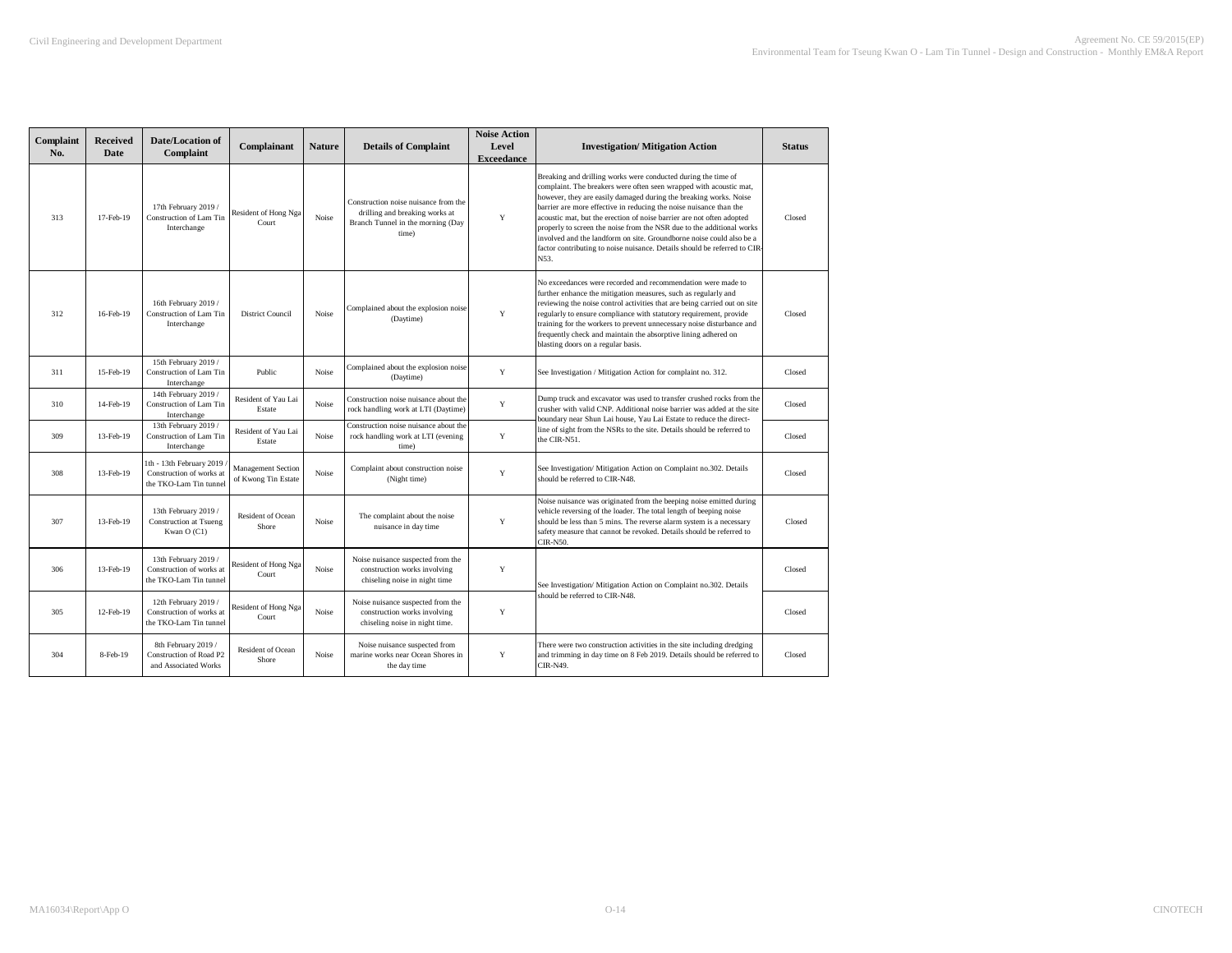| Complaint<br>No. | <b>Received</b><br>Date | Date/Location of<br>Complaint                                                                                            | Complainant                             | Nature                 | <b>Details of Complaint</b>                                                                                                             | <b>Noise Action</b><br>Level<br><b>Exceedance</b> | <b>Investigation/Mitigation Action</b>                                                                                                                                                                                                                                                                                                                                                                                                                                                                                                                                                        | <b>Status</b> |
|------------------|-------------------------|--------------------------------------------------------------------------------------------------------------------------|-----------------------------------------|------------------------|-----------------------------------------------------------------------------------------------------------------------------------------|---------------------------------------------------|-----------------------------------------------------------------------------------------------------------------------------------------------------------------------------------------------------------------------------------------------------------------------------------------------------------------------------------------------------------------------------------------------------------------------------------------------------------------------------------------------------------------------------------------------------------------------------------------------|---------------|
| 303              | 2-Feb-19                | 27th January - 2nd<br>February 2019 /<br>Construction of works at<br>the TKO-Lam Tin tunnel                              | Resident of Ping Tin<br>Estate          | Noise                  | Noise nuisance suspected from the<br>construction works involving<br>chiseling noise during day time,<br>evening time and night time.   | $\mathbf Y$                                       | Project-related.<br>The following recommendations were made to further enhance the<br>mitigation measures:<br>Frequent checking and repair the gaps or broken acoustic sheets;<br>Replace any broken SilentMat for wrapping the breaker head;<br>□ To adopt Cantilever noise barriers at Lam Tin Interchange to screen                                                                                                                                                                                                                                                                        | Closed        |
| 302              | 2-Feb-19                | 27th January - 2nd<br>February 2019 /<br>Construction of works at<br>the TKO-Lam Tin tunnel                              | Resident of Hong Pak<br>Court           | Noise                  | Noise nuisance suspected from the<br>construction works involving<br>chiseling noise during day time                                    | Y                                                 | noise effectively;<br>$\Box$ The deployment of Cantilever noise barrier should screen the line-<br>of-sight from sensitive receivers;<br>$\Box$ To continue to strictly follow the requirements in the approved<br>CNMP:<br>To conduct an ad hoc ground-borne noise monitoring with the<br>coordination of the Engineer; and<br>Engineer should monitor the plant and machine to ensure<br>construction activities are in compliance of CNP.                                                                                                                                                  | Closed        |
| 301              | 31th January<br>2019    | 27th - 31th January 2019<br>Construction of Lam Tin<br>Interchange                                                       | Management Section<br>of Hong Nga Court | Noise                  | Noise nuisance suspected from the                                                                                                       | Y                                                 | See Investigation/ Mitigation Action on Complaint no.290. Details<br>should be referred to CIR-N45.                                                                                                                                                                                                                                                                                                                                                                                                                                                                                           | Closed        |
| 300              | 30th January<br>2019    | 30th January 2019 /<br>Construction Site of<br>Footbridge between Tiu<br>Keng Leng Sport Centre<br>and Park Central      | <b>Resident of Park</b><br>Central      | Noise                  | Beeping Noise nuisance suspected<br>from the construction works<br>involving mobile crane                                               | Y                                                 | See investigation / Mitigation Action for complaint no. 296. Details<br>should be referred to CIR-N47.                                                                                                                                                                                                                                                                                                                                                                                                                                                                                        | Closed        |
| 299              | 30th January<br>2019    | 27th - 29th January 2019<br>Construction Site of<br>Footbridge between Tiu<br>Keng Leng Sport Centre<br>and Park Central | Resident of Park<br>Central             | Noise                  | Beeping Noise nuisance suspected<br>from the construction works<br>involving mobile crane and also<br>suspected from elevation platform | Y                                                 | See investigation / Mitigation Action for complaint no. 296. Details<br>should be referred to CIR-N47.                                                                                                                                                                                                                                                                                                                                                                                                                                                                                        | Closed        |
| 298              | 30th January<br>2019    | Not specific / Near Po<br>Shun Road                                                                                      | Resident of Park<br>Central             | Noise &<br>Air Quality | The dust generation and noise<br>nuisance from the construction site<br>near Po Shun Road                                               | $\mathbf Y$                                       | There were several construction activities in the site including the<br>removal of steel mould & scaffolding of bridge deck, erection of<br>scaffolding for staircase and construction of Pour 1 of main deck (GL4<br>5) during time of complaint. Details should be referred to CIR-C25.                                                                                                                                                                                                                                                                                                     | Closed        |
| 297              | 30th January<br>2019    | 27 <sup>th</sup> - 30th January 2019<br>Construction works at<br>TKO-Lam Tin tunnel                                      | Resident of Hong Nga<br>Court           | Noise                  | Noise nuisance suspected from the<br>construction involving chiselling<br>works                                                         | $\mathbf Y$                                       | See Investigation/ Mitigation Action on Complaint no.290. Details<br>should be referred to CIR-N45.                                                                                                                                                                                                                                                                                                                                                                                                                                                                                           | Closed        |
| 296              | 29th January<br>2019    | 27th - 29th January 2019<br>Construction Site of<br>Footbridge near Tiu Keng<br>Leng Sport Centre.                       | Resident of Park<br>Central             | Noise                  | Beeping Noise nuisance suspected<br>from the mobile crane at the<br>Footbridge near Park Central Block 6                                | Y                                                 | Project-related.<br>The following recommendations were made to further enhance the<br>mitigation measures:<br>□ To arrange a signalman instead of mobile crane reversing signal for<br>minimize the beeping noise disturbance;<br>Frequent checking and repair the operating PME;<br>□ The deployment of Cantilever noise barrier should screen the line-<br>of-sight from sensitive receivers;<br>$\Box$ To continue to strictly follow the requirements in the approved<br>CNMP:<br>To ensure noise barrier and sound proofing canvases wrapped on<br>PME are intact and in good condition. | Closed        |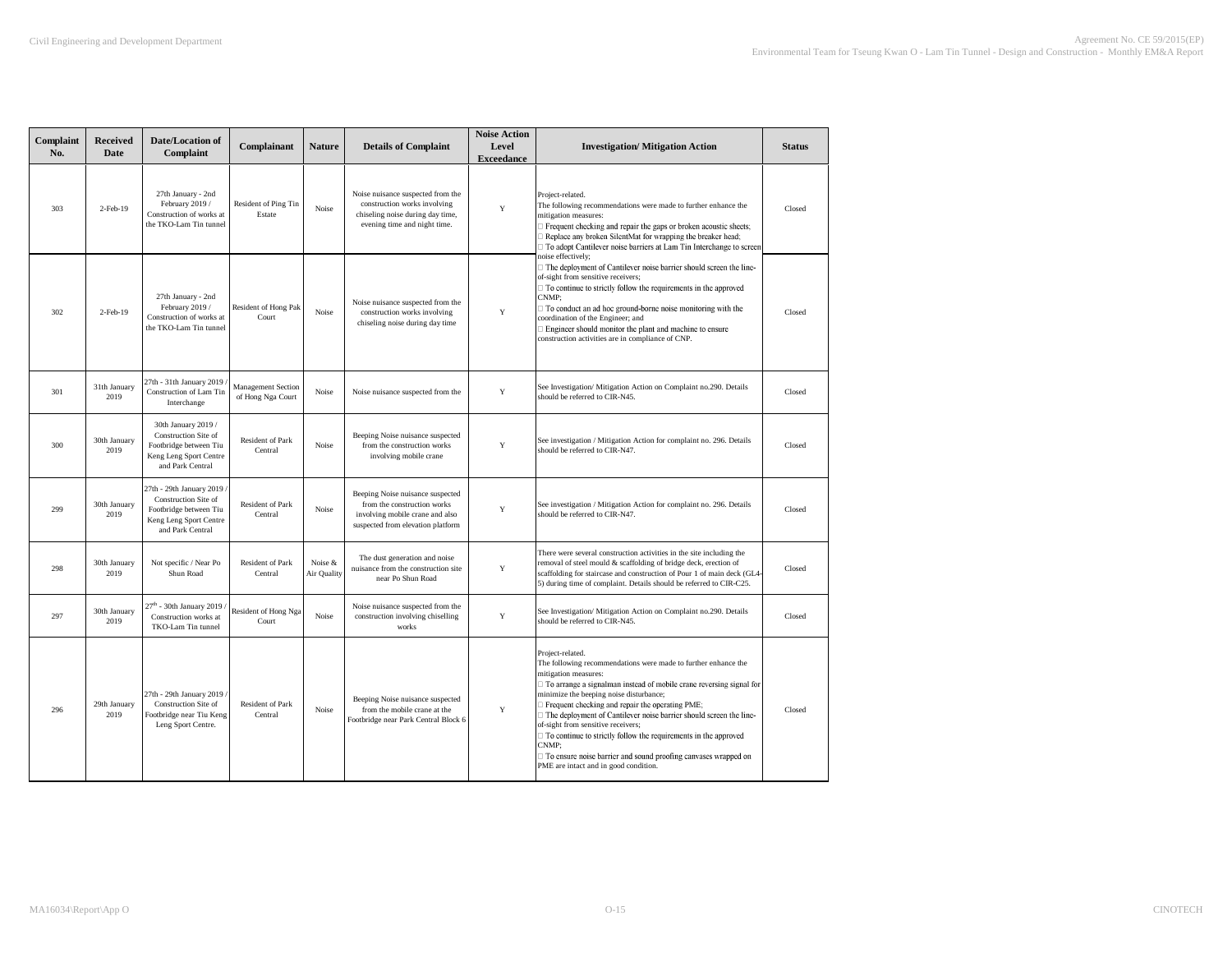| Complaint<br>No.                         | <b>Received</b><br><b>Date</b> | <b>Date/Location of</b><br>Complaint                                         | Complainant                        | <b>Nature</b>          | <b>Details of Complaint</b>                                                                                                          | <b>Noise Action</b><br>Level<br><b>Exceedance</b> | <b>Investigation/Mitigation Action</b>                                                                                                                                                                                                                                                                                                                                                                                                                                                                                                                                                   | <b>Status</b> |
|------------------------------------------|--------------------------------|------------------------------------------------------------------------------|------------------------------------|------------------------|--------------------------------------------------------------------------------------------------------------------------------------|---------------------------------------------------|------------------------------------------------------------------------------------------------------------------------------------------------------------------------------------------------------------------------------------------------------------------------------------------------------------------------------------------------------------------------------------------------------------------------------------------------------------------------------------------------------------------------------------------------------------------------------------------|---------------|
| 295                                      | 29th January<br>2019           | 29th January 2019 /<br>Construction of Road P2                               | Resident of Ocean<br>Shore         | Noise                  | Complaint about the noise nuisance<br>from the steel cable wire for<br>anchoring between barge and pier                              | Y                                                 | There was a salvage works for the sunken barge (CS306) in a whole<br>day on 27 Jan, 12 am to 3 pm on 28 Jan and 11:40 am on 29 Jan<br>2019. Details should be referred to CIR-N46.                                                                                                                                                                                                                                                                                                                                                                                                       | Closed        |
| 294                                      | 29th January<br>2019           | 29th January 2019 /<br>Construction of Road P2                               | Resident in O King<br>Road         | Air Quality            | Complaint about the dark smoke and<br>odour nuisances from barge.                                                                    | $\mathbf Y$                                       | The sulphur content percentage of the adopted diesel fuel was lower<br>than 0.05% which is compiled with the Hong Kong Air Pollution<br>Control (Marine Light Diesel) Regulation, therefore the odour<br>problem should be minimised. Smoke filtering tanks were adopted on<br>deck level of derrick barges to reduce emission of dark smoke and<br>exhaust smell. The situation has improved after the filter has been<br>replaced. Details should be referred to CIR-A12.                                                                                                              | Closed        |
| 293<br>(EPD-<br>K15/RE/000032<br>$91-19$ | 29th January<br>2019           | 29th January 2019 /<br>Construction of Lam Tir<br>Interchange                | Cha Kwo Ling Tsuen                 | Noise &<br>Air Quality | Complained about construction noise<br>& dust (Day & Night time)                                                                     | Y                                                 | See investigation / Mitigation Action for complaint no. 270. Details<br>should be referred to CIR-C29.                                                                                                                                                                                                                                                                                                                                                                                                                                                                                   | Closed        |
| 292                                      | 29th January<br>2019           | 29th January 2019 /<br>Construction of Lam Tir<br>Interchange                | Resident of Hong Nga<br>Court      | Noise                  | Complained about the construction<br>noise from breaking work.                                                                       | $\mathbf Y$                                       | Project-related.<br>The following recommendations were made to further enhance the<br>mitigation measures:<br>□ To arrange a signalman instead of mobile crane reversing signal for                                                                                                                                                                                                                                                                                                                                                                                                      | Closed        |
| 291                                      | 29th January<br>2019           | 29th January 2019 /<br>Construction of Lam Tin<br>Interchange                | Resident of Hong Pak<br>Court      | Noise                  | Complained about the construction<br>noise from breaking work.                                                                       | $\mathbf Y$                                       | minimize the beeping noise disturbance;<br>$\Box$ Frequent checking and repair the operating PME;<br>□ The deployment of Cantilever noise barrier should screen the line-<br>of-sight from sensitive receivers;<br>$\Box$ To continue to strictly follow the requirements in the approved                                                                                                                                                                                                                                                                                                | Closed        |
| 290                                      | 29th January<br>2019           | 29th January 2019 /<br>Construction of Lam Tin<br>Interchange                | <b>District Council</b>            | Noise                  | Complained about the construction<br>noise from Tunnel Works                                                                         | $\mathbf Y$                                       | CNMP:<br>□ To ensure noise barrier and sound proofing canvases wrapped on<br>PME are intact and in good condition.                                                                                                                                                                                                                                                                                                                                                                                                                                                                       | Closed        |
| 289<br>(EPD-<br>N08/RE/000008<br>$59-19$ | 24th January<br>2019           | Early December 2018 -24<br>Jan-2019 / Construction<br>of Road P2             | Resident of Ocean<br>Shore         | Noise                  | Complained about the construction<br>noise from Tunnel Works                                                                         | Y                                                 | See Investigation/ Mitigation Action on Complaint no.288. Details<br>should be referred to CIR-N44.                                                                                                                                                                                                                                                                                                                                                                                                                                                                                      | Closed        |
| 288                                      | 18th January<br>2019           | 18th January 2019 (Non-<br>specific)/ Construction of<br>Road P <sub>2</sub> | Public                             | Noise                  | Complained about the construction<br>noise from Tunnel Works                                                                         | Y                                                 | No major construction works at the concerned night time. There was<br>only salvage operation carried out in 11 pm to 12 pm on 17 Jan 2019.<br>No violation of CNP nor Noise Control Ordinance is found in this<br>regard. Details should be referred to CIR-N44.                                                                                                                                                                                                                                                                                                                         | Closed        |
| 287                                      | 17th January<br>2019           | 17th January 2019 /<br>Construction of Lam Tin<br>Interchange                | Resident of Yung Lai<br>House      | Noise                  | Complained about the construction<br>noise from Kam Tin Interchange.                                                                 | Y                                                 | Project-related.<br>The following recommendations are made to further enhance the<br>mitigation measures:<br>$\Box$ To regularly check and review the noise control activities that are<br>being carried out on site to ensure compliance with statutory<br>requirement.<br>□ Machines may be in intermittent use should be shut down between<br>works periods or should be throttled down to a minimum.<br>$\Box$ To provide training for the workers to prevent unnecessary noise<br>disturbance.<br>□ To provide cantilever barrier to screen the construction noise from<br>the NSRs | Closed        |
| 286                                      | 17th January<br>2019           | 17th January 2019 /<br><b>Construction of Road D4</b>                        | <b>Resident of Park</b><br>Central | Noise                  | High frequency machine noise<br>nuisance involving air compressor<br>from the construction site near the<br>Park Central in day time | $_{\rm N}$                                        | See Investigation/ Mitigation Action on Complaint no. 285. The<br>concerned air compressor has been removed on 16 <sup>th</sup> Jan 2019. Details<br>should be referred to CIR-N41.                                                                                                                                                                                                                                                                                                                                                                                                      | Closed        |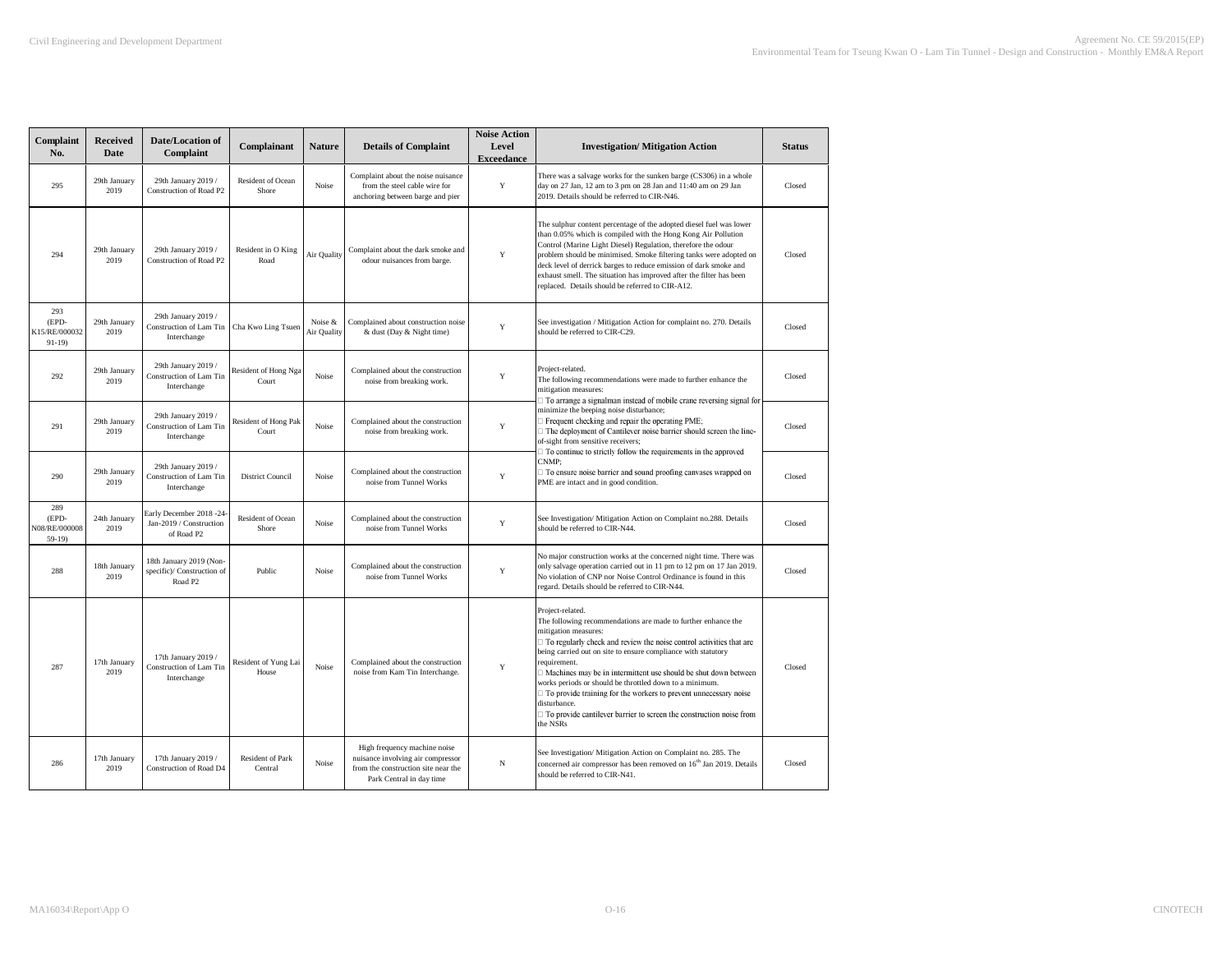| Complaint<br>No. | <b>Received</b><br>Date | <b>Date/Location of</b><br>Complaint           | Complainant                        | <b>Nature</b> | <b>Details of Complaint</b>                                                                                                                                                      | <b>Noise Action</b><br>Level<br><b>Exceedance</b> | <b>Investigation/ Mitigation Action</b>                                                                                                                                                                                                                                                                                                                                                                                                                                                                                                | <b>Status</b> |
|------------------|-------------------------|------------------------------------------------|------------------------------------|---------------|----------------------------------------------------------------------------------------------------------------------------------------------------------------------------------|---------------------------------------------------|----------------------------------------------------------------------------------------------------------------------------------------------------------------------------------------------------------------------------------------------------------------------------------------------------------------------------------------------------------------------------------------------------------------------------------------------------------------------------------------------------------------------------------------|---------------|
| 285              | 17th January<br>2019    | 17th January 2019 /<br>Construction of Road D4 | Resident of Park<br>Central        | Noise         | Complained about the construction<br>noise from an air blower/fan with<br>generator near Tiu Keng Leng Sport<br>Centre and Park Central.                                         | N                                                 | The concerned air compressor was removed from the construction site<br>since 16 January 2019 afternoon, but the high frequency noise<br>nuisance complaints were received on 17 January 2019. According to<br>the CM8(A) noise monitoring record by environmental team, the other<br>noise source from construction site are beeping noise of the reverse<br>alarm system of the plant. Therefore, the high frequency noise<br>nuisance is considered project related after 16 January 2019. Details<br>should be referred to CIR-N41. | Closed        |
| 284              | 16th January<br>2019    | 16th January 2019 /<br>Construction of Road D4 | Resident of Park<br>Central        | Noise         | Complained about the construction<br>noise from an air compressor near<br>Tiu Keng Leng Sport Centre and Park<br>Central.                                                        | N                                                 | See Investigation/ Mitigation Action on Complaint no. 272.<br>Additional noise barrier was erected around the said air compressor.<br>Details should be referred to CIR-N41.                                                                                                                                                                                                                                                                                                                                                           | Closed        |
| 283              | 15th January<br>2019    | 15th January 2019 /<br>Construction of Road D4 | <b>Resident of Park</b><br>Central | Noise         | Complained about the construction<br>noise from an air compressor near<br>Tiu Keng Leng Sport Centre and Park<br>Central.                                                        | N                                                 | See Investigation/ Mitigation Action on Complaint no. 272.<br>Additional noise barrier was erected around the said air compressor.<br>Details should be referred to CIR-N41.                                                                                                                                                                                                                                                                                                                                                           | Closed        |
| 282              | 15th January<br>2019    | 15th January 2019 /<br>Construction of Road D4 | Resident of Park<br>Central        | Noise         | Complained about the construction<br>noise from an air compressor near<br>Tiu Keng Leng Sport Centre and Park<br>Central.                                                        | N                                                 | See Investigation/ Mitigation Action on Complaint no. 272.<br>Additional noise barrier was erected around the said air compressor.<br>Details should be referred to CIR-N41.                                                                                                                                                                                                                                                                                                                                                           | Closed        |
| 281              | 15th January<br>2019    | 15th January 2019 /<br>Construction of Road D4 | <b>Resident of Park</b><br>Central | Noise         | High frequency machine noise<br>nuisance involving air compressor<br>from the construction site near Chui<br>Ling Road roundabout and Tiu Keng<br>Leng Sport Centre in day time. | N                                                 | See Investigation/Mitigation Action on Complaint no. 272.<br>Additional noise barrier was erected around the said air compressor.<br>Details should be referred to CIR-N41.                                                                                                                                                                                                                                                                                                                                                            | Closed        |
| 280              | 14th January<br>2019    | 14th January 2019 /<br>Construction of Road D4 | <b>Resident of Park</b><br>Central | Noise         | High frequency machine noise<br>nuisance involving air compressor<br>from the construction site near Chui<br>Ling Road roundabout and Tiu Keng<br>Leng Sport Centre in day time. | N                                                 | See Investigation/ Mitigation Action on Complaint no. 272. Details<br>should be referred to CIR-N41.                                                                                                                                                                                                                                                                                                                                                                                                                                   | Closed        |
| 279              | 14th January<br>2019    | 14th January 2019 /<br>Construction of Road D4 | <b>Resident of Park</b><br>Central | Noise         | High frequency machine noise<br>nuisance involving air compressor<br>from the construction site near Tiu<br>Keng Leng Sport Centre in day time<br>Saturday and Holiday (Sunday). | N                                                 | See Investigation/ Mitigation Action on Complaint no. 272. Details<br>should be referred to CIR-N41.                                                                                                                                                                                                                                                                                                                                                                                                                                   | Closed        |
| 278              | 12th January<br>2019    | 12th January 2019 /<br>Construction of Road D4 | Resident of Park<br>Central        | Noise         | High frequency machine noise<br>nuisance involving air compressor<br>from the construction site between<br>Tiu Keng Leng Sport Centre and Park<br>Central in day time            | Y                                                 | See Investigation/ Mitigation Action on Complaint no. 272. Details<br>should be referred to CIR-N41.                                                                                                                                                                                                                                                                                                                                                                                                                                   | Closed        |
| 277              | 12th January<br>2019    | 12th January 2019 /<br>Construction of Road P2 | Resident of Ocean<br>Shore         | Noise         | Complained about the noise from<br>breaking activities.                                                                                                                          | N                                                 | See investigation/Mitigation Action on Complaint no. 264. Details<br>should be referred to N39.                                                                                                                                                                                                                                                                                                                                                                                                                                        | Closed        |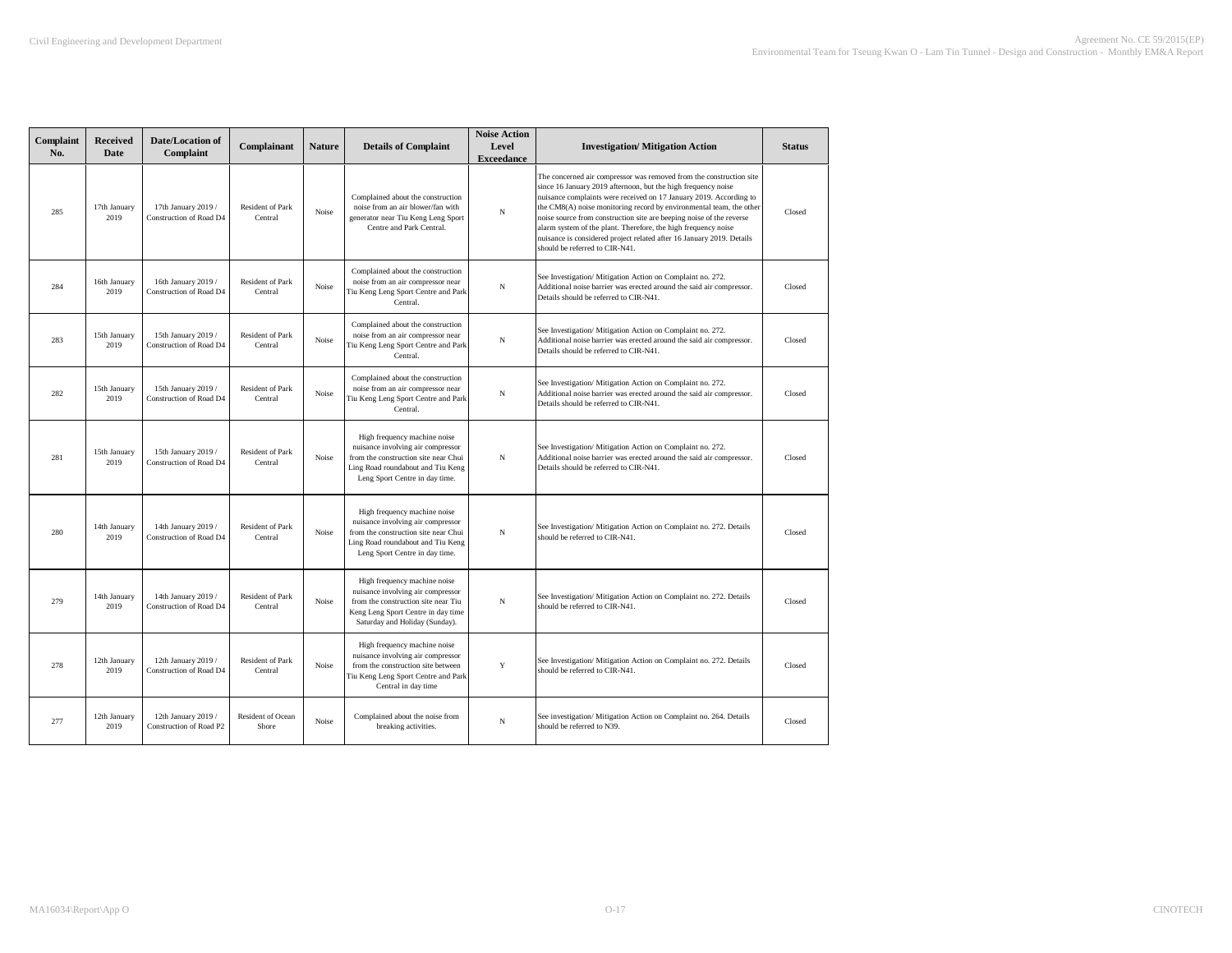| Complaint<br>No.                         | <b>Received</b><br><b>Date</b> | Date/Location of<br>Complaint                                      | Complainant                        | <b>Nature</b> | <b>Details of Complaint</b>                                                                                                                                         | <b>Noise Action</b><br>Level<br><b>Exceedance</b> | <b>Investigation/Mitigation Action</b>                                                                                                                                                                                                                                                                                                                                                                                                                                                                                                                                                                                                                                                                                                                  | <b>Status</b> |
|------------------------------------------|--------------------------------|--------------------------------------------------------------------|------------------------------------|---------------|---------------------------------------------------------------------------------------------------------------------------------------------------------------------|---------------------------------------------------|---------------------------------------------------------------------------------------------------------------------------------------------------------------------------------------------------------------------------------------------------------------------------------------------------------------------------------------------------------------------------------------------------------------------------------------------------------------------------------------------------------------------------------------------------------------------------------------------------------------------------------------------------------------------------------------------------------------------------------------------------------|---------------|
| 276                                      | $11th - 12th$<br>January 2019  | 11th - 12th January 2019<br>Construction of Lam Tin<br>Interchange | Resident of Hong Nga<br>Court      | Noise         | Complained about the construction<br>noise from Tunnel Works                                                                                                        | Y                                                 | The complaints are considered as project-related.<br>The following recommendations were made to further enhance the<br>mitigation measures:<br>Frequent checking and repair the gaps or broken acoustic sheets;<br>Replace any broken SilentMat for wrapping the breaker head;<br>To adopt Cantilever noise barriers at Lam Tin Interchange to screen<br>noise effectively;<br>The deployment of Cantilever noise barrier<br>To continue to strictly follow the requirements in the relevant CNP.<br>To conduct an ad hoc ground-borne noise monitoring with the<br>coordination of the Engineer<br>Engineer should monitor the plant and machine to ensure<br>construction activities are in compliance of CNP.<br>Details can be referred to CIR-N40. | Closed        |
| 275                                      | 11th January<br>2019           | 11th January 2019 /<br>Construction of Road D4                     | <b>Resident of Park</b><br>Central | Noise         | Complained about the construction<br>noise from a crane near footbridge<br>between Tiu Keng Leng Sport Centre<br>and Park Central                                   | Y                                                 | See Investigation/ Mitigation Action on Complaint no. 272.                                                                                                                                                                                                                                                                                                                                                                                                                                                                                                                                                                                                                                                                                              | Closed        |
| 274<br>(EPD-<br>N08/RE/000012<br>$34-19$ | 11th January<br>2019           | 11th January 2019 /<br>Construction of Road D4                     | Public                             | Noise         | Complaint about the high frequency<br>machine noise nuisance from the<br>construction site of footbridge<br>between Tiu Keng Leng Sport Centre<br>and park Central. | $\mathbf Y$                                       | No high-frequency noise was detected near the complaint location,<br>however, the noise similar to description was detected within the<br>renovation works inside Park Central. Details should be referred to<br>complaint no. 272 and CIR-N41.                                                                                                                                                                                                                                                                                                                                                                                                                                                                                                         | Closed        |
| 273                                      | 10th January<br>2019           | 10th January 2019 /<br>Construction of Lam Tin<br>Interchange      | Resident of Hong Nga<br>Court      | Noise         | Complained about the construction<br>noise from Tunnel Works                                                                                                        | $\mathbf Y$                                       | The complaints are considered as project-related.<br>The following recommendations were made to further enhance the<br>mitigation measures:<br>Frequent checking and repair the gaps or broken acoustic sheets;<br>Replace any broken SilentMat for wrapping the breaker head;<br>To adopt Cantilever noise barriers at Lam Tin Interchange to screen<br>noise effectively;<br>The deployment of Cantilever noise barrier<br>$\Box$ To continue to strictly follow the requirements in the relevant CNP.<br>To conduct an ad hoc ground-borne noise monitoring with the<br>coordination of the Engineer<br>Engineer should monitor the plant and machine to ensure<br>construction activities are in compliance of CNP.                                 | Closed        |
| 272                                      | 8th January<br>2019            | 8th January 2019 /<br>Construction of Road D4                      | Resident of Park<br>Central        | Noise         | Complaint about the high frequency<br>machine noise nuisance from the<br>construction site near Park Central in<br>day time.                                        | Y                                                 | High frequency noise emitted from an air compressor was suspected.<br>Noise barrier was seen erected. Noise barrier using material with<br>nigher absorption coefficient such as mineral wool is recommended.<br>Details should be referred to CIR-N41.                                                                                                                                                                                                                                                                                                                                                                                                                                                                                                 | Closed        |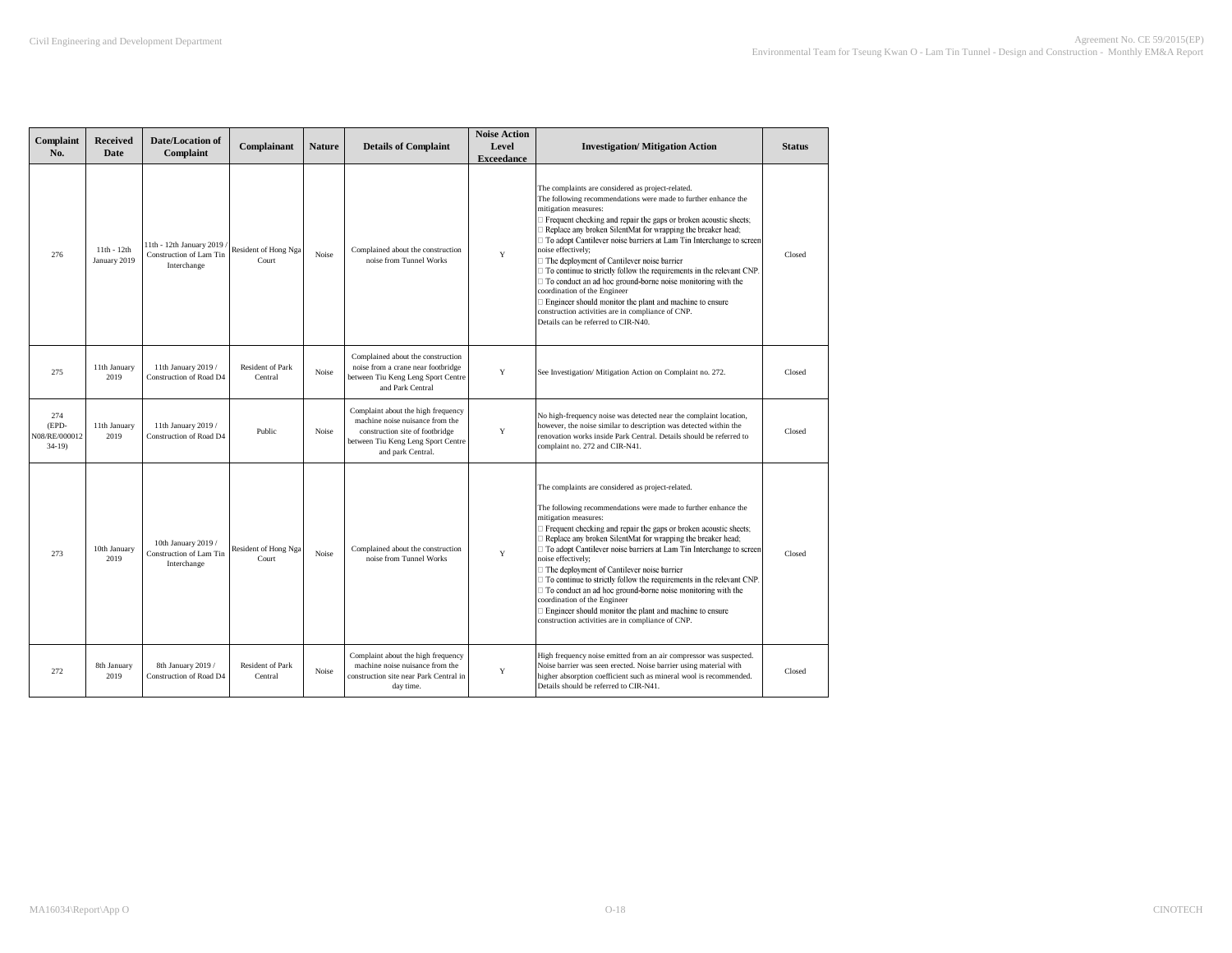| Complaint<br>No.                      | <b>Received</b><br>Date | Date/Location of<br>Complaint                                | Complainant                        | <b>Nature</b>          | <b>Details of Complaint</b>                                              | <b>Noise Action</b><br>Level<br><b>Exceedance</b> | <b>Investigation/Mitigation Action</b>                                                                                                                                                                                                                                                                                                                                                                                                                                                                                                                                                                                                                                                                                                    | <b>Status</b> |
|---------------------------------------|-------------------------|--------------------------------------------------------------|------------------------------------|------------------------|--------------------------------------------------------------------------|---------------------------------------------------|-------------------------------------------------------------------------------------------------------------------------------------------------------------------------------------------------------------------------------------------------------------------------------------------------------------------------------------------------------------------------------------------------------------------------------------------------------------------------------------------------------------------------------------------------------------------------------------------------------------------------------------------------------------------------------------------------------------------------------------------|---------------|
| 271                                   | 8th January<br>2019     | 8th January 2019 /<br>Construction of Lam Tin<br>Interchange | Resident of Hong Nga<br>Court      | Noise                  | Complained about the construction<br>noise from Tunnel Works             | Y                                                 | The complaints are considered as project-related.<br>The following recommendations were made to further enhance the<br>mitigation measures:<br>Frequent checking and repair the gaps or broken acoustic sheets;<br>Replace any broken SilentMat for wrapping the breaker head;<br>□ To adopt Cantilever noise barriers at Lam Tin Interchange to screen<br>noise effectively;<br>□ The deployment of Cantilever noise barrier<br>$\Box$ To continue to strictly follow the requirements in the relevant CNP.<br>$\Box$ To conduct an ad hoc ground-borne noise monitoring with the<br>coordination of the Engineer<br>$\Box$ Engineer should monitor the plant and machine to ensure<br>construction activities are in compliance of CNP. | Closed        |
| 270 (EPD-<br>K15/RE/000006<br>$91-19$ | 7th January<br>2019     | 7th January 2019 /<br>Construction of Lam Tin<br>Interchange | Cha Kwo Ling Tsuen                 | Noise &<br>Air Quality | Complained about construction noise<br>& dust (Day & Night-time)         | Y                                                 | Regular noise monitoring results for day time and night time show full<br>compliance of the noise criteria. Air quality monitoring result in all<br>stations show that no adverse air quality impact has been brought<br>about to the nearby sensitive receivers during the time of complain.<br>During Site audit, damaged acoustic material on the breaker was<br>observed. Watering was provided at during rock breaking to avoid<br>dust generation. The Contractor was reminded to deploy noise barrier<br>to screen the line-of-sight from sensitive receiver.                                                                                                                                                                      | Closed        |
| 269                                   | 7th January<br>2019     | 7th January 2019 /<br>Construction of Road D4                | <b>Resident of Park</b><br>Central | Noise                  | Complained about the night time<br>construction noise near Park Central. | Y                                                 | No noticeable high frequency noise was detected from the air<br>compressor and noise barrier was seen erected in the line-of-sight<br>from the NSR to the Air compressor. Refer to CIR-41 for details.                                                                                                                                                                                                                                                                                                                                                                                                                                                                                                                                    | Closed        |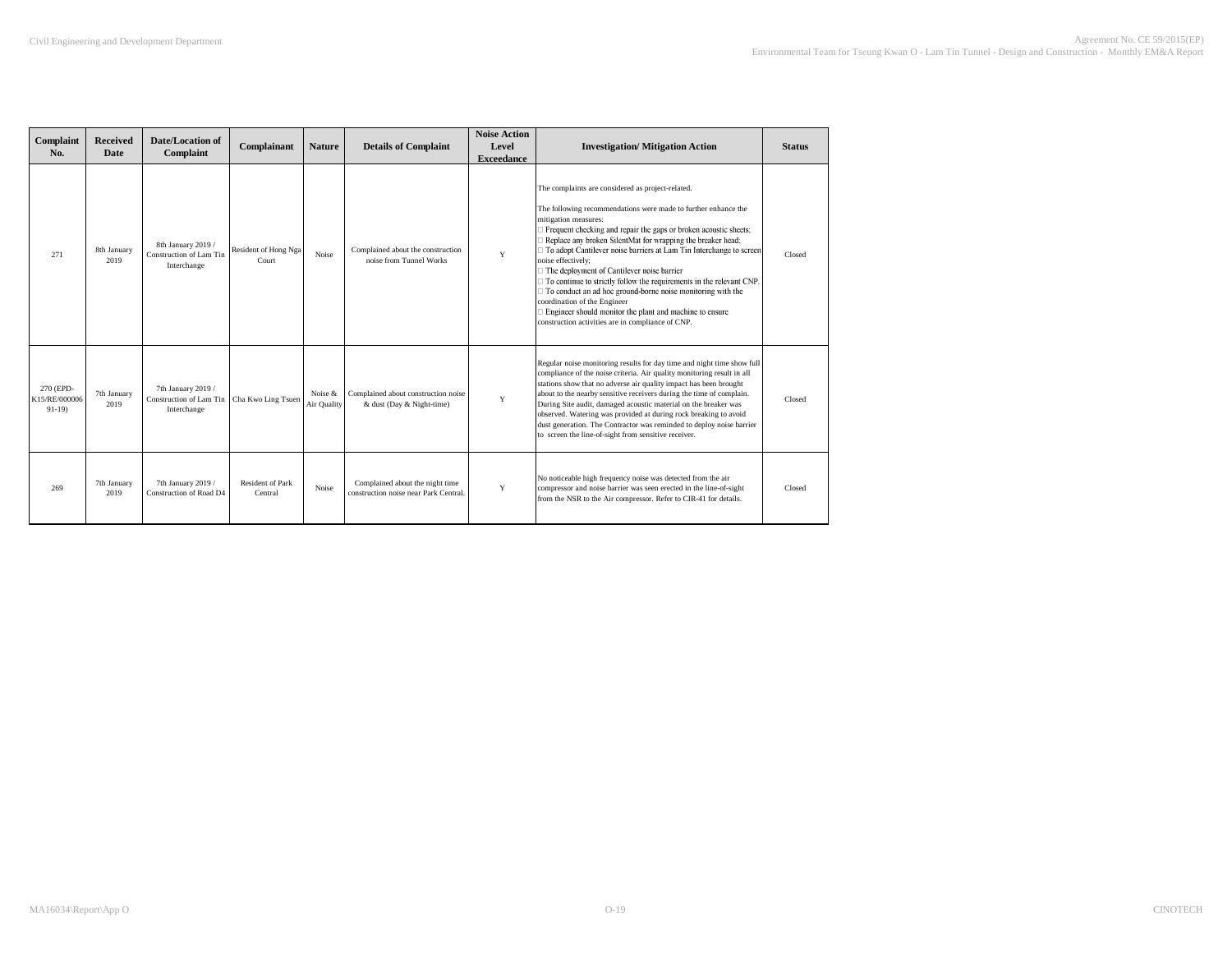| Complaint<br>No. | <b>Received</b><br>Date | Date/Location of<br>Complaint                 | Complainant                       | <b>Nature</b> | <b>Details of Complaint</b>                                          | <b>Noise Action</b><br>Level<br><b>Exceedance</b> | <b>Investigation/ Mitigation Action</b>                                                                                                                                                                                                                                                                                                                                                                                                                                                                                                                                                                                                                                                          | <b>Status</b> |
|------------------|-------------------------|-----------------------------------------------|-----------------------------------|---------------|----------------------------------------------------------------------|---------------------------------------------------|--------------------------------------------------------------------------------------------------------------------------------------------------------------------------------------------------------------------------------------------------------------------------------------------------------------------------------------------------------------------------------------------------------------------------------------------------------------------------------------------------------------------------------------------------------------------------------------------------------------------------------------------------------------------------------------------------|---------------|
|                  |                         |                                               |                                   |               |                                                                      |                                                   | No exceedances were record at the nearest monitoring station. The<br>following recommendation were made to further enhance the<br>mitigation measure:                                                                                                                                                                                                                                                                                                                                                                                                                                                                                                                                            |               |
|                  |                         |                                               |                                   |               |                                                                      |                                                   | Frequent checking and repair the gaps or broken acoustic sheets;                                                                                                                                                                                                                                                                                                                                                                                                                                                                                                                                                                                                                                 |               |
|                  |                         |                                               |                                   |               |                                                                      |                                                   | Replace any broken Silent Mat for wrapping the breaker head;                                                                                                                                                                                                                                                                                                                                                                                                                                                                                                                                                                                                                                     |               |
|                  |                         | 7th January 2019 /                            |                                   |               |                                                                      |                                                   | To adopt Cantilever noise barriers at Lam Tin Interchange to screen<br>noise effectively;                                                                                                                                                                                                                                                                                                                                                                                                                                                                                                                                                                                                        |               |
| 268              | 7th January<br>2019     | Construction of Lam Tin<br>Interchange        | Resident of Yau Lai<br>Estate     | Noise         | Complained about the construction<br>noise at Lam Tin Interchange.   | Y                                                 | The deployment of Cantilever noise barrier should screen the line-of-<br>sight from sensitive receiver:                                                                                                                                                                                                                                                                                                                                                                                                                                                                                                                                                                                          | Closed        |
|                  |                         |                                               |                                   |               |                                                                      |                                                   | To continue to strictly follow the requirements in the relevant CNP;                                                                                                                                                                                                                                                                                                                                                                                                                                                                                                                                                                                                                             |               |
|                  |                         |                                               |                                   |               |                                                                      |                                                   | To conduct an ad hoc ground-borne noise monitoring with the<br>coordination of the                                                                                                                                                                                                                                                                                                                                                                                                                                                                                                                                                                                                               |               |
|                  |                         |                                               |                                   |               |                                                                      |                                                   | Engineer; and                                                                                                                                                                                                                                                                                                                                                                                                                                                                                                                                                                                                                                                                                    |               |
|                  |                         |                                               |                                   |               |                                                                      |                                                   | Engineer should monitor the plant and machine to ensure<br>construction activities are in                                                                                                                                                                                                                                                                                                                                                                                                                                                                                                                                                                                                        |               |
|                  |                         |                                               |                                   |               |                                                                      |                                                   | compliance of CNP.                                                                                                                                                                                                                                                                                                                                                                                                                                                                                                                                                                                                                                                                               |               |
| 267              | 7th January<br>2019     | 7th January 2019 /<br>Construction of Road P2 | <b>Resident of Ocean</b><br>Shore | Noise         | Complained about the construction<br>noise from breaking activities. | Y                                                 | Refer to Investigation/Mitigation Action on Complaint no. 264.<br>Details should be referred to N39.                                                                                                                                                                                                                                                                                                                                                                                                                                                                                                                                                                                             | Closed        |
| 266              | 7th January<br>2019     | 7th January 2019 /<br>Construction of Road P2 | <b>Resident of Ocean</b><br>Shore | Noise         | Complained about the construction<br>noise from breaking activities. | Y                                                 | No exceedances were recorded at the nearest monitoring station,<br>however, the approved location for noise monitoring was located at<br>the podium of Ocean Shores. Due to inaccessibility to private unit, it is<br>not possible to perform monitoring at higher floor. ET will keep<br>approaching Ocean Shore Management Office for impact noise<br>monitoring at higher floor. The recommendations for Contractor is as<br>follows:<br>only well-maintained plant on-site and plant should be serviced<br>regularly during the construction program;<br>Plants known to emit noise strongly in one direction should,<br>wherever possible, be orientated so that the noise is directed away | Closed        |
|                  |                         |                                               |                                   |               |                                                                      |                                                   | from the nearby noise sensitive receivers;<br>Machines and plants that may be in intermittent use should be shut<br>down between works periods or should be throttled down to minimum.                                                                                                                                                                                                                                                                                                                                                                                                                                                                                                           |               |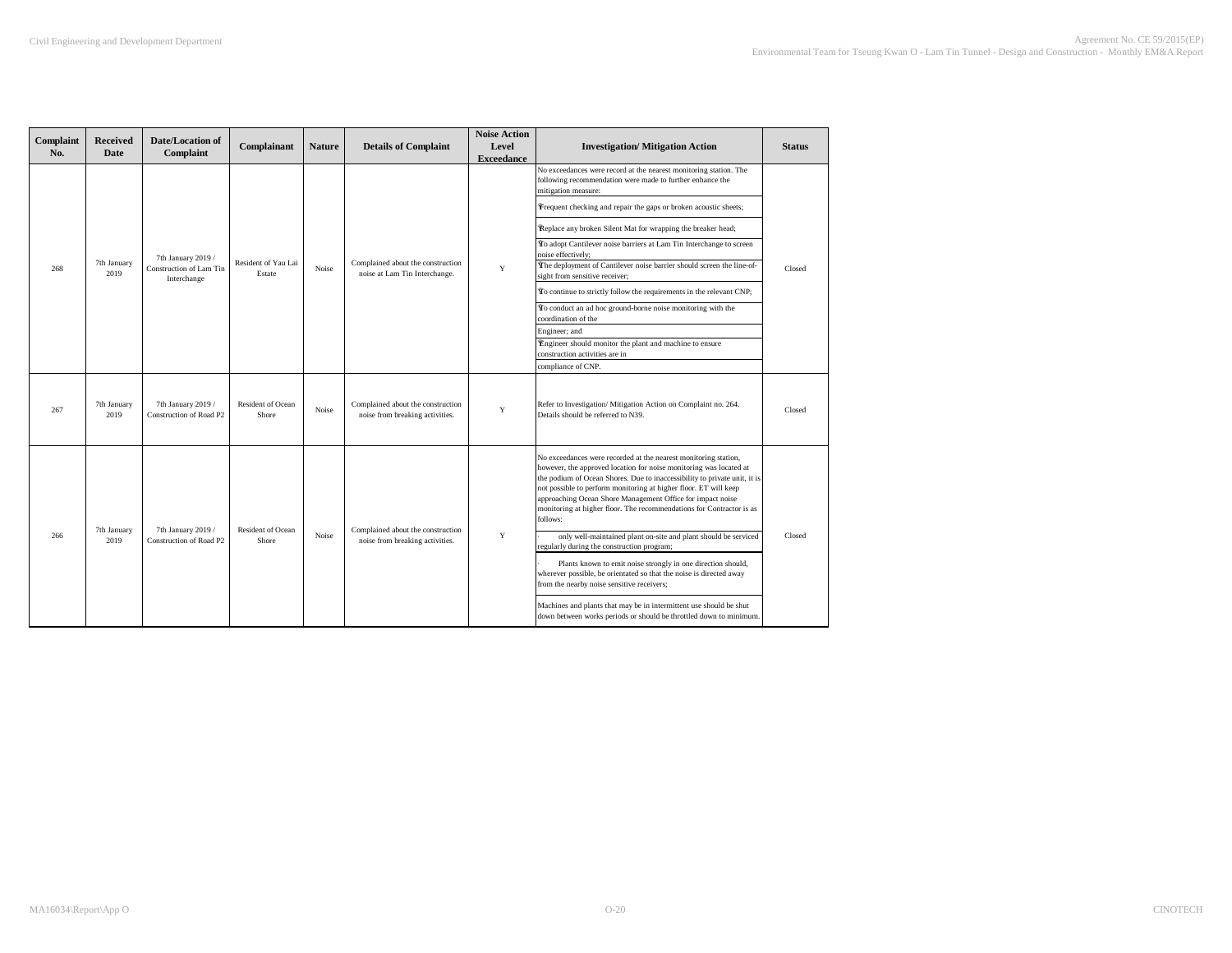| Complaint<br>No. | Received<br>Date                  | Date/Location of<br>Complaint                                                    | Complainant                             | Nature | <b>Details of Complaint</b>                                                                   | <b>Noise Action</b><br>Level<br><b>Exceedance</b> | <b>Investigation/Mitigation Action</b>                                                                                                                                                                                                                                                                                                                                                                                                                                                                                                                                                                                                                                                                                 | <b>Status</b> |
|------------------|-----------------------------------|----------------------------------------------------------------------------------|-----------------------------------------|--------|-----------------------------------------------------------------------------------------------|---------------------------------------------------|------------------------------------------------------------------------------------------------------------------------------------------------------------------------------------------------------------------------------------------------------------------------------------------------------------------------------------------------------------------------------------------------------------------------------------------------------------------------------------------------------------------------------------------------------------------------------------------------------------------------------------------------------------------------------------------------------------------------|---------------|
|                  |                                   |                                                                                  |                                         |        |                                                                                               |                                                   | No exceedances were record at the nearest monitoring station. The<br>following recommendation were made to further enhance the<br>mitigation measure:                                                                                                                                                                                                                                                                                                                                                                                                                                                                                                                                                                  |               |
|                  |                                   |                                                                                  |                                         |        |                                                                                               |                                                   | Frequent checking and repair the gaps or broken acoustic sheets;                                                                                                                                                                                                                                                                                                                                                                                                                                                                                                                                                                                                                                                       |               |
|                  |                                   |                                                                                  |                                         |        |                                                                                               |                                                   | Replace any broken Silent Mat for wrapping the breaker head;                                                                                                                                                                                                                                                                                                                                                                                                                                                                                                                                                                                                                                                           |               |
|                  |                                   | 7th January 2019 /                                                               |                                         |        |                                                                                               |                                                   | To adopt Cantilever noise barriers at Lam Tin Interchange to screen<br>noise effectively;                                                                                                                                                                                                                                                                                                                                                                                                                                                                                                                                                                                                                              |               |
| 265              | 7th January<br>2019               | Construction of Lam Tin<br>Interchange                                           | Resident of Hong Nga<br>Court           | Noise  | Complained about the construction<br>noise from Tunnel Works                                  | Y                                                 | The deployment of Cantilever noise barrier should screen the line-of-<br>sight from sensitive receiver;                                                                                                                                                                                                                                                                                                                                                                                                                                                                                                                                                                                                                | Closed        |
|                  |                                   |                                                                                  |                                         |        |                                                                                               |                                                   | To continue to strictly follow the requirements in the relevant CNP;                                                                                                                                                                                                                                                                                                                                                                                                                                                                                                                                                                                                                                                   |               |
|                  |                                   |                                                                                  |                                         |        |                                                                                               |                                                   | To conduct an ad hoc ground-borne noise monitoring with the<br>coordination of the                                                                                                                                                                                                                                                                                                                                                                                                                                                                                                                                                                                                                                     |               |
|                  |                                   |                                                                                  |                                         |        |                                                                                               |                                                   | Engineer; and                                                                                                                                                                                                                                                                                                                                                                                                                                                                                                                                                                                                                                                                                                          |               |
|                  |                                   |                                                                                  |                                         |        |                                                                                               |                                                   | Engineer should monitor the plant and machine to ensure<br>construction activities are in                                                                                                                                                                                                                                                                                                                                                                                                                                                                                                                                                                                                                              |               |
|                  |                                   |                                                                                  |                                         |        |                                                                                               |                                                   | compliance of CNP.                                                                                                                                                                                                                                                                                                                                                                                                                                                                                                                                                                                                                                                                                                     |               |
| 264              | 2nd January<br>2019               | 2nd January 2019 /<br>Construction of Road P2                                    | Resident of Ocean<br>Shore              | Noise  | Complained about the construction<br>noise from breaking activities.                          | $\mathbf Y$                                       | No noise limit level exceedance was recorded at the noise monitoring<br>stations near ocean shores. The contractor has applied lubricants to<br>the joint of the excavators to dampen the noise emitted from the<br>PMEs. The contractor is recommended to use noise barriers to screen<br>the PMEs from the NSRs as per the Noise mitigation plan.                                                                                                                                                                                                                                                                                                                                                                    | Closed        |
| 263 (EPD-)       | 1st January 2019                  | 31st December 2018 /<br>Coastal near TKO<br>cemetery                             | General Public                          | Water  | Complained concerning oil leakage/<br>on the sea surface near the sunken<br>barge at C2 site. | $_{\rm N}$                                        | Oil leakage happened due to the derrick lighter was submerged to the<br>sea within the cofferdam. As the oil leakage was found outside the<br>cofferdam during site inspection, there was a gap in the cofferdam.<br>The oil leakage was cleaned up and the floating oil absorber has been<br>used to surround the cofferdam by Contractor. The Contractor are<br>reminded to1) regular check if the site vessels and cofferdam are in<br>good-condition; 2) To regular monitor the operation of any activities<br>in the cofferdam area; 3) To implement the proposed site vessels<br>safety and the emergency responses including clearance measures.<br>Details of the investigation should be referred to CIR-W10. | Closed        |
| 262              | 30 <sup>th</sup> December<br>2018 | 26 <sup>th</sup> December 2018/<br>Construction of Lam Tin<br>Interchange        | Resident of Hong Pak<br>Court           | Noise  | Complained about the construction<br>noise from tunnel works of Lam Tin<br>Interchange.       | Y                                                 | Refer to investigation for complaint no. 254                                                                                                                                                                                                                                                                                                                                                                                                                                                                                                                                                                                                                                                                           | Closed        |
| 261              | 26 <sup>th</sup> December<br>2018 | 26 <sup>th</sup> December 2018/<br>Construction of Lam Tin<br>Interchange        | Management Section<br>of Hong Nga Court | Noise  | Complained about the construction<br>noise from tunnel works of Lam Tin<br>Interchange.       | Y                                                 | Refer to investigation for complaint no. 254                                                                                                                                                                                                                                                                                                                                                                                                                                                                                                                                                                                                                                                                           | Closed        |
| 260              | 26 <sup>th</sup> December<br>2018 | 26 <sup>th</sup> December 2018/<br><b>Construction of Lam Tin</b><br>Interchange | Resident of Hong Nga<br>Court           | Noise  | Complained about the construction<br>noise of Lam Tin Interchange.                            | Y                                                 | Refer to investigation for complaint no. 254                                                                                                                                                                                                                                                                                                                                                                                                                                                                                                                                                                                                                                                                           | Closed        |
| 259              | 26 <sup>th</sup> December<br>2018 | 26 <sup>th</sup> December 2018/<br>Construction of Lam Tin<br>Interchange        | Management Section<br>of Hong Nga Court | Noise  | Complained about the construction<br>noise of Lam Tin Interchange.                            | $\mathbf Y$                                       | Refer to investigation for complaint no. 254                                                                                                                                                                                                                                                                                                                                                                                                                                                                                                                                                                                                                                                                           | Closed        |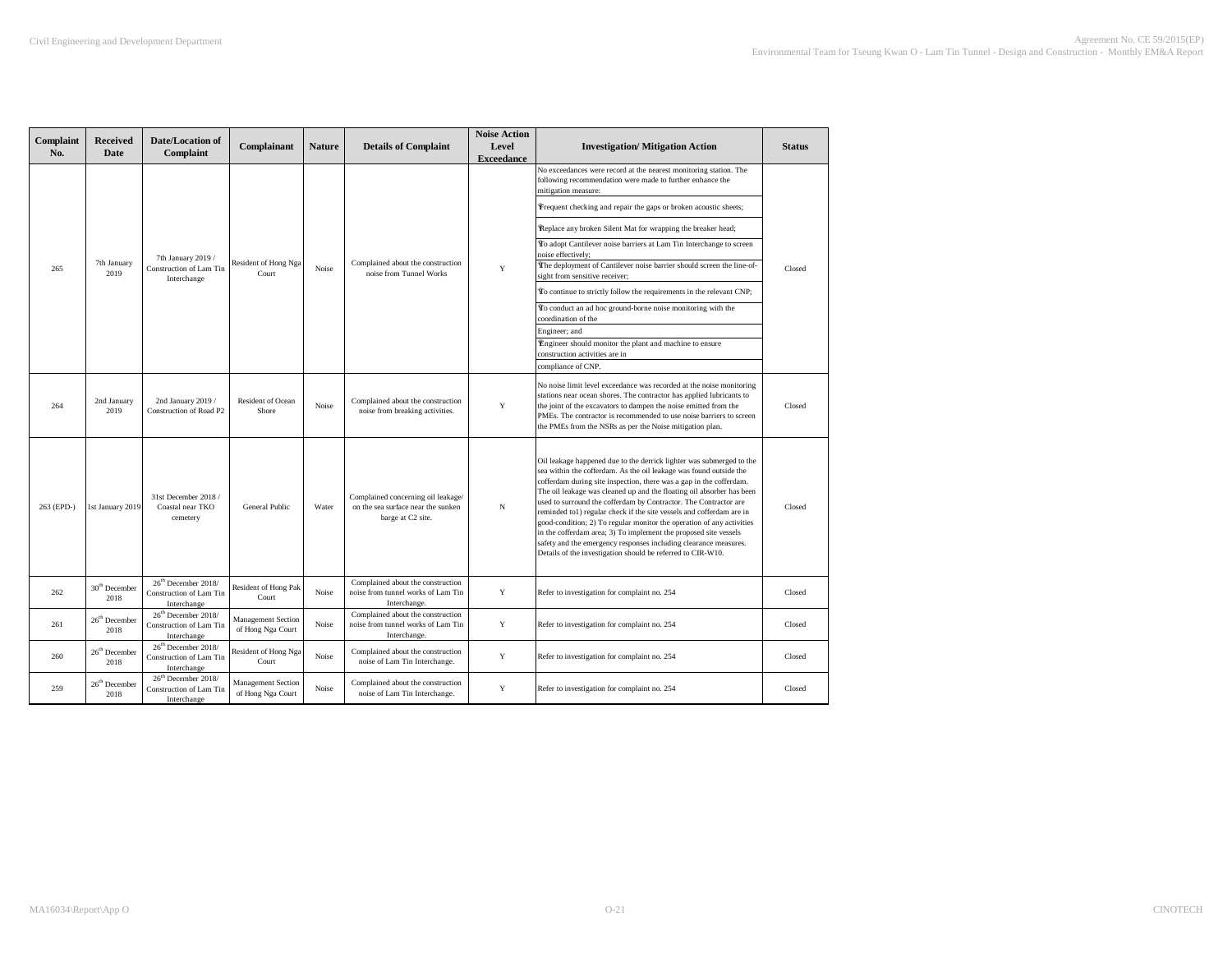| Complaint<br>No. | Received<br>Date                  | Date/Location of<br>Complaint                                             | Complainant                                  | <b>Nature</b> | <b>Details of Complaint</b>                                       | <b>Noise Action</b><br>Level<br><b>Exceedance</b> | <b>Investigation/Mitigation Action</b>                                                                                                                                                                                                                                                                                                                                                      | <b>Status</b> |
|------------------|-----------------------------------|---------------------------------------------------------------------------|----------------------------------------------|---------------|-------------------------------------------------------------------|---------------------------------------------------|---------------------------------------------------------------------------------------------------------------------------------------------------------------------------------------------------------------------------------------------------------------------------------------------------------------------------------------------------------------------------------------------|---------------|
|                  |                                   |                                                                           |                                              | Noise         |                                                                   |                                                   | There was no major construction works at the concerned area during<br>the time of complaint and confirmed by the Resident Engineer. Steel<br>cable wire for anchoring between barge and pier is considered as a<br>possible noise source. The complaint is considered project related.                                                                                                      |               |
|                  |                                   | 18 <sup>th</sup> December 2018/<br>Construction of Lam Tin<br>Interchange |                                              |               | Complained about the construction<br>noise from the marine works. | Y                                                 | Mitigation measures:                                                                                                                                                                                                                                                                                                                                                                        | Closed        |
| 258              | 18 <sup>th</sup> December<br>2018 |                                                                           | <b>Engineering Section</b><br>of Ocean Shore |               |                                                                   |                                                   | Cable wire for anchoring between barge and pier has been replaced by<br>rope between 27 Dec and 2 Jan to reduce noise impact. In addition,<br>other good site practices recommended in the "Implementation<br>Schedule of Proposed Mitigation Measures" of EM&A Manual and<br>the approved CNMP of this Contract had been implemented by the<br>Contractor, including the following:        |               |
|                  |                                   |                                                                           |                                              |               |                                                                   |                                                   | Y Only well-maintained plant should be operated on-site and plant<br>should be serviced regularly during the construction program;                                                                                                                                                                                                                                                          |               |
|                  |                                   |                                                                           |                                              |               |                                                                   |                                                   | Y Plants known to emit noise strongly in one direction should,<br>wherever possible, be orientated so that the noise is directed away<br>from the nearby noise sensitive receivers;                                                                                                                                                                                                         |               |
|                  |                                   |                                                                           |                                              |               |                                                                   |                                                   | Y Machines and plants that may be in intermittent use should be shut<br>down between works periods or should be throttled down to minimum.                                                                                                                                                                                                                                                  |               |
| 257              | 18 <sup>th</sup> December<br>2018 | 18 <sup>th</sup> December 2018/<br>Construction of Road P2                | <b>Resident of Ocean</b><br>Shore            | Noise         | Complained about the construction<br>noise from the marine works. | Y                                                 | There was no major construction works at the concerned area during<br>the time of complaint and confirmed by the Resident Engineer. Steel<br>cable wire for anchoring between barge and pier is considered as a<br>possible noise source. The Contractor has replaced the cable wire for<br>anchoring between barge and pier with ropes between 27 Dec and 2<br>Jan to reduce noise impact. | Closed        |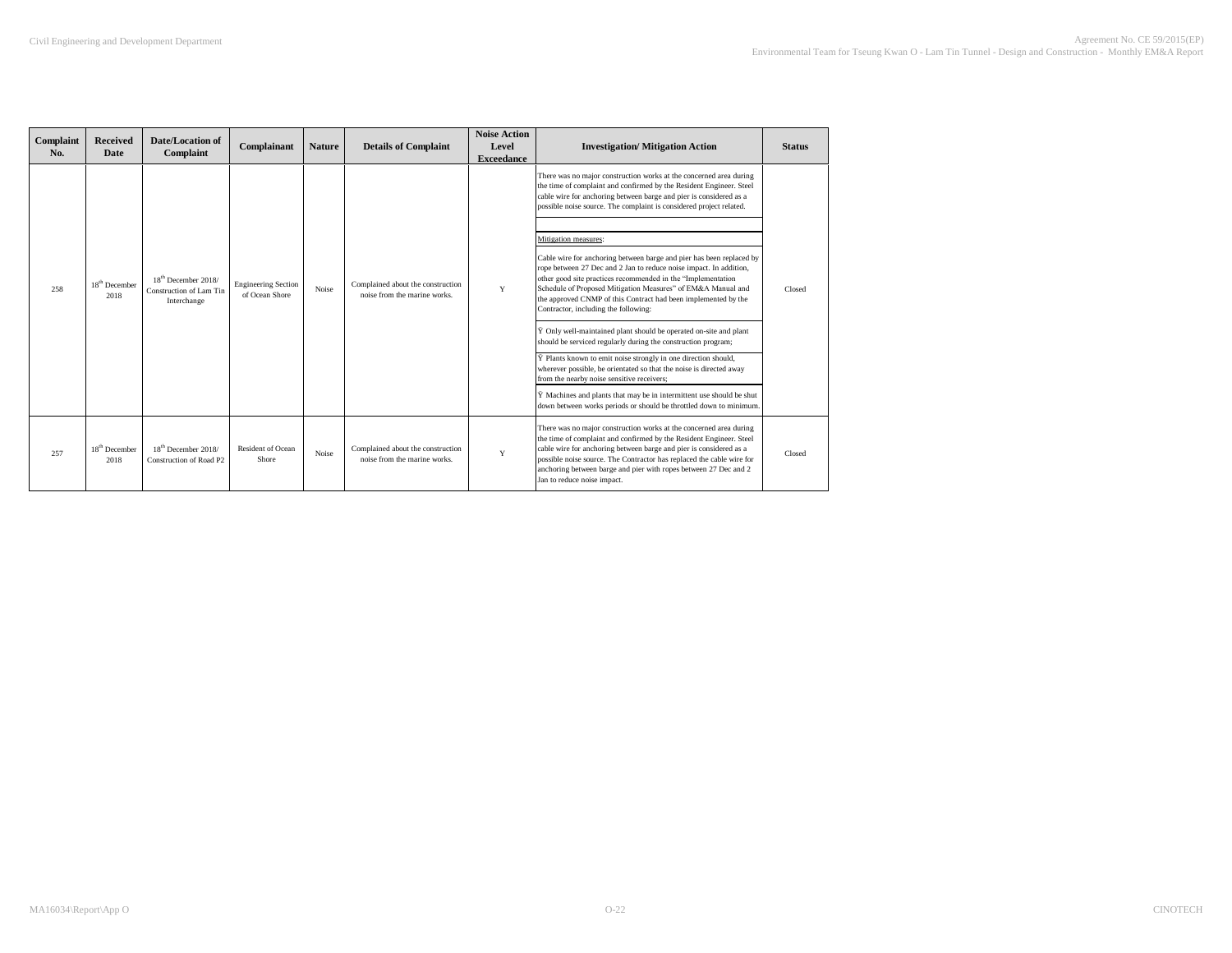| Complaint<br>No. | <b>Received</b><br>Date           | Date/Location of<br>Complaint                                             | Complainant                       | <b>Nature</b> | <b>Details of Complaint</b>                                                       | <b>Noise Action</b><br>Level<br><b>Exceedance</b> | <b>Investigation/Mitigation Action</b>                                                                                                                                                                                                                                                                                                                                                                                                                                                                                                    | <b>Status</b> |
|------------------|-----------------------------------|---------------------------------------------------------------------------|-----------------------------------|---------------|-----------------------------------------------------------------------------------|---------------------------------------------------|-------------------------------------------------------------------------------------------------------------------------------------------------------------------------------------------------------------------------------------------------------------------------------------------------------------------------------------------------------------------------------------------------------------------------------------------------------------------------------------------------------------------------------------------|---------------|
|                  |                                   |                                                                           |                                   |               |                                                                                   |                                                   | No exceedance was recorded in the noise monitoring result. The<br>number of PME operated in LTI was consistent with the proposed<br>Construction Noise mitigation Plan (CNMP)<br>The following recommendations were made for the Contractor to                                                                                                                                                                                                                                                                                            |               |
|                  |                                   |                                                                           |                                   |               |                                                                                   |                                                   | enhance the mitigation measures:                                                                                                                                                                                                                                                                                                                                                                                                                                                                                                          |               |
| 256              | 17 <sup>th</sup> December<br>2018 | 15 <sup>th</sup> December 2018/<br>Construction of Road P2                | <b>Resident of Ocean</b><br>Shore | Noise         | Complained about the construction<br>noise from breaking and piling<br>activities | N                                                 | Y To frequently check and repair operating PME if any loosen or<br>worn parts of the equipment to reduce excessive noise disturbance;                                                                                                                                                                                                                                                                                                                                                                                                     | Closed        |
|                  |                                   |                                                                           |                                   |               |                                                                                   |                                                   | $\ddot{Y}$ Noise barriers should be designed and erected around the noise<br>sources to block the direct line-of-sight from the NSR as per the<br>CNMP:                                                                                                                                                                                                                                                                                                                                                                                   |               |
|                  |                                   |                                                                           |                                   |               |                                                                                   |                                                   | To ensure all erected noise barriers and sound proofing canvases<br>wrapped on PME are intact and in good condition.                                                                                                                                                                                                                                                                                                                                                                                                                      |               |
| 254              | 16 <sup>th</sup> December<br>2018 | 16 <sup>th</sup> December 2018/<br>Construction of Lam Tin<br>Interchange | Resident of Hong Nga<br>Court     | Noise         | Complained about the construction<br>noise from Tunnel Works                      | Y                                                 | $\ddot{Y}$ The night-time works were only conducted inside the tunnels with<br>valid CNP. The noise nuisances are not considered as air-borne in<br>nature, but ground-borne noise. 2.17 In order to confirm the possible<br>ground-borne nature of the noise nuisances for complaints<br>summarized in this report, CEDD has engaged the environmental<br>eam to conduct ad hoc ground-borne noise monitoring with the<br>coordination of the Engineer. The findings will be provided in a<br>separate report for the ad hoc monitoring. | Closed        |
| 253              | $15^{\text{th}}$ December<br>2018 | 15 <sup>th</sup> December 2018/<br>Construction of Lam Tin<br>Interchange | Resident of Hong Nga<br>Court     | Noise         | Complained about the construction<br>noise from Tunnel Works                      | Y                                                 | Refer to the investigation for complaint no. 254                                                                                                                                                                                                                                                                                                                                                                                                                                                                                          | Closed        |
|                  |                                   |                                                                           |                                   |               |                                                                                   |                                                   | The number of PMEs operated on site and on-time percentage from 19<br>to 30 November complied with the CNMP, thus, no violation was<br>identified.                                                                                                                                                                                                                                                                                                                                                                                        |               |
|                  |                                   |                                                                           |                                   |               |                                                                                   |                                                   | Based on the noise and air monitoring results in November 2018, no<br>Limit Level Exceedance was recorded.                                                                                                                                                                                                                                                                                                                                                                                                                                |               |
|                  | 30 <sup>th</sup> November         | 30 <sup>th</sup> November 2018/                                           | Resident of Park                  | Noise &       | Complained about the construction                                                 |                                                   |                                                                                                                                                                                                                                                                                                                                                                                                                                                                                                                                           |               |
| 252              | 2018                              | <b>Construction of Road D4</b>                                            | Central                           | Air           | noise and dust resuspension in Road<br>D4.                                        | Y                                                 | <b>Mitigation Measures</b><br>Ÿ A more effective acoustic barrier was erected between the drill rig                                                                                                                                                                                                                                                                                                                                                                                                                                       | Closed        |
|                  |                                   |                                                                           |                                   |               |                                                                                   |                                                   | and Park Central.<br>Ÿ Frequent water spraying along the Po Yap Road for eight times a                                                                                                                                                                                                                                                                                                                                                                                                                                                    |               |
|                  |                                   |                                                                           |                                   |               |                                                                                   |                                                   |                                                                                                                                                                                                                                                                                                                                                                                                                                                                                                                                           |               |
|                  |                                   |                                                                           |                                   |               |                                                                                   |                                                   | Stockpile are covered with impervious material to avoid dust<br>resuspension                                                                                                                                                                                                                                                                                                                                                                                                                                                              |               |
|                  |                                   |                                                                           |                                   |               |                                                                                   |                                                   | The complaint lodged on 25 <sup>th</sup> November 2018 is considered as non-<br>project related, as no works was conducted on that day.                                                                                                                                                                                                                                                                                                                                                                                                   |               |
| 251              | 28 <sup>th</sup> November<br>2018 | 27 <sup>th</sup> November 2018/<br>Construction of TKO<br>portal          | Public                            | Noise         | Complained about the construction<br>noise from the marine works.                 | Y                                                 | The complaint on 27th November 2018 is considered project related.<br>The contractor is reminded to 1) frequently check and repair operating<br>PME if any loosen or worn parts of the                                                                                                                                                                                                                                                                                                                                                    | Closed        |
|                  |                                   |                                                                           |                                   |               |                                                                                   |                                                   | equipment to reduce excessive noise disturbance; 2) Ensure no further<br>use of PA system for marine works.                                                                                                                                                                                                                                                                                                                                                                                                                               |               |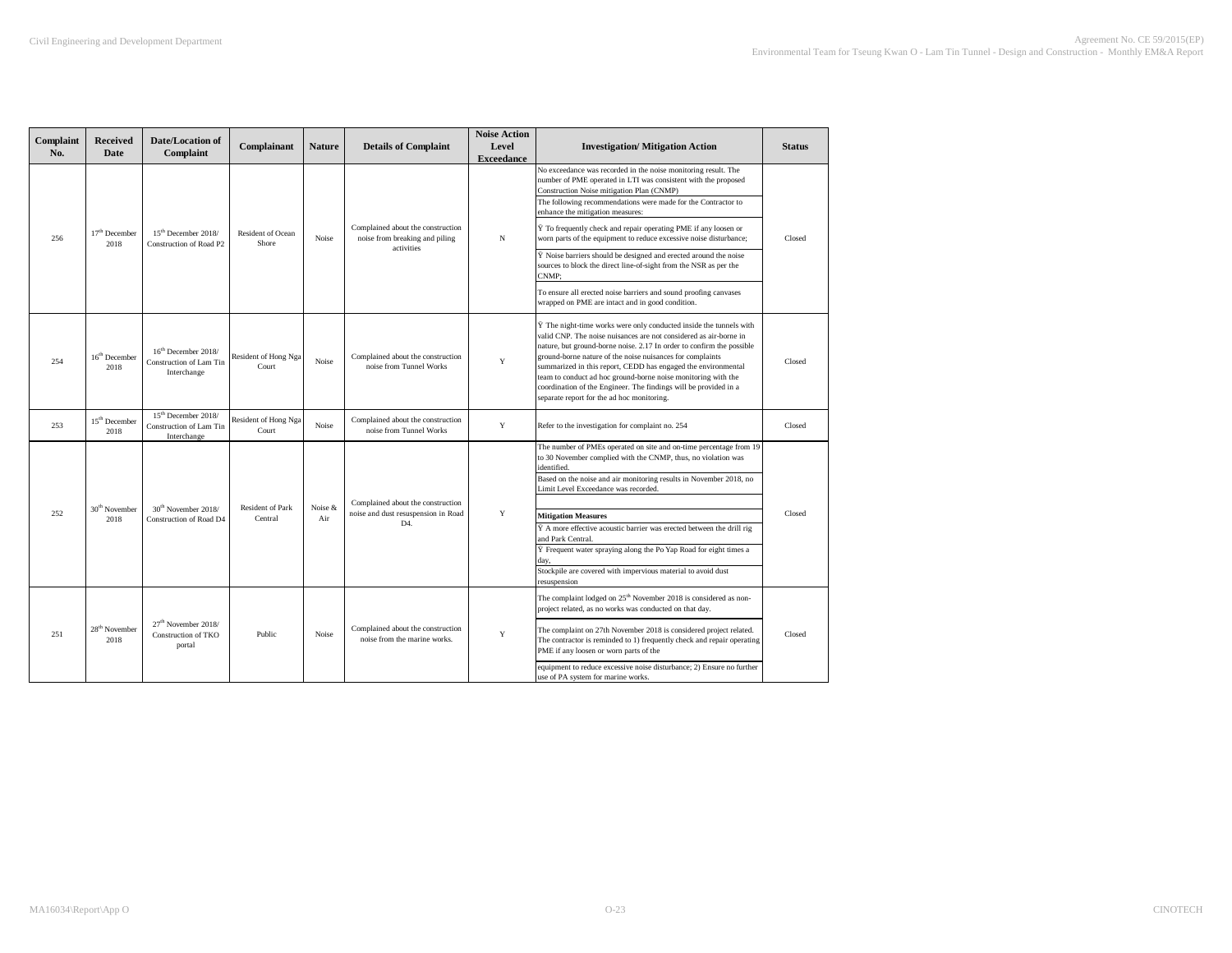| Complaint<br>No. | <b>Received</b><br><b>Date</b>    | Date/Location of<br>Complaint                          | Complainant                   | <b>Nature</b> | <b>Details of Complaint</b>                                                                  | <b>Noise Action</b><br>Level<br><b>Exceedance</b> | <b>Investigation/ Mitigation Action</b>                                                                                                                                                                                                                                                                                                                                      | <b>Status</b> |
|------------------|-----------------------------------|--------------------------------------------------------|-------------------------------|---------------|----------------------------------------------------------------------------------------------|---------------------------------------------------|------------------------------------------------------------------------------------------------------------------------------------------------------------------------------------------------------------------------------------------------------------------------------------------------------------------------------------------------------------------------------|---------------|
| 250              | 26 <sup>th</sup> November<br>2018 | 26 <sup>th</sup> November 2018/<br>Public sea in TKO   | Resident of Ocean<br>Shore    | Noise         | Complained about the noise nuisance<br>from the operation of derrick barge on<br>Sunday.     | $\mathbf Y$                                       | Refer to the investigation for complaint no. 251                                                                                                                                                                                                                                                                                                                             | Closed        |
| 249              | 25 <sup>th</sup> November<br>2018 | 20 <sup>th</sup> November 2018/ Lam<br>Tin Interchange | Resident of Yau Lai<br>Estate | Noise         | Complained about the noise nuisance<br>from the Excavators in LTI on<br>Sunday morning.      | Y                                                 | Refer to the investigation for complaint no. 251                                                                                                                                                                                                                                                                                                                             | Closed        |
| 248              | 20 <sup>th</sup> November<br>2018 | 20 <sup>th</sup> November 2018/Lam<br>Tin Interchange  | Resident of Yau Lai<br>Estate | Noise         | Complained about the noise nuisance<br>during transfer of material in evening<br>time at LTI | Y                                                 | Regular noise monitoring results for restricted and non-restricted<br>hours show full compliance of the noise criteria (night-time noise<br>exceedance is considered non-project related). The contractor is<br>reminded to adopt cantilever noise barriers at Lam Tin Interchange to<br>screen noise effectively by screening the line-of-sight from sensitive<br>receivers | Closed        |
| 247              | 20 <sup>th</sup> November<br>2018 | 19 <sup>th</sup> November 2018/ Lam<br>Tin Interchange | Public                        | Noise         | Complained about the noise nuisance<br>from rock dropping during evening<br>time             | Y                                                 | Refer to the investigation for complaint no. 248                                                                                                                                                                                                                                                                                                                             | Closed        |
| 246              | 19 <sup>th</sup> November<br>2018 | 19 <sup>th</sup> November 2018/Lam<br>Tin Interchange  | Resident of Yau Lai<br>Estate | Noise         | Complained about the noise nuisance<br>from dump truck in evening time                       | Y                                                 | Refer to the investigation for complaint no. 248                                                                                                                                                                                                                                                                                                                             | Closed        |
| 245              | 8 <sup>th</sup> November<br>2018  | 8 <sup>th</sup> November 2018/ Lam<br>Tin Interchange  | Public                        | Noise         | Complained about construction noise<br>during night time from LTI                            | $\mathbf Y$                                       | Refer to the investigation for complaint no. 248                                                                                                                                                                                                                                                                                                                             | Closed        |
| 243              | 8 <sup>th</sup> November<br>2018  | 8 <sup>th</sup> November 2018/Lam<br>Tin Interchange   | Resident of Yau Lai<br>Estate | Noise         | Complained about the construction<br>noise during evening time from LTI.                     | Y                                                 | Refer to the investigation for complaint no. 248                                                                                                                                                                                                                                                                                                                             | Closed        |
| 242              | $7th$ November<br>2018            | $7^{\rm th}$ November 2018/ Lam<br>Tin Interchange     | Public                        | Noise         | Complained about the construction<br>noise and dust nuisance.                                | $\mathbf Y$                                       | Refer to the investigation for complaint no. 248                                                                                                                                                                                                                                                                                                                             | Closed        |
| 241              | $6th$ November<br>2018            | 6 <sup>th</sup> November 2018/Lam<br>Tin Interchange   | Resident of Yau Lai<br>Estate | Noise         | Complained about the noise nuisance<br>from LTI during evening time                          | $\mathbf Y$                                       | Refer to the investigation for complaint no. 248                                                                                                                                                                                                                                                                                                                             | Closed        |
| 240              | $6th$ November<br>2018            | $6^{\text{th}}$ November 2018/ Lam<br>Tin Interchange  | Resident of Yau Lai<br>Estate | Noise         | Complained about the noise nuisance<br>from LTI during evening time                          | Y                                                 | Refer to the investigation for complaint no. 248                                                                                                                                                                                                                                                                                                                             | Closed        |